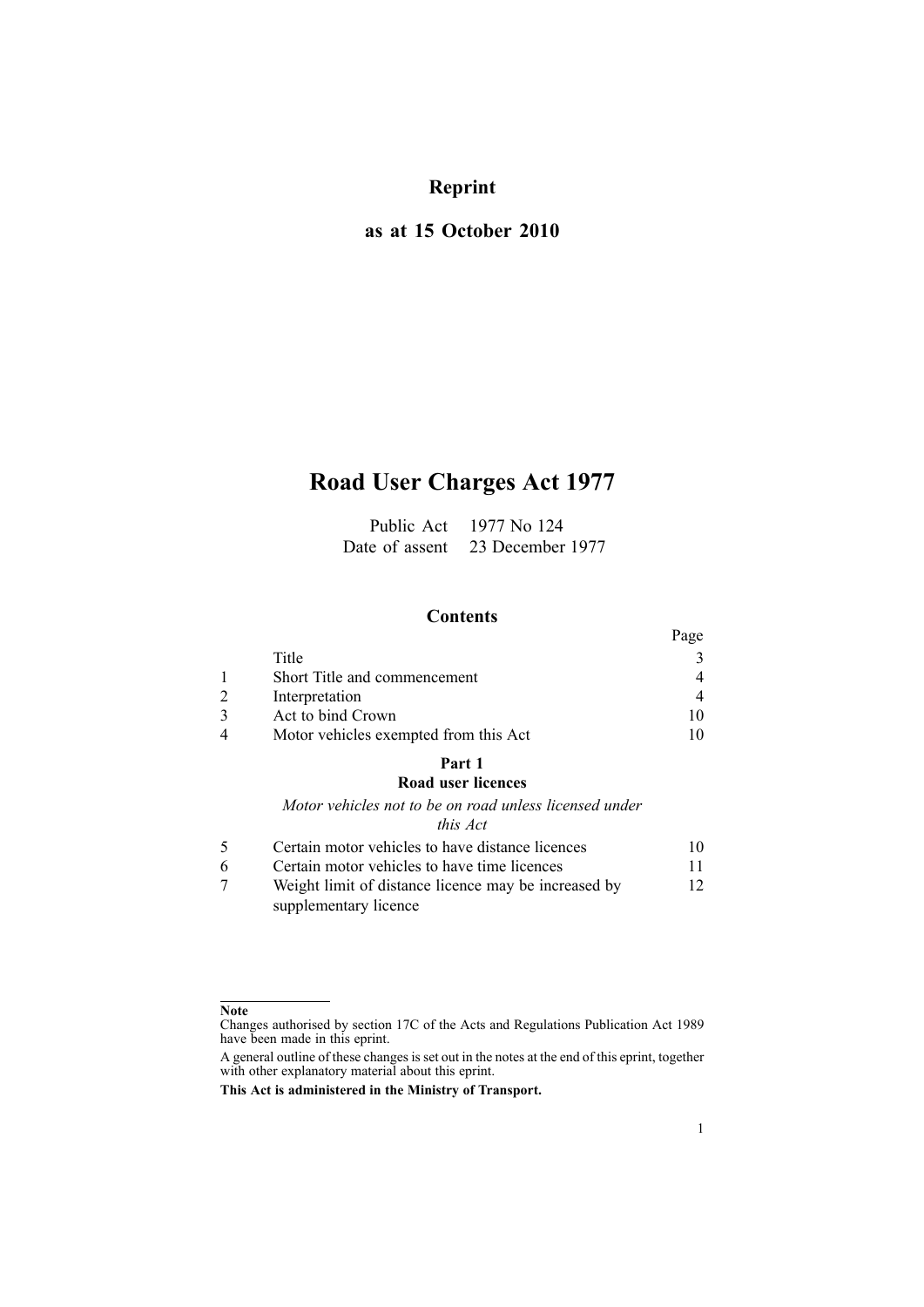|                            | Reprinted as at |
|----------------------------|-----------------|
| Road User Charges Act 1977 | 15 October 2010 |

## *Issue of [licences](#page-12-0)*

| 8               | Applications for licences                                                      | 13 |
|-----------------|--------------------------------------------------------------------------------|----|
| 9               | Road User Charges                                                              | 14 |
| 10              | Issue of licences                                                              | 14 |
| 10A             | Current licence to be delivered to purchaser on sale of<br>vehicle             | 15 |
| 11              | Issue of new licence where mistake made                                        | 15 |
| 12              | Issue of duplicate licence on loss, etc, of original<br>licence [Repealed]     | 16 |
| 13              | Issue of new licence where distance recorder<br>replaced [Repealed]            | 16 |
|                 | Refunds and surrender of licences                                              |    |
| 14              | Refund of distance licence charge where supplementary<br>licence issued        | 16 |
| 15              | Refund of current distance licence charge where new<br>distance licence issued | 16 |
| 16              | Refunds and remissions for off-road travel                                     | 17 |
| 16A             | Remission of debt where off-road travel [Repealed]                             | 18 |
| 17              | Surrender of road user licences                                                | 18 |
| 17A             | Verification of application for refund or remission                            | 20 |
| 18              | Further provisions relating to refunds                                         | 21 |
|                 | Inquiry and assessment by District Court Judge                                 |    |
| 18A             | District Court Judge may hold inquiry on application of<br>chief executive     | 22 |
| 18 <sub>B</sub> | Provisions relating to inquiries                                               | 23 |
| 18C             | District Court Judge may make assessment                                       | 25 |
| 18D             | District Court Judge may make assessment by consent                            | 26 |
|                 | General provisions                                                             |    |
| 19              | Display of licences                                                            | 27 |
| 20              | Power to alter rates of road user charges by Order in                          | 28 |
|                 | Council                                                                        |    |
| 21              | Distance and supplementary licences for certain motor                          | 30 |
|                 | vehicles become invalid 1 month after road user charge                         |    |
|                 | rate increased                                                                 |    |
| 21A             | Additional charges for default in payment of amounts due                       | 30 |
| 22              | Road user charges to be paid into national land transport<br>fund              | 31 |
| 22AA            | Other amounts received under this Act                                          | 31 |
| 22A             | Restrictions on fitting and repair of hubodometers                             | 32 |
| 22B             | Restrictions on sale of hubodometers                                           | 33 |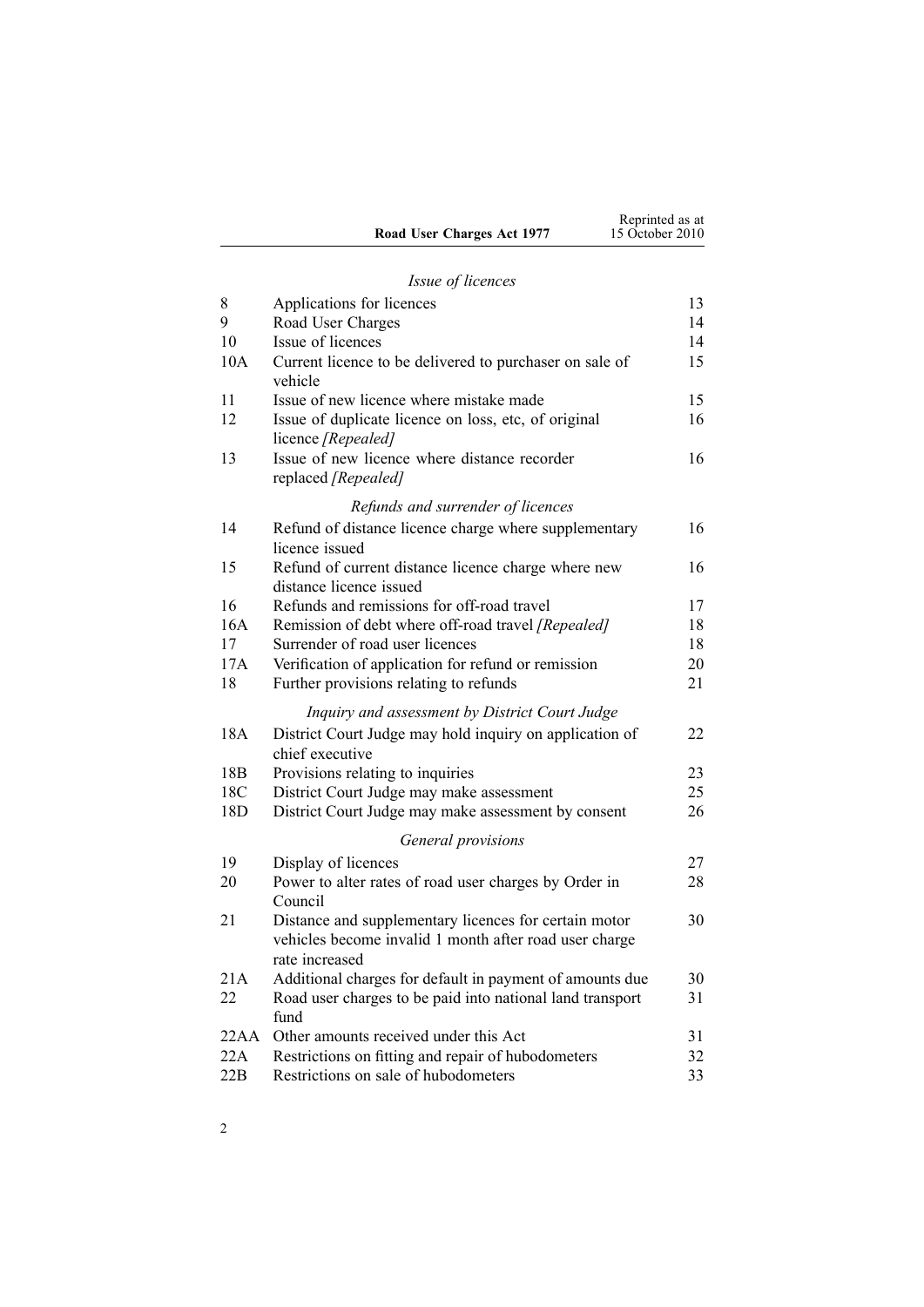<span id="page-2-0"></span>

| Reprinted as at<br>15 October 2010<br>Road User Charges Act 1977 |  |
|------------------------------------------------------------------|--|
|------------------------------------------------------------------|--|

| 23  | Offences                                                | 33 |
|-----|---------------------------------------------------------|----|
| 23A | Evidence in proceedings                                 | 40 |
| 23B | Admissibility of certain statements                     | 40 |
| 23C | Power to inspect records                                | 41 |
| 23D | Delegation of chief executive's functions or powers to  | 42 |
|     | persons outside Ministry                                |    |
| 24  | Regulations and Orders in Council                       | 43 |
|     | Part 2                                                  |    |
|     | <b>Amendments to other Acts</b>                         |    |
|     | <b>Amendments to Transport Act 1962</b>                 |    |
| 25  | Powers of constables and traffic officers               | 45 |
| 26  | Repeal of provisions relating to heavy-traffic licences | 45 |
| 27  | Refund of motor spirits duty [Repealed]                 | 45 |
| 28  | Amount of motor spirits duty credited to Consolidated   | 45 |
|     | Revenue Account, and refunds of such duty, may be       |    |
|     | altered by Order in Council [Repealed]                  |    |
| 29  | Repeal of provisions relating to mileage tax [Repealed] | 45 |
| 30  | Evidence of testing and accuracy of weighing            | 46 |
|     | devices [Repealed]                                      |    |
| 31  | Consequential repeals                                   | 46 |
|     | <b>Amendments to National Roads Act 1953</b>            |    |
| 32  | Board to submit budget to Minister each year [Repealed] | 46 |
| 33  | Amount payable to local authorities for collection of   | 46 |
|     | heavy-traffic fees [Repealed]                           |    |
| 34  | National Roads Fund [Repealed]                          | 46 |
| 35  | Allocation of estimated revenue of Fund [Repealed]      | 46 |
| 36  | Board to prepare programme of road works [Repealed]     | 47 |
|     | <b>Schedule 1</b>                                       | 48 |
|     | Vehicle type numbers for distance and supplementary     |    |
|     | licences                                                |    |
|     | <b>Schedule 2</b>                                       | 50 |
|     | <b>Off-road motor vehicles</b>                          |    |
|     | <b>Schedule 3</b>                                       | 51 |
|     | Road user charges                                       |    |

**An Act to impose <sup>a</sup> charge for the use of roads by heavy vehicles and certain other vehicles; and to abolish mileage tax and heavy-traffic licensing**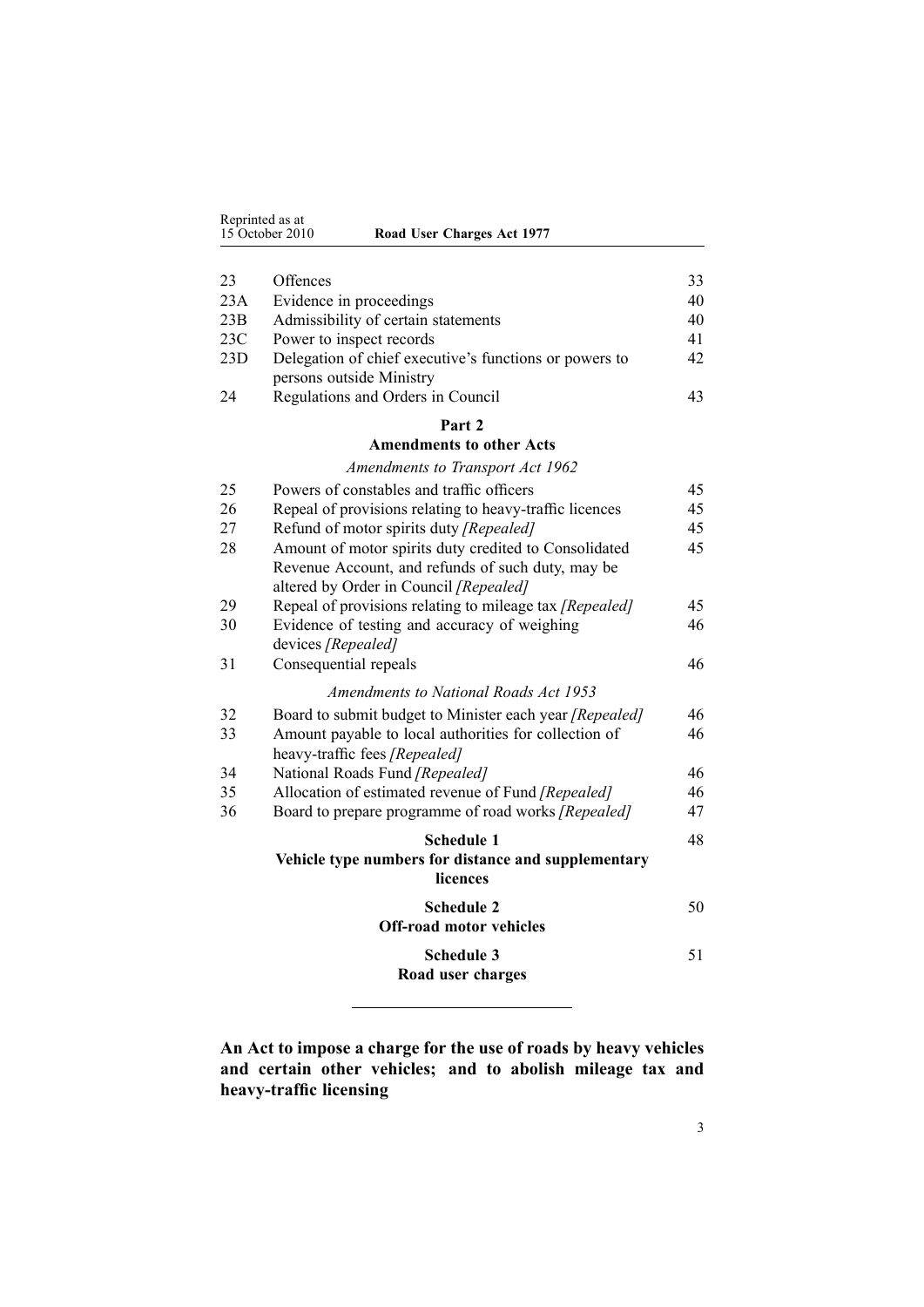<span id="page-3-0"></span>

|     |                            | Reprinted as at |
|-----|----------------------------|-----------------|
| s 1 | Road User Charges Act 1977 | 15 October 2010 |

#### **1 Short Title and commencement**

- (1) This Act may be cited as the Road User Charges Act 1977.
- (2) [Section](#page-44-0) 26 shall come into force on 1 March 1978.
- (3) [Sections](#page-44-0) 28 and [33](#page-45-0) shall come into force on the day on which this Act receives the Governor-General's assent.
- (4) Subject to subsections (2) and (3), this Act shall come into force on 1 April 1978.

#### **2 Interpretation**

(1) In this Act, unless the context otherwise requires,—

**biofuel** has the meaning given by [section](http://www.legislation.govt.nz/pdflink.aspx?id=DLM1660100) 1B of the Energy (Fuels, Levies, and References) Act 1989

**chief executive** means the chief executive of the Ministry of Transport; and, in relation to any particular function, duty, or power of the chief executive under this Act, includes any person for the time being authorised to exercise or perform that function, duty, or power

**distance licence** means <sup>a</sup> licence in the form prescribed for <sup>a</sup> distance licence that has been issued by an issuing officer in accordance with this Act

#### **distance recorder** means—

- (a) in the case of <sup>a</sup> motor vehicle that is required to be fitted with <sup>a</sup> hubodometer by regulations made under this Act, <sup>a</sup> hubodometer of the kind required to be fitted:
- (b) in the case of any other motor vehicle, <sup>a</sup> distance recorder that records in kilometres or miles and that is of <sup>a</sup> nature and accuracy sufficient to provide <sup>a</sup> reliable record of the distance travelled by the vehicle

**distance to which the licence relates**, in relation to <sup>a</sup> distance licence or <sup>a</sup> supplementary licence, means the distance arrived at by subtracting the minimum reading specified in the licence from the maximum reading specified in the licence

**gross laden weight**, in relation to <sup>a</sup> motor vehicle, means the greater of the following weights:

(a) any weight specified (subsequent to the latest modification thereof, if any) as the gross laden weight of the vehicle by the manufacturer thereof: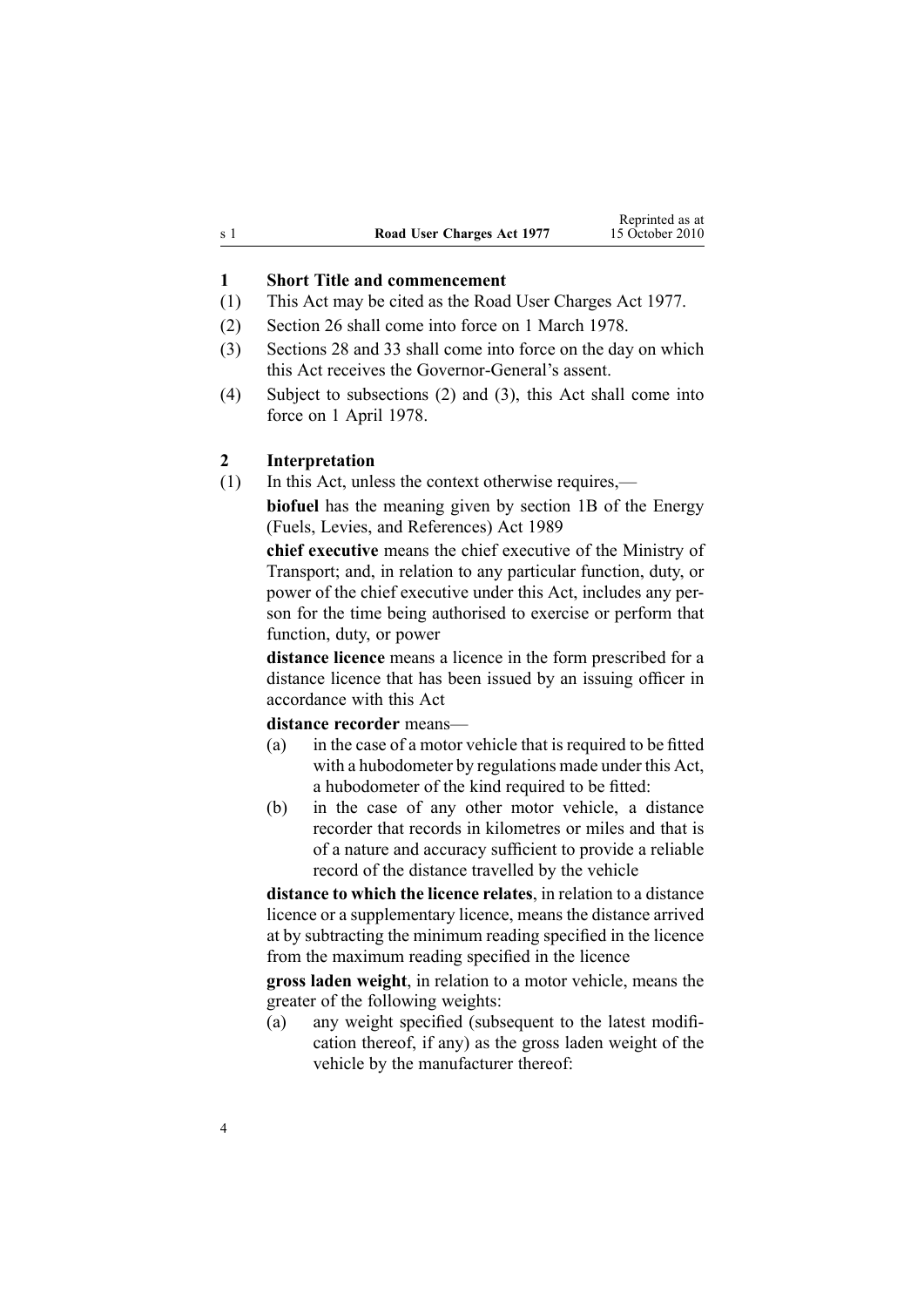(b) any weight specified as the gross laden weight of the vehicle, or of <sup>a</sup> vehicle of that kind, by the Secretary for Transport, by notice in the *Gazette* or by notice to an owner of the vehicle:

> provided that if, in respec<sup>t</sup> of <sup>a</sup> motor vehicle, no evidence of any such weight has been adduced, the term **gross laden weight** means, in relation to that vehicle, the total of the unladen weight of the vehicle and the weight of the maximum load that the vehicle may safely carry

**gross weight**, in relation to <sup>a</sup> motor vehicle, means the weight which is transmitted to the road surface through the axle or group of axles of the vehicle, and includes all weight exerted on that vehicle by any other vehicle:

provided that—

- (a) without limiting the methods by which the gross weight of <sup>a</sup> vehicle may be determined, the gross weight of <sup>a</sup> motor vehicle may be determined by adding the weight transmitted to the road surface at different parts of the vehicle:
- (b) where the gross weight of any one of <sup>a</sup> combination of vehicles is to be ascertained, nothing in this Act shall require the vehicles comprising the combination to be detached from each other and be separately weighed

**issuing officer** means any person or member of <sup>a</sup> class of persons authorised by the chief executive to act as an issuing officer for the purposes of this Act

**licence** means <sup>a</sup> distance licence, <sup>a</sup> time licence, or <sup>a</sup> supplementary licence

**light electric motor vehicle** means <sup>a</sup> motor vehicle whose motive power is wholly or partly derived from an external source of electricity and whose gross laden weight is 3.5 tonnes or less

**maximum gross weight**, in relation to <sup>a</sup> licence, means the weight specified in the licence as the maximum gross weight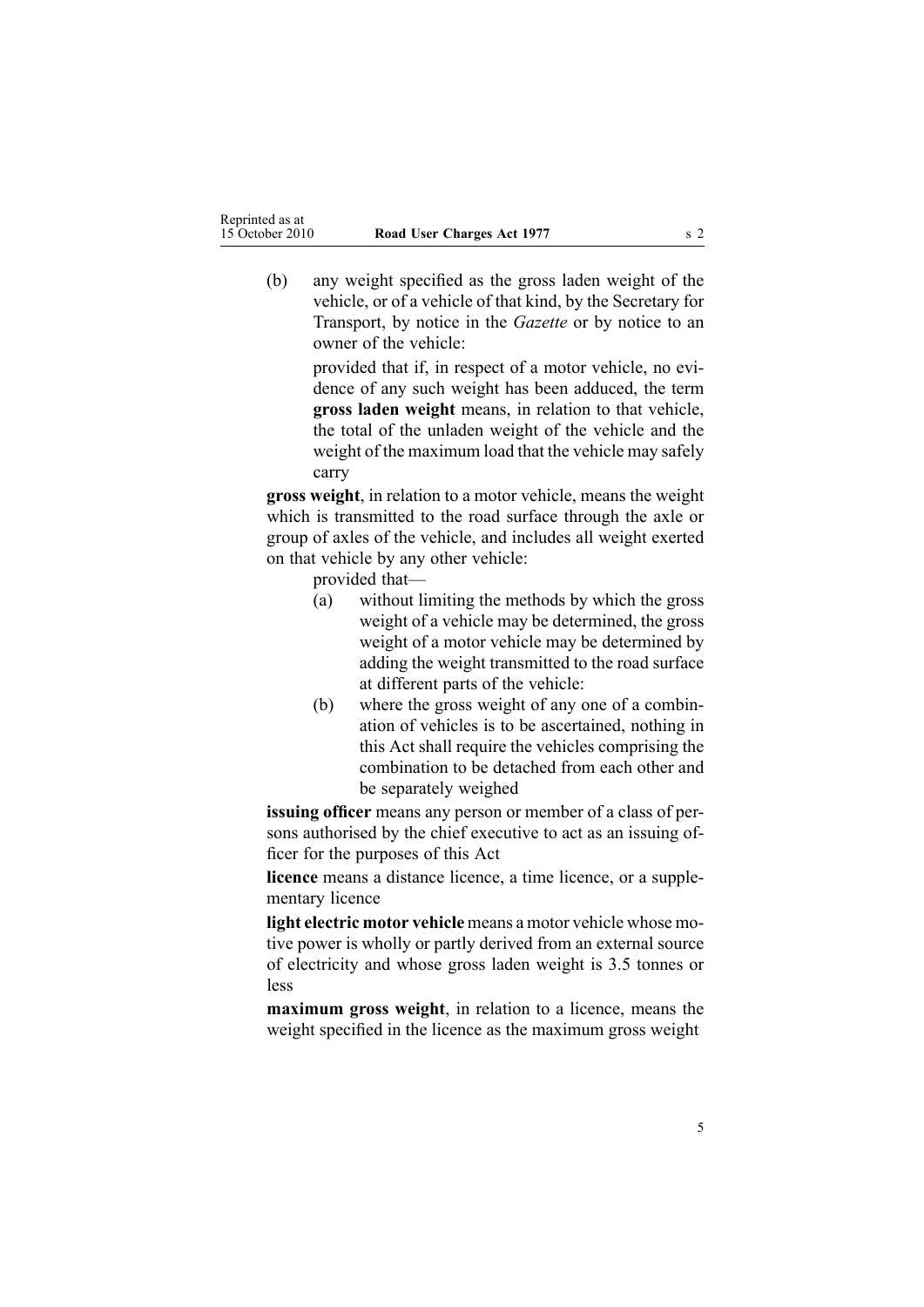**maximum reading**, in relation to <sup>a</sup> distance licence or <sup>a</sup> supplementary licence, means the figure specified in the licence as the maximum reading

**minimum reading**, in relation to <sup>a</sup> distance licence or <sup>a</sup> supplementary licence, means the figure specified in the licence as the minimum reading

**motor vehicle** means <sup>a</sup> vehicle drawn or propelled by mechanical power, and includes <sup>a</sup> trailer; but does not include—

- (a) <sup>a</sup> vehicle that the Director has declared is not <sup>a</sup> motor vehicle under [section](http://www.legislation.govt.nz/pdflink.aspx?id=DLM435415) 168A of the Land Transport Act 1998; or
- (b) <sup>a</sup> mobility device as defined in [section](http://www.legislation.govt.nz/pdflink.aspx?id=DLM433619) 2(1) of the Land Transport Act 1998

**motor spirits duty** has the same meaning as in section [187\(1\)](http://www.legislation.govt.nz/pdflink.aspx?id=DLM344812) of the Transport Act 1962 (as substituted by section 2 of the Transport Amendment Act 1975)

**off-road motor vehicle** means <sup>a</sup> motor vehicle of <sup>a</sup> class specified in [Schedule](#page-49-0) 2

**to operate** means to use or drive or ride on any road, or cause or permit to be driven or ridden on any road, or to permit to be on any road, whether the person operating is presen<sup>t</sup> in person or not

**owner**, in relation to <sup>a</sup> motor vehicle, has the same meaning as in [section](http://www.legislation.govt.nz/pdflink.aspx?id=DLM433619) 2(1) of the Land Transport Act 1998

**petrol** means—

- (a) any motor spirits on which motor spirits duty is imposed, including motor spirits that are blended with <sup>a</sup> biofuel; and
- (b) compressed natural gas and liquefied petroleum gas on which sales tax is imposed;—

but does not include diesel or electricity

**prescribed** means prescribed by regulations made under this Act

**quarter** means <sup>a</sup> period of 3 months ending with the last day of March, June, September, or December in any year

**reading**, in relation to <sup>a</sup> distance recorder, means the amount of distance recorded on the distance recorder at any particular time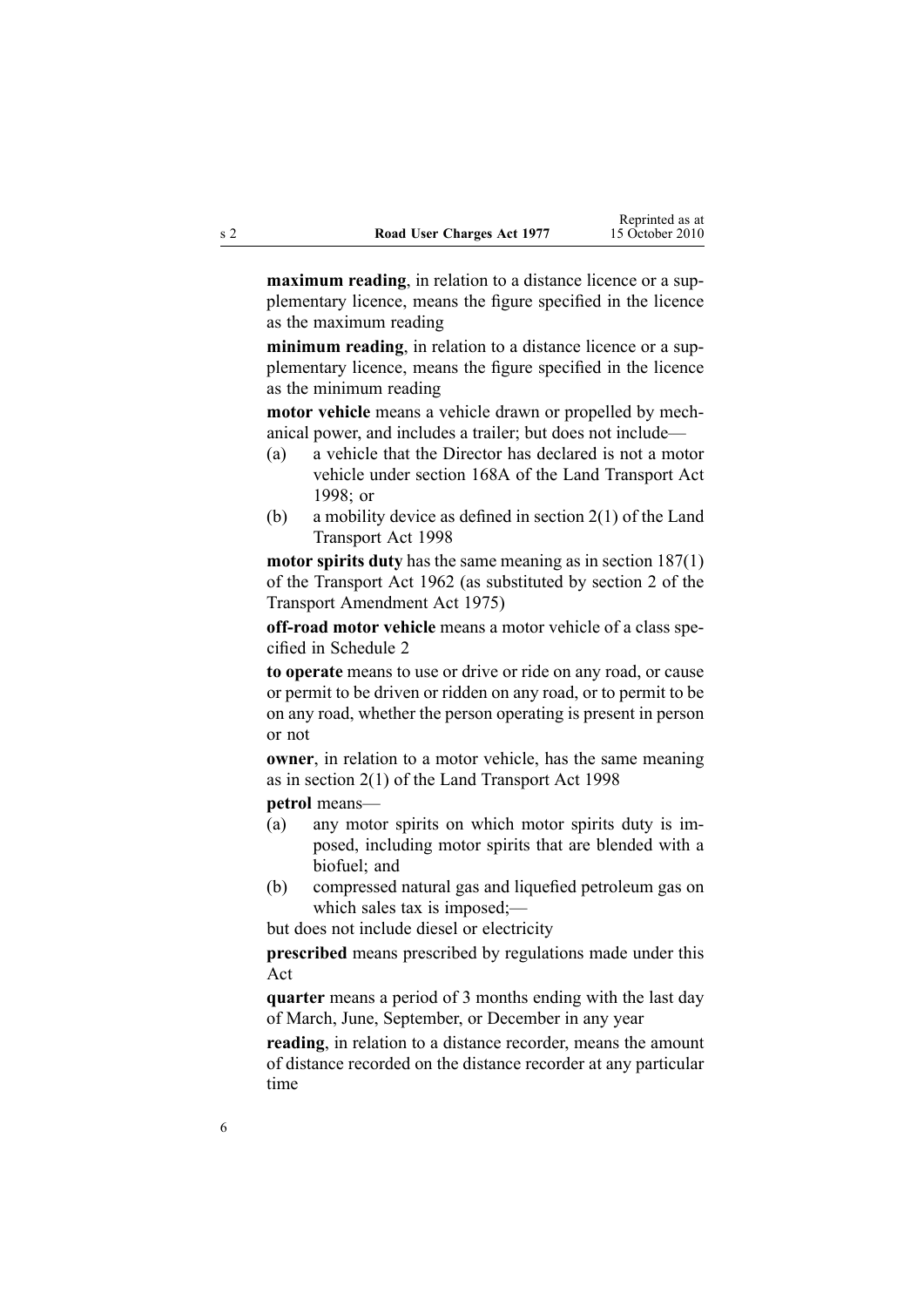**Registrar** means the chief executive, and includes, where appropriate,—

- (a) any person to whom the chief executive has delegated any of the powers, duties, or functions of the Registrar under this Act:
- (b) any person for the time being authorised by the chief executive to exercise or perform any of the powers, duties, or functions of the Registrar under this Act

**registration plate** means a registration plate issued under the [Transport](http://www.legislation.govt.nz/pdflink.aspx?id=DLM341189) Act 1962 or the [Transport](http://www.legislation.govt.nz/pdflink.aspx?id=DLM90414) (Vehicle and Driver [Registration](http://www.legislation.govt.nz/pdflink.aspx?id=DLM90414) and Licensing) Act 1986; and includes <sup>a</sup> trade plate and <sup>a</sup> personalised registration plate

**road** includes <sup>a</sup> highway (whether or not it has been declared to be <sup>a</sup> State highway) and <sup>a</sup> street

**supplementary licence** means <sup>a</sup> licence in the form prescribed for <sup>a</sup> supplementary licence that has been issued by an issuing officer in accordance with this Act

**time licence** means <sup>a</sup> licence in the form prescribed for <sup>a</sup> time licence that has been issued by an issuing officer in accordance with this Act

**trailer**—

- (a) means <sup>a</sup> vehicle without motive power that is capable of being drawn or propelled by <sup>a</sup> motor vehicle from which it is readily detachable; but
- (b) does not include—
	- (i) <sup>a</sup> sidecar attached to <sup>a</sup> motor cycle; or
	- (ii) <sup>a</sup> vehicle normally propelled by mechanical power while it is being temporarily towed without the use of its own power

**unladen weight**, in relation to <sup>a</sup> vehicle, means the weight of the vehicle together with the fuel in its fuel system (if any) and the equipment and accessories on the vehicle that are necessary for its operation for the purpose for which it was designed

**to use**, in relation to <sup>a</sup> motor vehicle, includes to drive, draw, or propel by means of another vehicle

**vehicle** has the same meaning as in [section](http://www.legislation.govt.nz/pdflink.aspx?id=DLM433619) 2(1) of the Land Transport Act 1998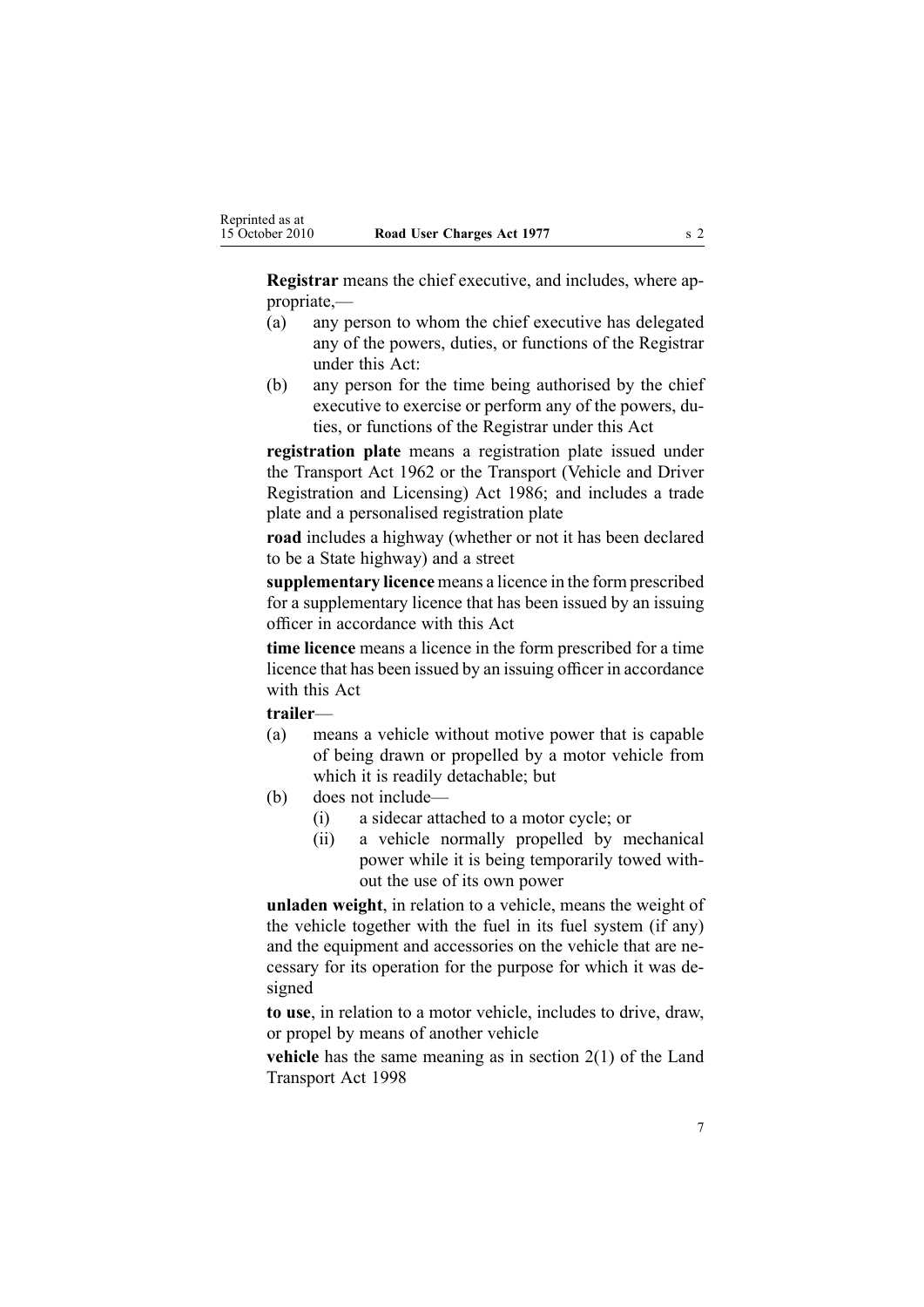**vehicle type number**, in relation to <sup>a</sup> motor vehicle, meansthe number prescribed, in [Schedule](#page-49-0) 2 (in the case of an off-road motor vehicle) or [Schedule](#page-47-0) 1 (in the case of any other motor vehicle), as the vehicle type number for the class of motor vehicle to which the motor vehicle belongs

**weight**, in relation to an axle, <sup>a</sup> group of axles, or <sup>a</sup> motor vehicle, means the weight, or (as the case may be), the sum of the weights, recorded on <sup>a</sup> weighing device of <sup>a</sup> type approved by the Minister of Police for the purposes of the definition of the term **weight** in the Land [Transport](http://www.legislation.govt.nz/pdflink.aspx?id=DLM433612) Act 1998, and used in <sup>a</sup> manner prescribed by the Minister of Police by notice in the Gazette for the purposes of that term under that Act

**year** means <sup>a</sup> period of 12 months ending with the last day of June.

- (2) For the purposes of this Act, every trailer (whether attached to another motor vehicle or not) shall be deemed to be <sup>a</sup> separate motor vehicle.
- (3) *[Repealed]*
- (4) For the purposes of this Act, at any particular time—
	- (a) <sup>a</sup> distance licence or supplementary licence is current only if the reading at that time on the distance recorder fitted to the motor vehicle to which the licence relates is more than the minimum reading, and not more than the maximum reading, specified in the licence:
	- (b) <sup>a</sup> time licence is current only if the licence specifies the quarter or year, as the case may be, that is the current quarter or year at that time.

Section 2(1) **biofuel**: inserted, on 1 October 2008, by [section](http://www.legislation.govt.nz/pdflink.aspx?id=DLM1382846) 17 of the Energy (Fuels, Levies, and References) Amendment Act 2008 (2008 No 60).

Section 2(1) **chief executive**: inserted, on 1 April 1988, by section 2(1) of the Road User Charges Amendment Act 1988 (1988 No 46).

Section 2(1) **Commissioner**: repealed, on 1 April 1988, by section 2(1) of the Road User Charges Amendment Act 1988 (1988 No 46).

Section 2(1) **distance licence**: amended, on 1 April 1993, by section 2(1) of the Road User Charges Amendment Act 1992 (1992 No 114).

Section 2(1) **distance to which the licence relates**: substituted, on 1 April 1993, by section 2(2) of the Road User Charges Amendment Act 1992 (1992 No 114).

Section 2(1) **gross laden weight**: amended, on 1 April 1982, by [section](http://www.legislation.govt.nz/pdflink.aspx?id=DLM44887) 2(2) of the Road User Charges Amendment Act 1981 (1981 No 29).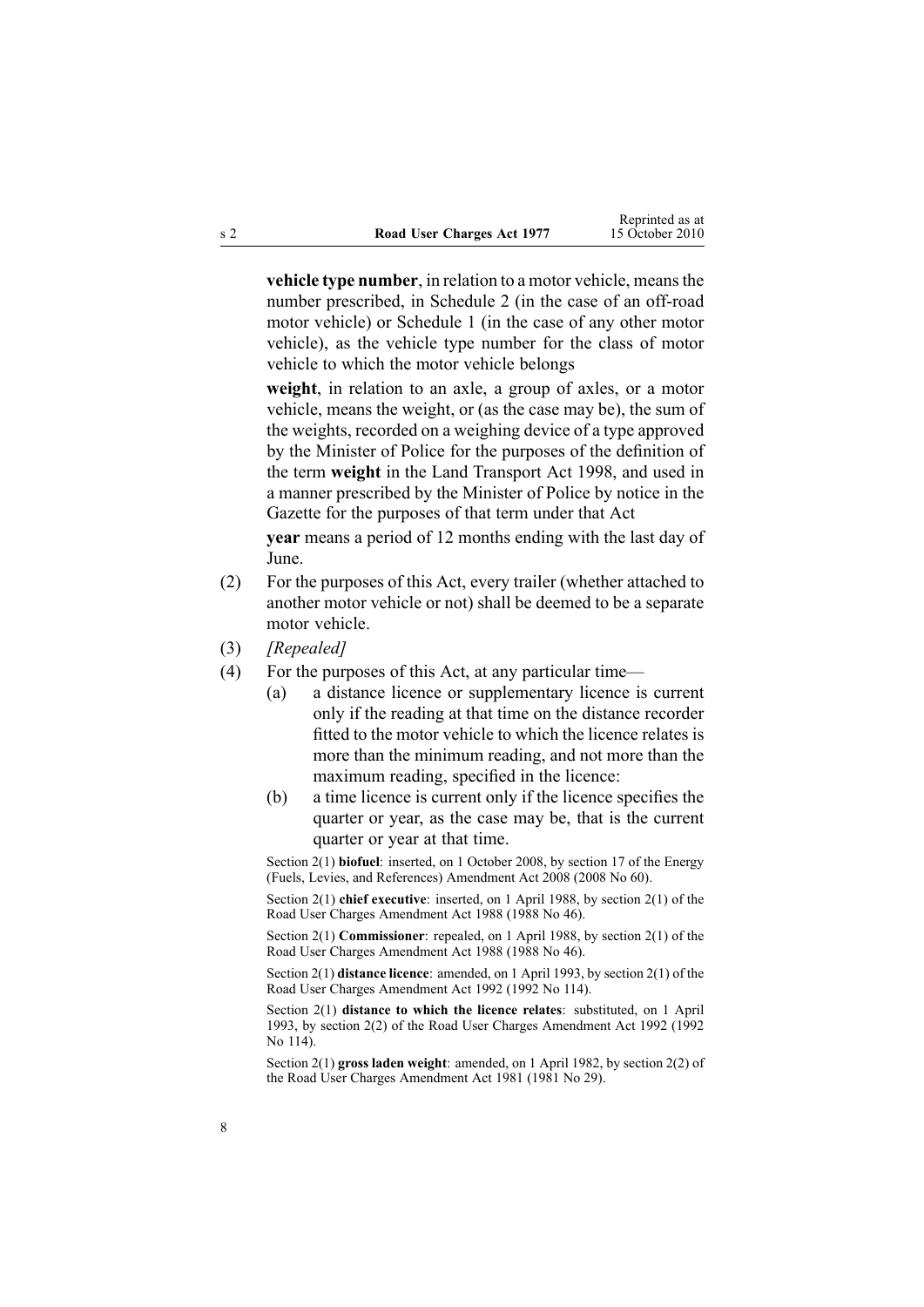Section 2(1) **gross weight**: substituted, on 28 October 1986, by section 2(1) of the Road User Charges Amendment Act 1986 (1986 No 77).

Section 2(1) **issuing officer**: substituted, on 1 April 1988, by section 2(2) of the Road User Charges Amendment Act 1988 (1988 No 46).

Section 2(1) **licence category**: repealed, on 21 October 1982, by [section](http://www.legislation.govt.nz/pdflink.aspx?id=DLM59703) 3(5) of the Road User Charges Amendment Act 1982 (1982 No 29).

Section 2(1) **light electric motor vehicle**: inserted, on 11 August 2009, by [section](http://www.legislation.govt.nz/pdflink.aspx?id=DLM2172209) 4 of the Road User Charges Amendment Act 2009 (2009 No 27).

Section 2(1) **motor vehicle**: amended, on 22 June 2005, by [section](http://www.legislation.govt.nz/pdflink.aspx?id=DLM353501) 95(5) of the Land Transport Amendment Act 2005 (2005 No 77).

Section 2(1) **motor vehicle** paragraph (a): inserted, on 22 June 2005, by [section](http://www.legislation.govt.nz/pdflink.aspx?id=DLM353501) [95\(5\)](http://www.legislation.govt.nz/pdflink.aspx?id=DLM353501) of the Land Transport Amendment Act 2005 (2005 No 77).

Section 2(1) **motor vehicle** paragraph (b): inserted, on 22 June 2005, by [section](http://www.legislation.govt.nz/pdflink.aspx?id=DLM353501) [95\(5\)](http://www.legislation.govt.nz/pdflink.aspx?id=DLM353501) of the Land Transport Amendment Act 2005 (2005 No 77).

Section 2(1) **owner**: amended, on 1 March 1999, by section [215\(1\)](http://www.legislation.govt.nz/pdflink.aspx?id=DLM435656) of the Land Transport Act 1998 (1998 No 110).

Section 2(1) **petrol**: substituted, on 1 October 1982, by section 4(1) of the Transport Amendment Act (No 2) 1982 (1982 No 10).

Section 2(1) **petrol** paragraph (a): amended, on 1 October 2008, by [section](http://www.legislation.govt.nz/pdflink.aspx?id=DLM1382846) 17 of the Energy (Fuels, Levies, and References) Amendment Act 2008 (2008 No 60).

Section 2(1) **Registrar**: substituted, on 30 April 1997, by [section](http://www.legislation.govt.nz/pdflink.aspx?id=DLM407964) 2(1) of the Road User Charges Amendment Act 1997 (1997 No 7).

Section 2(1) **registration plate**: substituted, on 30 April 1986, by [section](http://www.legislation.govt.nz/pdflink.aspx?id=DLM92149) [56\(1\)](http://www.legislation.govt.nz/pdflink.aspx?id=DLM92149) of the Transport (Vehicle and Driver Registration and Licensing) Act 1986 (1986 No 6).

Section 2(1) **supplementary licence**: amended, on 1 April 1993, by section 2(1) of the Road User Charges Amendment Act 1992 (1992 No 114).

Section 2(1) **time licence**: amended, on 1 April 1993, by section 2(1) of the Road User Charges Amendment Act 1992 (1992 No 114).

Section 2(1) **trailer**: substituted, on 1 March 1999, by section [215\(1\)](http://www.legislation.govt.nz/pdflink.aspx?id=DLM435656) of the Land Transport Act 1998 (1998 No 110).

Section 2(1) **unladen weight**: substituted, on 1 March 1999, by section [215\(1\)](http://www.legislation.govt.nz/pdflink.aspx?id=DLM435656) of the Land Transport Act 1998 (1998 No 110).

Section 2(1) **vehicle**: amended, on 1 March 1999, by section [215\(1\)](http://www.legislation.govt.nz/pdflink.aspx?id=DLM435656) of the Land Transport Act 1998 (1998 No 110).

Section 2(1) **weight**: substituted, on 28 October 1986, by section 2(2) of the Road User Charges Amendment Act 1986 (1986 No 77).

Section 2(1) **weight**: amended, on 1 March 1999, by section [215\(1\)](http://www.legislation.govt.nz/pdflink.aspx?id=DLM435656) of the Land Transport Act 1998 (1998 No 110).

Section 2(1) **weight**: amended, on 30 April 1997, by [section](http://www.legislation.govt.nz/pdflink.aspx?id=DLM407964) 2(2) of the Road User Charges Amendment Act 1997 (1997 No 7).

Section 2(1) **year**: amended, on 1 October 1989, by section 2 of the Road User Charges Amendment Act 1989 (1989 No 79).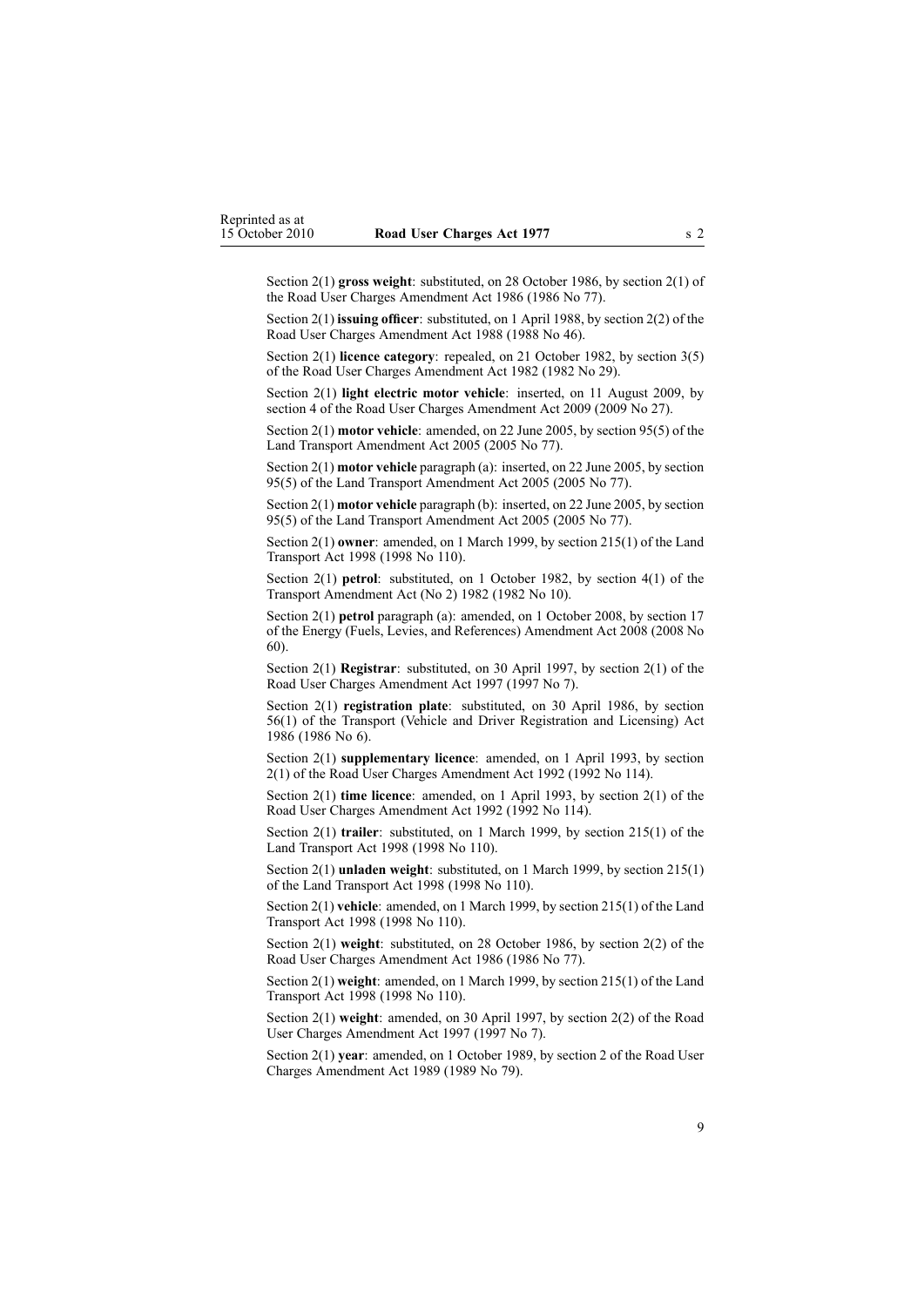<span id="page-9-0"></span>Section 2(3): repealed, on 1 October 1989, by section 3(1) of the Road User Charges Amendment Act 1989 (1989 No 79).

#### **3 Act to bind Crown**

This Act shall bind the Crown.

#### **4 Motor vehicles exempted from this Act**

Notwithstanding any other provision of this Act, nothing in Part 1 shall apply to—

- (a) any motor vehicle whose motive power is always wholly derived from petrol and whose gross laden weight is 3.5 tonnes or less; or
- (b) any trailer whose gross laden weight is 3.5 tonnes or less; or
- (c) any motor vehicle that is exempted from Part 1 by regulations made under this Act.

Section 4(a): amended, on 23 November 1979, by [section](http://www.legislation.govt.nz/pdflink.aspx?id=DLM34691) 4(1) of the Road User Charges Amendment Act 1979 (1979 No 65).

## **Part 1 Road user licences**

### *Motor vehicles not to be on road unless licensed under this Act*

#### **5 Certain motor vehicles to have distance licences**

- (1) Subject to [section](#page-11-0) 7, no person shall operate <sup>a</sup> motor vehicle (other than an off-road motor vehicle, as defined in [section](#page-3-0) 2) on <sup>a</sup> road unless—
	- (a) there is carried on the motor vehicle in accordance with this Act <sup>a</sup> distance licence specifying—
		- (i) the number or distinguishing mark shown on the registration plate or plates of the motor vehicle; and
		- (ii) the serial number (if any) of the distance recorder fitted to the motor vehicle; and
		- (iii) the vehicle type number of the motor vehicle; and
		- (iv) such other information as is required to be specified therein by this Act; and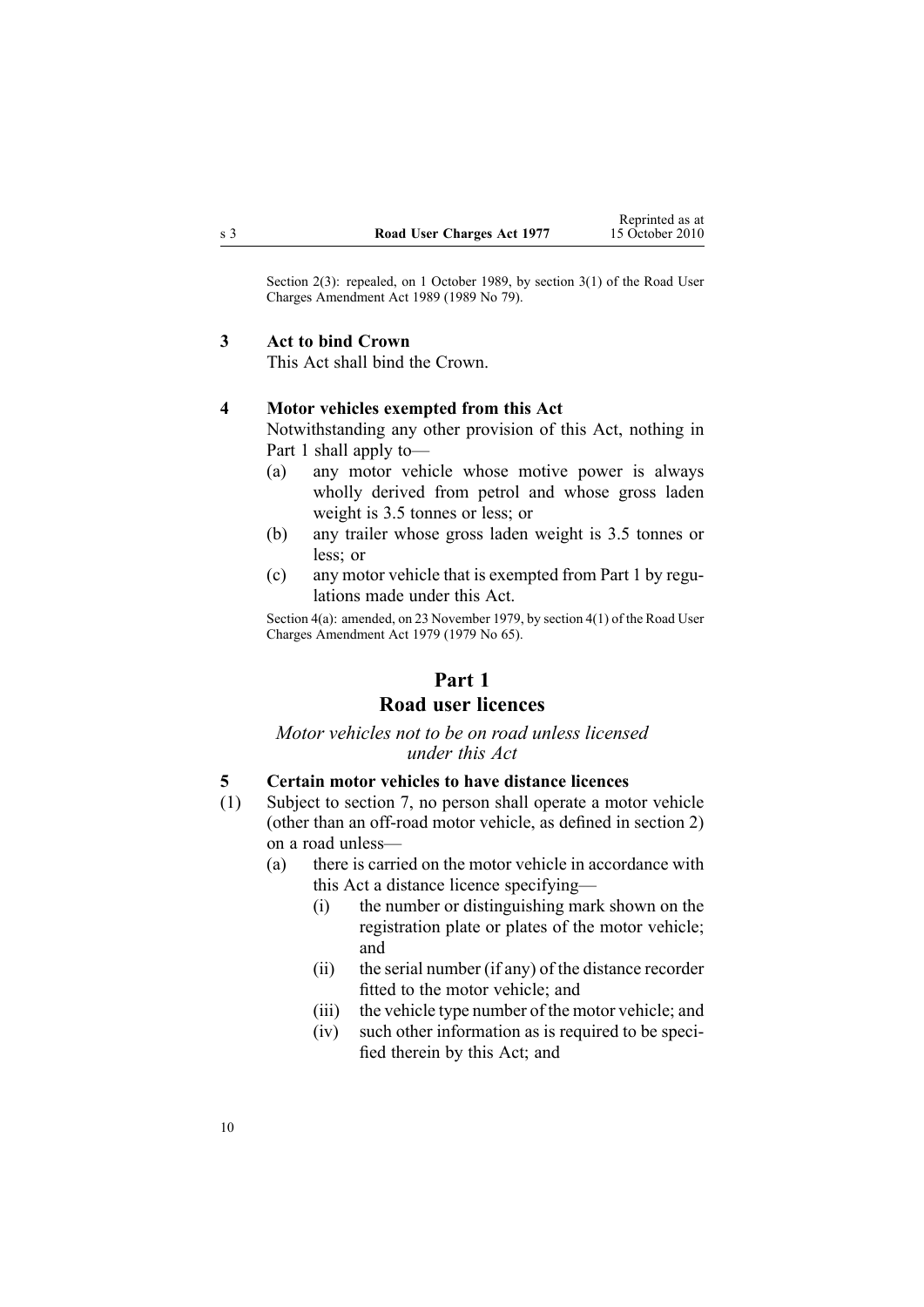- <span id="page-10-0"></span>(b) the gross weight of the motor vehicle is not more than the maximum gross weight specified in that licence; and
- (c) the motor vehicle has attached to it <sup>a</sup> distance recorder which—
	- (i) is fitted in accordance with the provisions of any regulations made under this Act; and
	- (ii) is of <sup>a</sup> kind defined in any regulations made under this Act; and
	- (iii) is recording accurately the distance travelled by the vehicle; and
- (d) the reading of the distance recorder is more than the minimum reading, and not more than the maximum reading, specified in that licence.
- (2) In this section, **road** includes the following:
	- (a) <sup>a</sup> street:
	- (b) any place to which the public have access, whether as of right or not:
	- (c) all bridges, culverts, ferries, and fords forming par<sup>t</sup> of any road, street, or such place.

Section 5(1)(a): amended, on 1 October 1989, by section 4 of the Road User Charges Amendment Act 1989 (1989 No 79).

Section 5(1)(c): substituted, on 28 October 1986, by section 3 of the Road User Charges Amendment Act 1986 (1986 No 77).

Section 5(2): added, on 1 April 1993, by section 3(1) of the Road User Charges Amendment Act 1992 (1992 No 114).

#### **6 Certain motor vehicles to have time licences**

No person shall operate an off-road motor vehicle (as defined in [section](#page-3-0) 2) on <sup>a</sup> road unless—

- (a) there is carried on the motor vehicle in accordance with this Act <sup>a</sup> current time licence specifying—
	- (i) the number or distinguishing mark shown on the registration plate or plates of the motor vehicle; and
	- (ii) the vehicle type number of the motor vehicle; and
	- (iii) such other information as is required to be specified therein by this Act; and
- (b) the gross weight of the motor vehicle is not more than the maximum gross weight specified in that licence.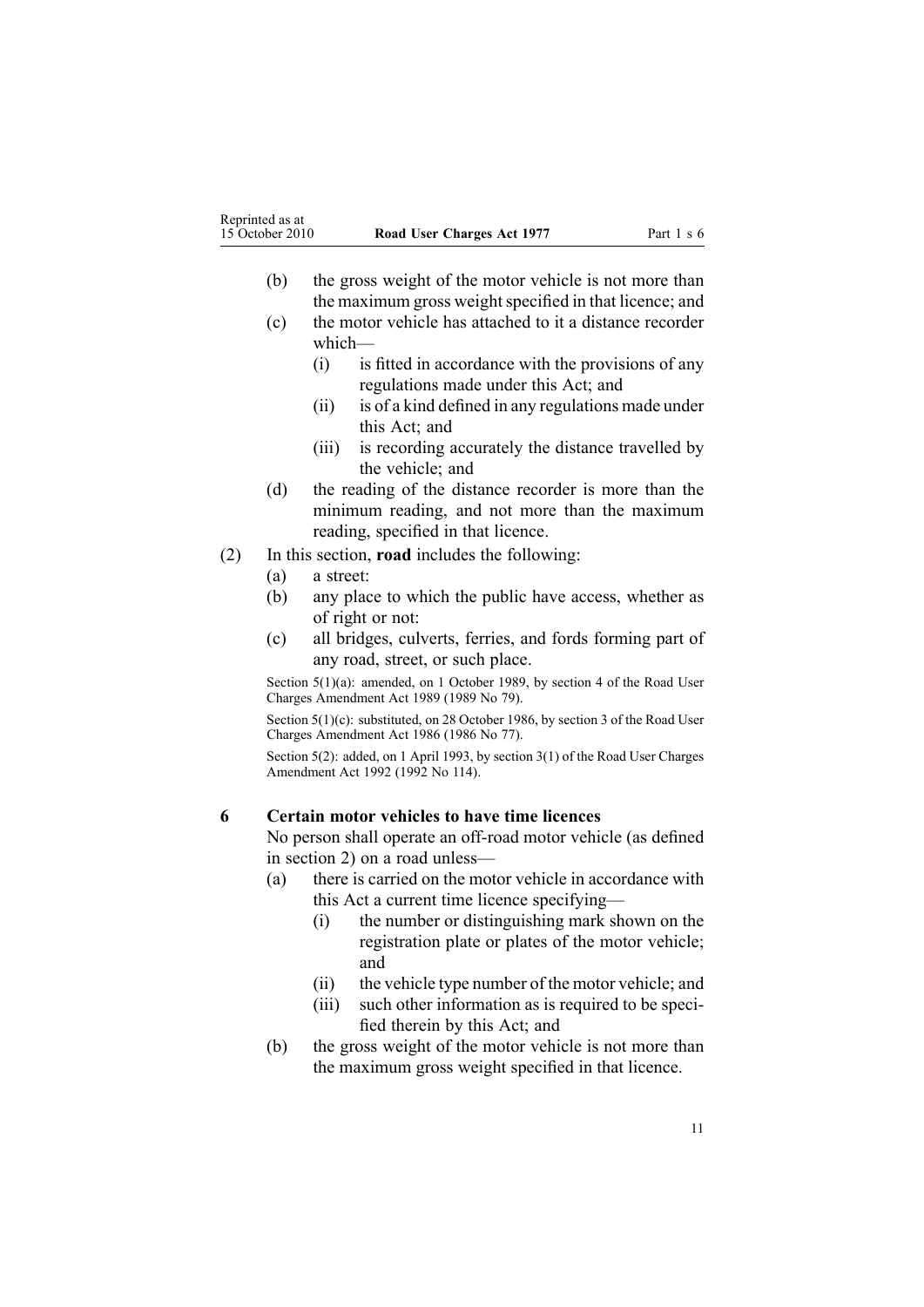<span id="page-11-0"></span>Section 6(a): amended, on 1 October 1989, by section 4 of the Road User Charges Amendment Act 1989 (1989 No 79).

### **7 Weight limit of distance licence may be increased by supplementary licence**

- (1) Where—
	- (a) <sup>a</sup> current distance licence and <sup>a</sup> supplementary licence are carried on <sup>a</sup> motor vehicle in accordance with this Act and both licences specify—
		- (i) the number or distinguishing mark shown on the registration plate or plates of the motor vehicle; and
		- (ii) the serial number (if any) of the distance recorder fitted to the motor vehicle; and
		- (iii) the vehicle type number of the motor vehicle; and
		- (iv) such other information as is required to be specified therein by this Act; and
	- (b) the maximum gross weight specified in the supplementary licence is greater than the maximum gross weight specified in the distance licence—

the maximum gross weight specified in the distance licence shall be deemed to be increased to the maximum gross weight specified in the supplementary licence during the time that— (c) *[Repealed]*

- 
- (d) the reading of the distance recorder fitted to the motor vehicle is not less than the minimum reading, and not more than the maximum reading, specified in the supplementary licence.
- (2) *[Repealed]*

Section 7(1)(a): amended, on 1 October 1989, by section 4 of the Road User Charges Amendment Act 1989 (1989 No 79).

Section  $7(1)(c)$ : repealed, on 1 April 1993, by section  $4(1)(a)$  of the Road User Charges Amendment Act 1992 (1992 No 114).

Section 7(1)(d): amended, on 1 April 1993, by section 4(1)(b) of the Road User Charges Amendment Act 1992 (1992 No 114).

Section 7(2): repealed, on 1 April 1993, by section 4(2) of the Road User Charges Amendment Act 1992 (1992 No 114).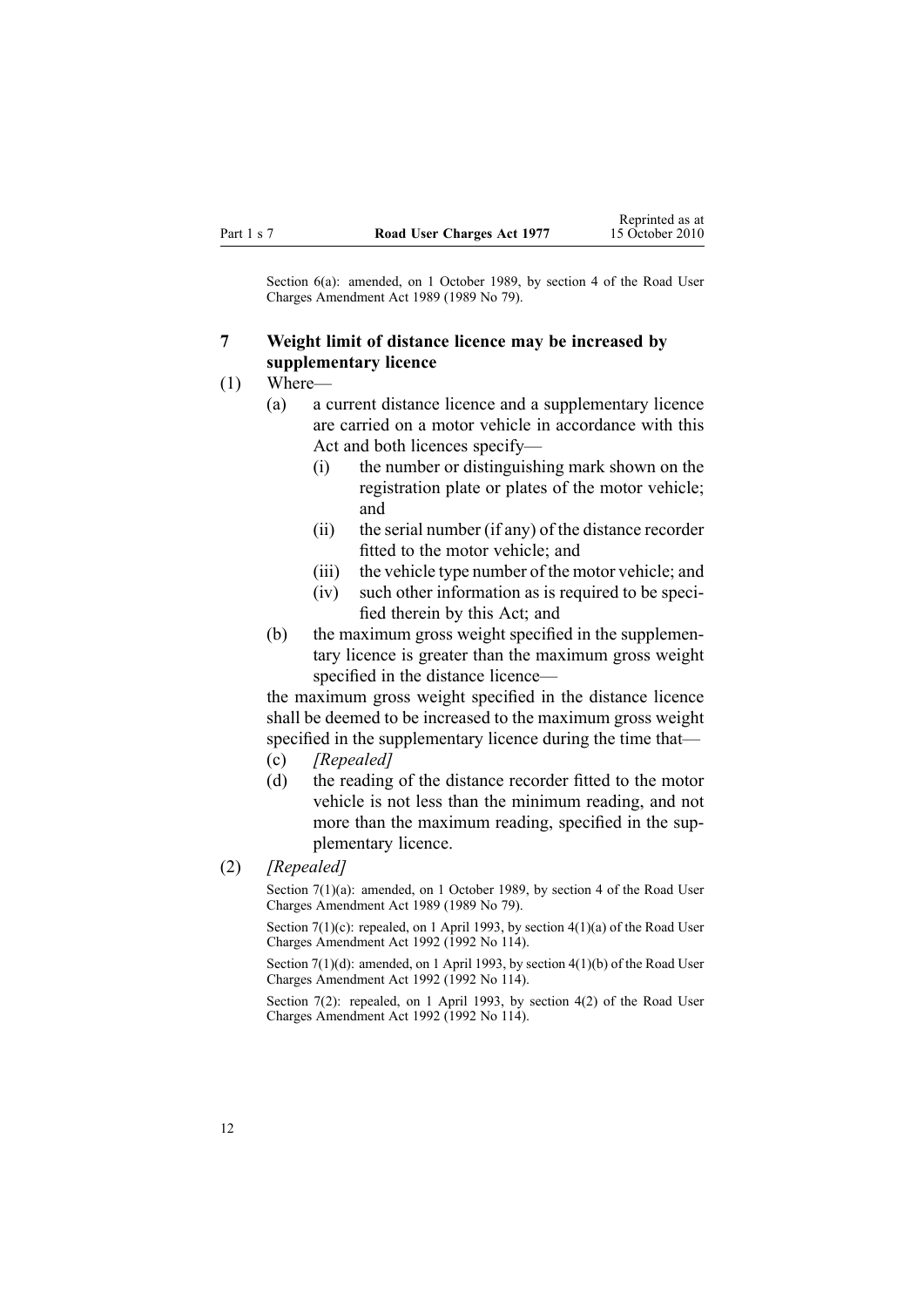#### *Issue of licences*

#### <span id="page-12-0"></span>**8 Applications for licences**

- (1) Every application for <sup>a</sup> licence for <sup>a</sup> motor vehicle shall—
	- (a) be in <sup>a</sup> form provided for the purpose by the chief executive; and
	- (b) contain such information as is prescribed by regulations made under [section](#page-42-0) 24.
- (2) Without limiting subsection (1)(b), any such regulations may—
	- (a) specify the persons who are entitled to make applications and hold licences:
	- (b) require an applicant to furnish the chief executive with <sup>a</sup> completed bank authority, on <sup>a</sup> form provided by the chief executive or by <sup>a</sup> bank, directing <sup>a</sup> specified bank to effect an automatic transfer of funds to the Crown Bank Account, where an applicant wishes to make payments under this Act in that manner:
	- (c) prescribed the manner of calculating the distance to which the licence relates, in the case of <sup>a</sup> distance licence.
- (3) In every application under this section for <sup>a</sup> distance licence for <sup>a</sup> motor vehicle, the minimum reading to be specified in the licence shall not be greater than the maximum reading specified in the last properly issued licence for that vehicle. Where an application for <sup>a</sup> distance licence is made in contravention of thissubsection, the amount arrived at by multiplying the distance in kilometres by which the minimum reading was overstated by the road user charge per kilometre for that licence shall, until paid in full to, or remitted by, the chief executive, constitute <sup>a</sup> debt to the Crown by the applicant for the licence, and may be recovered accordingly in any Court of competent jurisdiction.

Section 8: substituted, on 1 April 1993, by section 5(1) of the Road User Charges Amendment Act 1992 (1992 No 114).

Section 8(3): added, on 20 August 1993, by section 35(1) of the Land Transport Act 1993 (1993 No 88).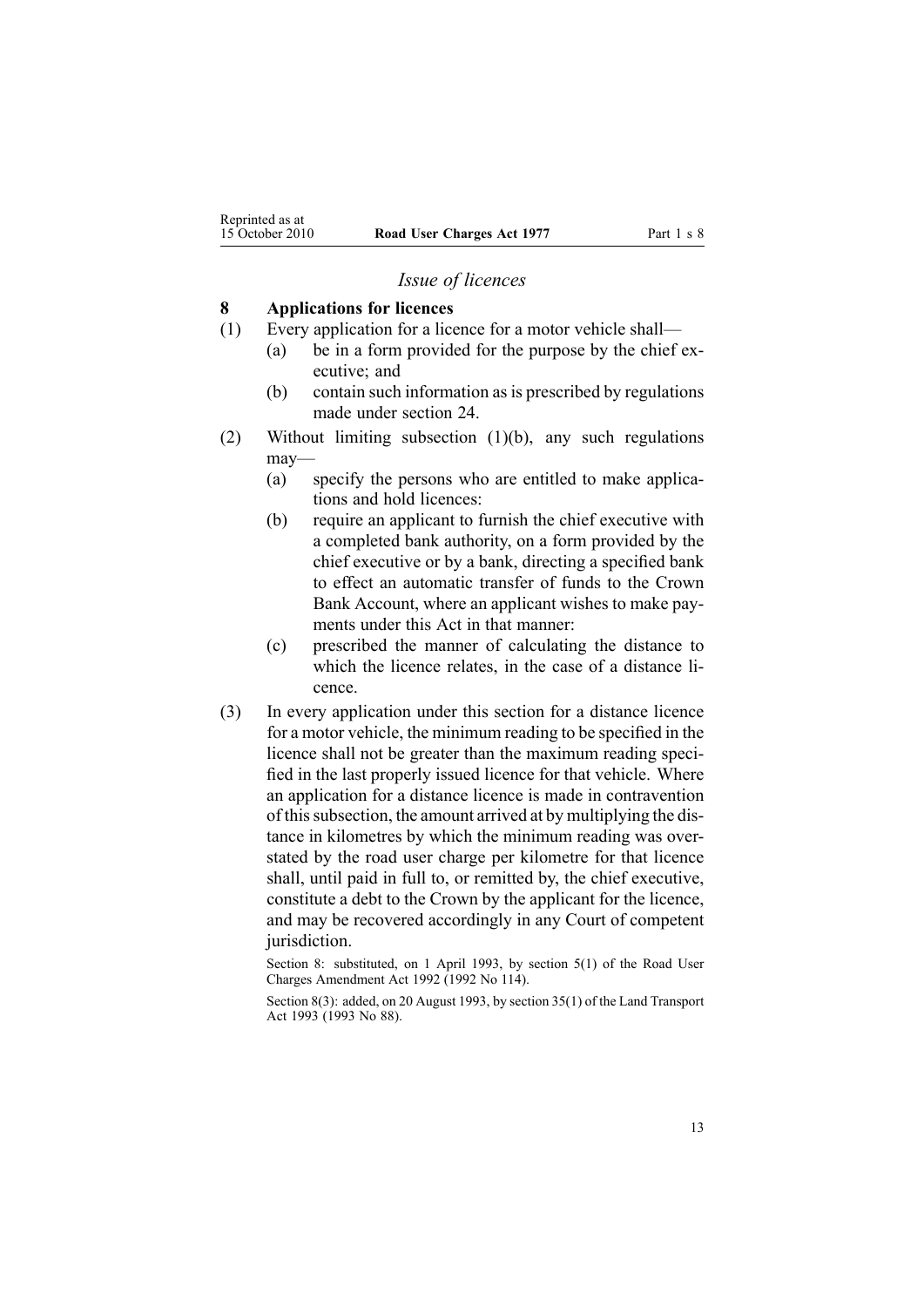## <span id="page-13-0"></span>**9 Road User Charges**

- (1) Subject to subsection (3) and to any regulations made under this Act, every application under [section](#page-12-0) 8 for <sup>a</sup> licence shall be accompanied by the appropriate road user charge for that licence calculated in accordance with [Schedule](#page-50-0) 3 together with the prescribed administration fee.
- (2) Subject to subsection (3), where <sup>a</sup> licence is issued under this Act, the amount of the appropriate road user charge for the licence and the prescribed administration fee shall, until paid in full to the Registrar or the chief executive, constitute <sup>a</sup> debt due to the Crown by the applicant for the licence, and may be recovered accordingly in any Court of competent jurisdiction.
- (3) Where the chief executive is of the opinion, after considering the road wear that is likely to be caused by the vehicle to which the licence relates, that <sup>a</sup> road user charge calculated in accordance with [Schedule](#page-50-0) 3 is excessive in respec<sup>t</sup> of any particular licence, he may, in his absolute discretion, remit par<sup>t</sup> of the charge; and if the full charge has been paid may cause the par<sup>t</sup> remitted to be refunded to the applicant for the licence.

Section 9(2): amended, on 1 April 1988, by section 3 of the Road User Charges Amendment Act 1988 (1988 No 46).

Section 9(3): amended, on 1 April 1988, by section 3 of the Road User Charges Amendment Act 1988 (1988 No 46).

#### **10 Issue of licences**

- (1) Every licence shall be in the prescribed form and colour and contain the prescribed information.
- (2) No licence shall relate to more than one vehicle.
- (3) Licences may be issued—
	- (a) by the chief executive in such manner as he orshe thinks fit:
	- (b) by such persons (whether or not employed in the Ministry of Transport) and in such manner as the chief executive may authorise in that behalf.
- (4) Without limiting subsection (3), the chief executive may authorise any employee or agen<sup>t</sup> of any such authorised person to issue licences.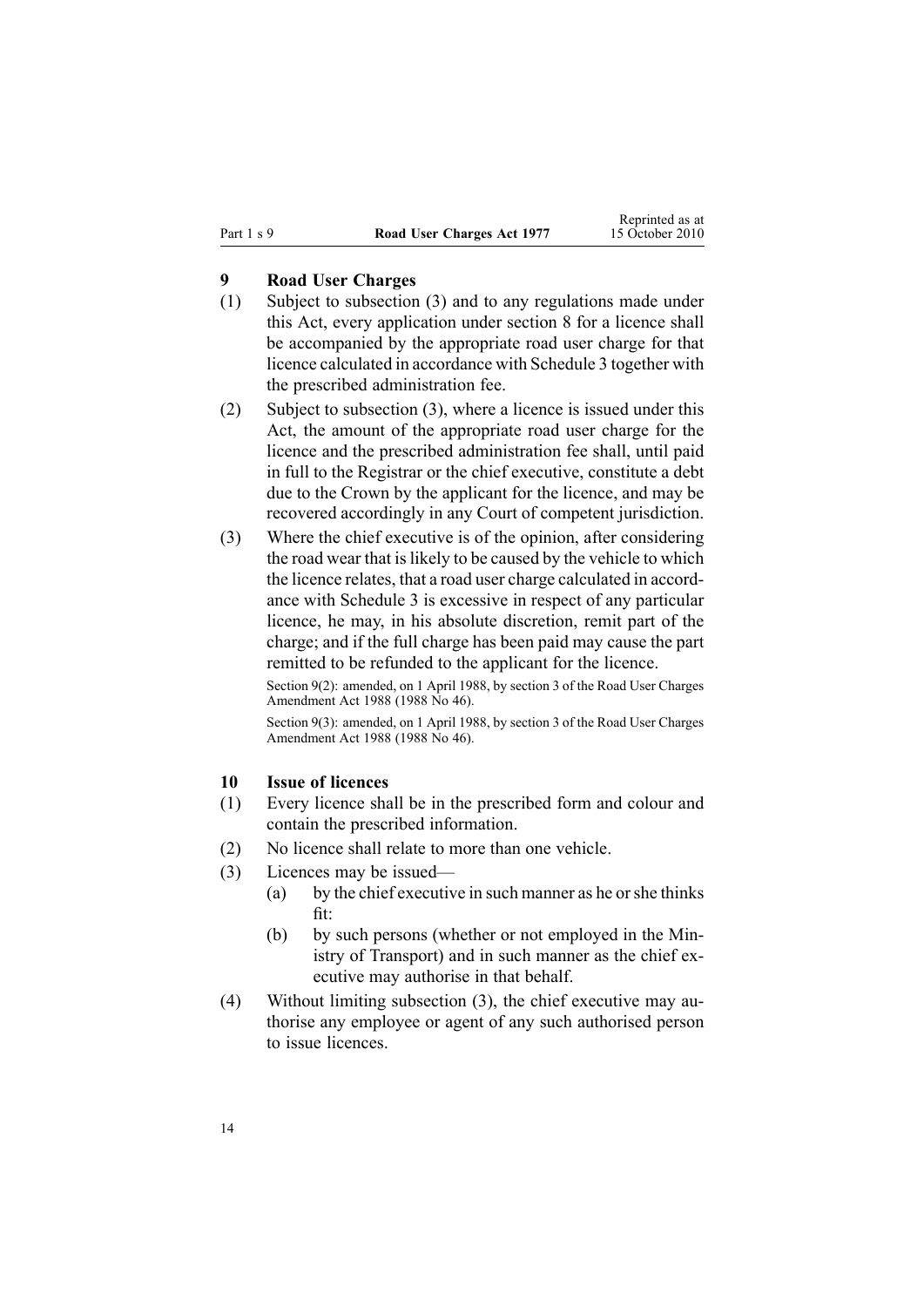- <span id="page-14-0"></span>(5) Any person authorised by or under this section to issue licences may issue, in <sup>a</sup> form prescribed by the chief executive, proof of purchase of <sup>a</sup> licence.
- (6) The chief executive or any other person authorised to issue licences may decline to issue <sup>a</sup> licence in any case where—
	- (a) the applicant has an outstanding debt under this Act; or
	- (b) the weight specified in the application is less than the tare weight of the vehicle for which the licence is sought; or
	- (c) by virtue of regulations made under [section](#page-42-0) 24, the applicant is not entitled to hold <sup>a</sup> licence.
- (7) Where the applicant has <sup>a</sup> history of failing to pay the appropriate road user charge or the prescribed administration fee, or both, when making an application for <sup>a</sup> licence, the issue of <sup>a</sup> licence may be made conditional on the paymen<sup>t</sup> in cash of the amounts due or the giving of an appropriate security in respec<sup>t</sup> of those amounts.

Section 10: substituted, on 1 April 1993, by section 6 of the Road User Charges Amendment Act 1992 (1992 No 114).

### **10A Current licence to be delivered to purchaser on sale of vehicle**

- (1) Any person who sells <sup>a</sup> motor vehicle to which this Act applies shall deliver to the purchaser on or before the date of delivery of the vehicle <sup>a</sup> licence that will be current when the vehicle is delivered.
- (2) This section is in addition to, and not in substitution for or in derogation of, any provision in any other enactment that requires <sup>a</sup> person to produce any other document before the sale of the vehicle.

Section 10A: inserted, on 1 April 1993, by section 6 of the Road User Charges Amendment Act 1992 (1992 No 114).

### **11 Issue of new licence where mistake made**

Where an issuing officer is satisfied that <sup>a</sup> mistake has been made by an issuing officer in the issue of <sup>a</sup> licence, he may, upon receipt of the licence, cancel the licence and issue in its place <sup>a</sup> new licence containing the correct information.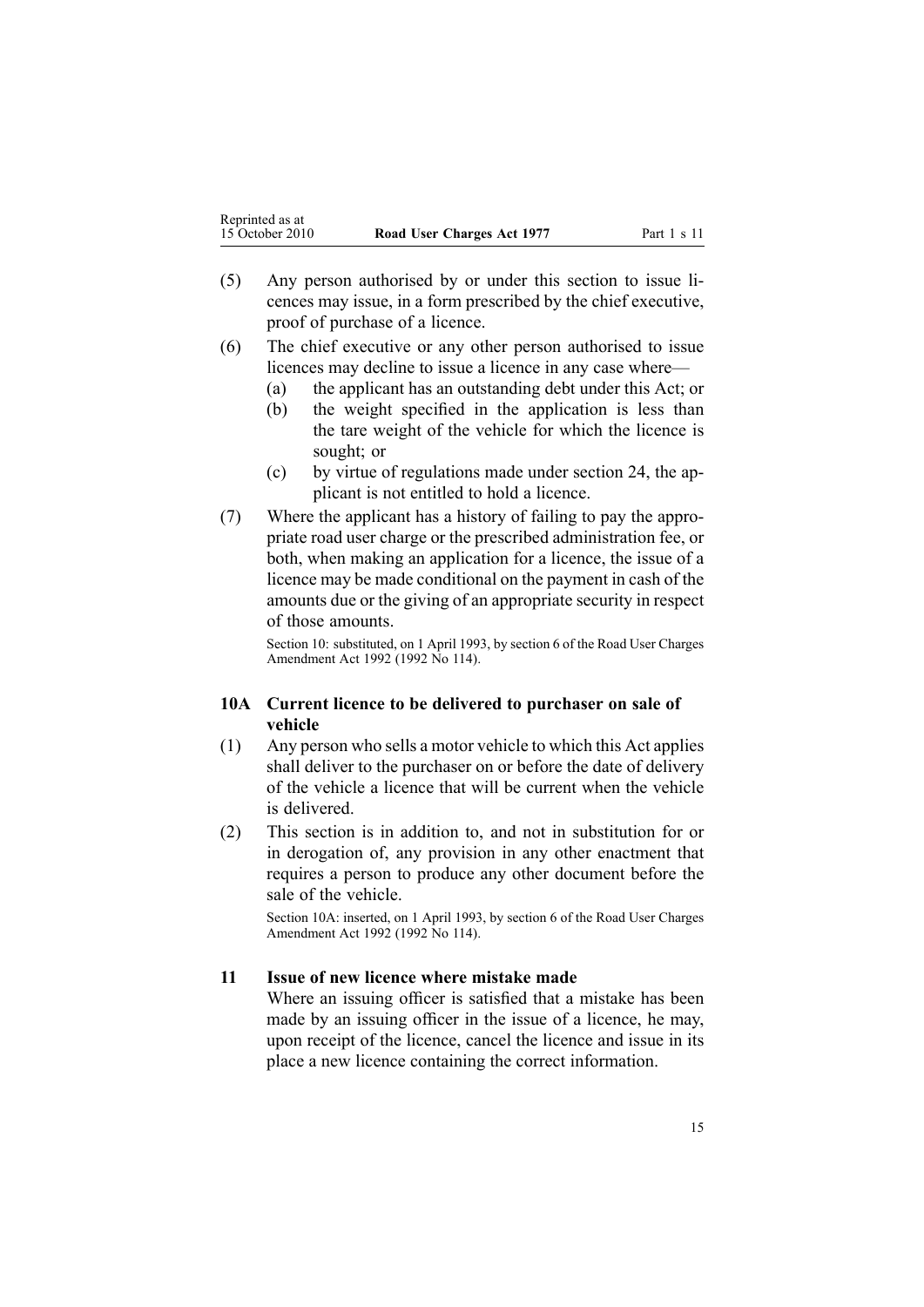<span id="page-15-0"></span>Section 11: substituted, on 23 November 1979, by [section](http://www.legislation.govt.nz/pdflink.aspx?id=DLM34696) 6 of the Road User Charges Amendment Act 1979 (1979 No 65).

### **12 Issue of duplicate licence on loss, etc, of original licence** *[Repealed]*

Section 12: repealed, on 23 November 1979, by [section](http://www.legislation.govt.nz/pdflink.aspx?id=DLM34697) 7(1) of the Road User Charges Amendment Act 1979 (1979 No 65).

### **13 Issue of new licence where distance recorder replaced** *[Repealed]*

Section 13: repealed, on 23 November 1979, by [section](http://www.legislation.govt.nz/pdflink.aspx?id=DLM34697) 7(1) of the Road User Charges Amendment Act 1979 (1979 No 65).

#### *Refunds and surrender of licences*

#### **14 Refund of distance licence charge where supplementary licence issued**

(1) Where <sup>a</sup> supplementary licence is issued and the maximum gross weight specified in <sup>a</sup> distance licence is deemed to be increased to the maximum gross weight specified in the supplementary licence by virtue of [section](#page-11-0) 7, the chief executive shall, as soon as practicable after the issue of the supplementary licence, refund or cause to be refunded to the applicant for the supplementary licence <sup>a</sup> refund calculated in accordance with subsection (2).

(2) For the purposes of subsection (1), the refund of <sup>a</sup> road user charge shall be the amount arrived at by multiplying the distance in kilometres common to both licences by the road user charge per kilometre for the distance licence.

Section 14(1): amended, on 1 April 1988, by section 3 of the Road User Charges Amendment Act 1988 (1988 No 46).

Section 14(2): amended, on 23 November 1979, by [section](http://www.legislation.govt.nz/pdflink.aspx?id=DLM34693) 5(3) of the Road User Charges Amendment Act 1979 (1979 No 65).

#### **15 Refund of current distance licence charge where new distance licence issued**

(1) Where 2 current distance licencesthat relate to the same motor vehicle both apply to <sup>a</sup> common distance and the maximum gross weight specified in the licence issued last is greater than or equal to that specified in the licence issued first, the chief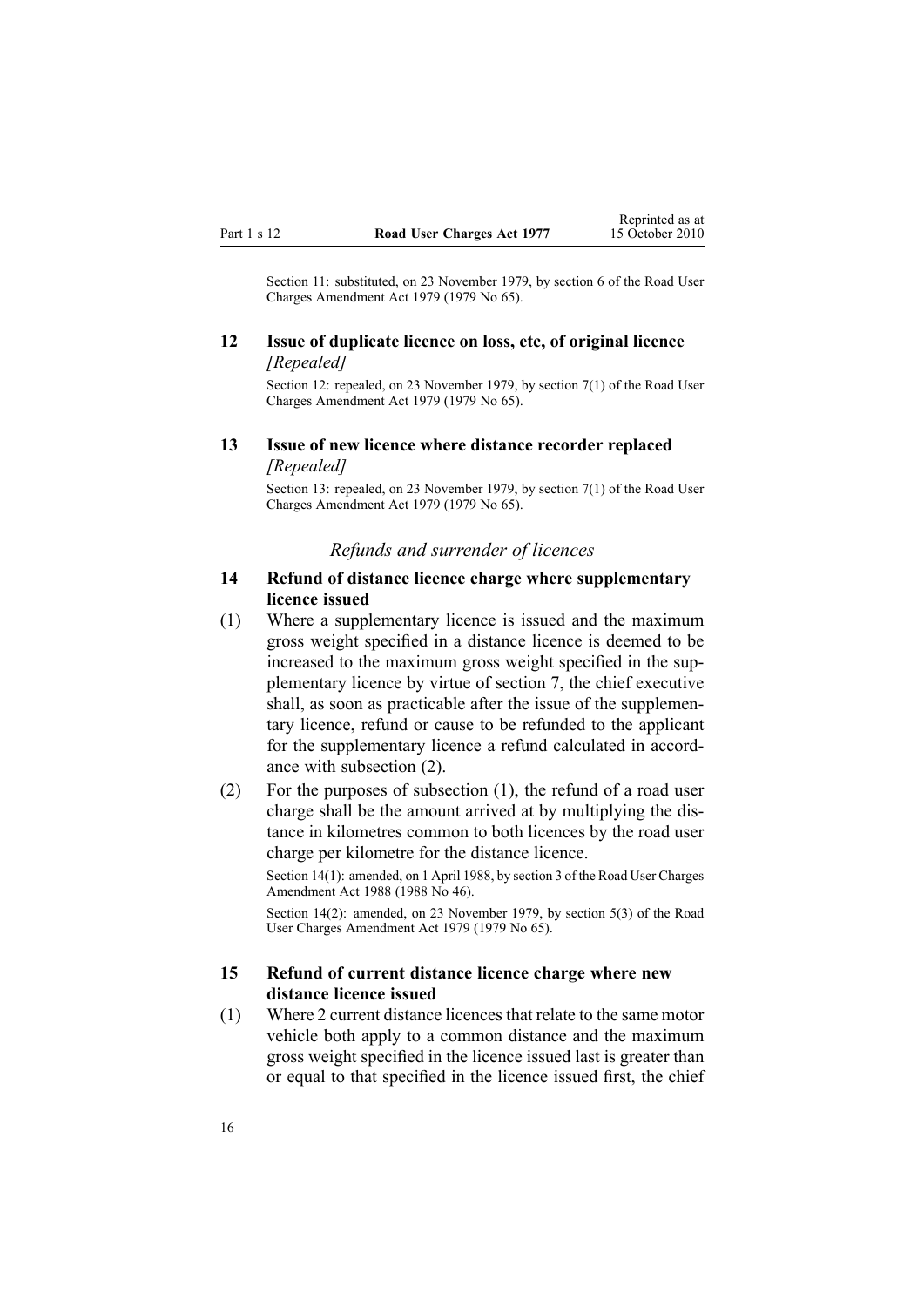<span id="page-16-0"></span>executive shall, as soon as practicable after the issue of the licence issued last, refund or cause to be refunded to the applicant for the licence issued last <sup>a</sup> refund calculated in accordance with subsection (2).

- (2) For the purposes of subsection (1), the refund of <sup>a</sup> road user charge shall be the amount arrived at by multiplying the distance in kilometres common to both licences by the road user charge per kilometre for the licence issued first.
- (3) No refund of <sup>a</sup> road user charge shall be made under this section after the expiry of 2 years from the date of issue of the distance licence issued first, unless—
	- (a) the distance licence issued last is issued before the expiry of that 2-year period; or
	- (b) the chief executive otherwise determines, in any particular case.

Section 15(1): amended, on 1 April 1988, by section 3 of the Road User Charges Amendment Act 1988 (1988 No 46).

Section 15(1): amended, on 28 October 1986, by section 5 of the Road User Charges Amendment Act 1986 (1986 No 77).

Section 15(2): amended, on 23 November 1979, by [section](http://www.legislation.govt.nz/pdflink.aspx?id=DLM34693) 5(3) of the Road User Charges Amendment Act 1979 (1979 No 65).

Section 15(3): added, on 1 October 1989, by section 6 of the Road User Charges Amendment Act 1989 (1989 No 79).

## **16 Refunds and remissions for off-road travel**

- (1) Where <sup>a</sup> distance recorder fitted to <sup>a</sup> motor vehicle has recorded distance travelled by the motor vehicle while not on <sup>a</sup> road and—
	- (a) <sup>a</sup> distance licence relating to the motor vehicle was current at the time; or
	- (b) <sup>a</sup> debt is constituted under [section](#page-12-0) 8(3) and <sup>a</sup> distance licence relating to that motor vehicle was not required at the time,—

application may be made (after the expiry or surrender of the licence where applicable) to the chief executive for <sup>a</sup> refund or remission of the appropriate portion of the road user charge paid or debt incurred in respec<sup>t</sup> of the licence.

(2) Every application under subsection (1) shall be in <sup>a</sup> form prescribed by the chief executive, and shall contain such informa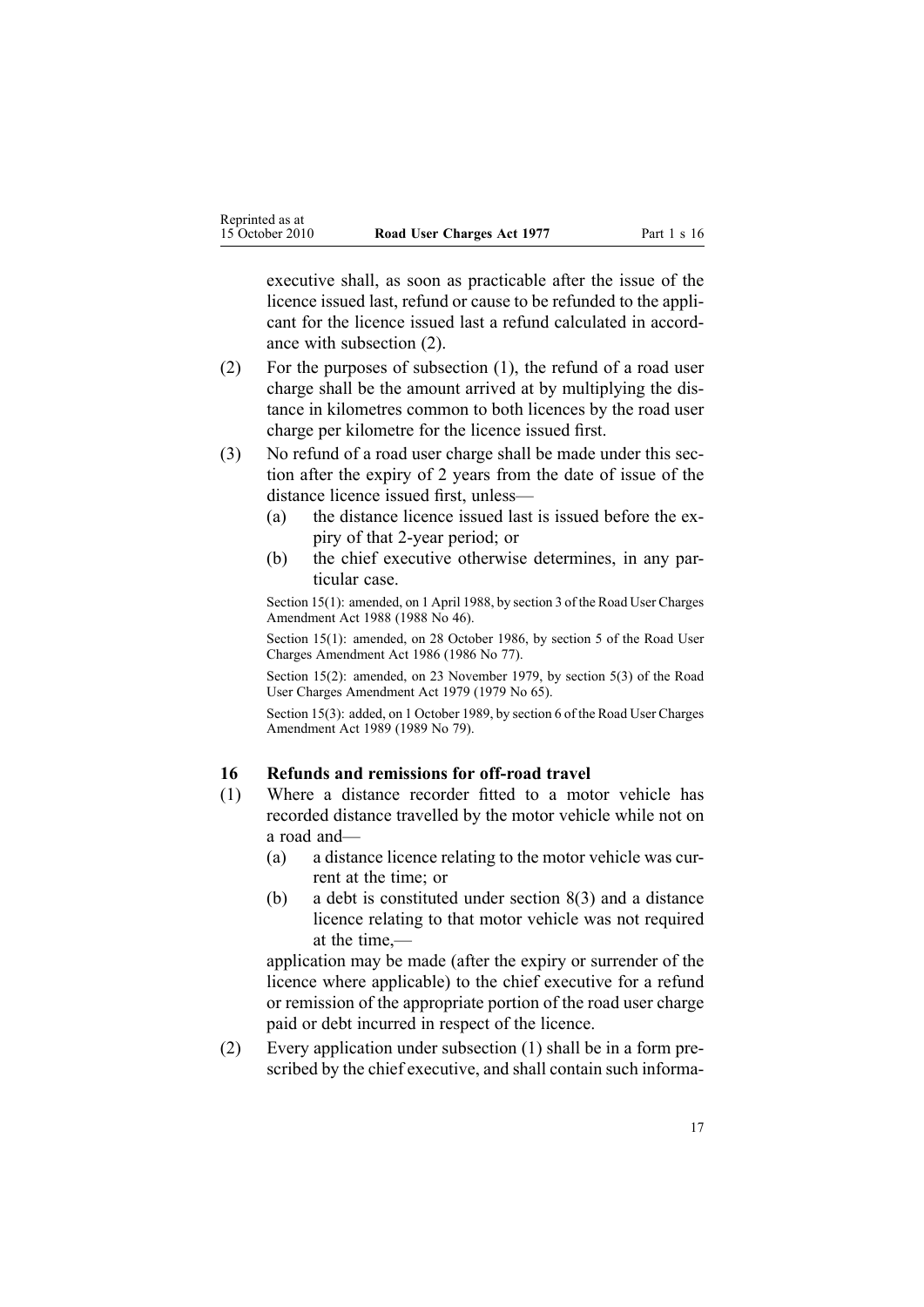<span id="page-17-0"></span>tion as the chief executive requires to substantiate the application and enable the refund or remission to be made.

- (3) The chief executive shall, as soon as practicable after being satisfied as to the accuracy of the application, refund or remit, or cause to be refunded or remitted, the appropriate portion of the road user charge paid or debt incurred.
- (4) For the purposes of subsection (1)—
	- (a) the proportion of <sup>a</sup> road user charge to be refunded shall be the proportion arrived at by dividing the distance recorded by the distance recorder while the motor vehicle was not on <sup>a</sup> road by the distance to which the distance licence relates; and
	- (b) the proportion of <sup>a</sup> debt to be remitted shall be the proportion that relates to the distance travelled while not on <sup>a</sup> road.
- (5) No refund of <sup>a</sup> road user charge shall be made under this section after the expiry of 2 years from the date of issue of the distance licence, unless the chief executive otherwise determines in any particular case.

Section 16: substituted, on 1 October 1989, by section 7(1) of the Road User Charges Amendment Act 1989 (1989 No 79).

#### **16A Remission of debt where off-road travel**

#### *[Repealed]*

Section 16A: repealed, on 1 October 1989, by section 7(1) of the Road User Charges Amendment Act 1989 (1989 No 79).

#### **17 Surrender of road user licences**

- (1) Where—
	- (a) <sup>a</sup> motor vehicle to which <sup>a</sup> current licence relates is destroyed or becomes permanently useless as <sup>a</sup> motor vehicle or is removed permanently beyond New Zealand and the vehicle's registration plates have been surrendered to the Registrar of Motor Vehicles; or
	- (b) *[Repealed]*
	- (c) the chief executive is satisfied, in respec<sup>t</sup> of <sup>a</sup> current licence relating to <sup>a</sup> motor vehicle, that—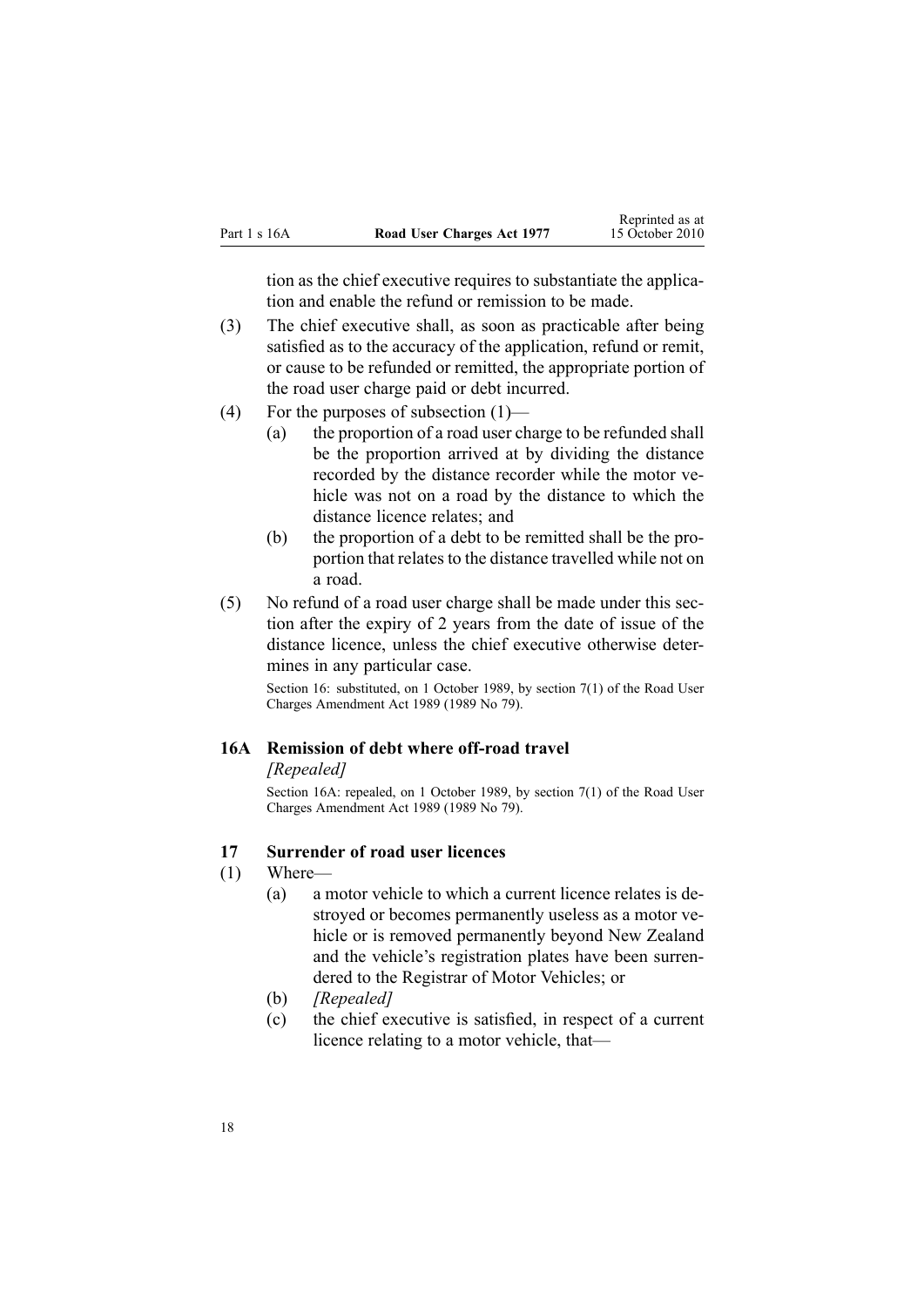- (i) <sup>a</sup> mistake has been made in the application for the licence and <sup>a</sup> replacement licence has been purchased;
- (ii) *[Repealed]*
- (iii) *[Repealed]*
- (iv) the distance recorder, or <sup>a</sup> registration plate, specified in the licence has been removed from the motor vehicle and <sup>a</sup> replacement licence has been purchased; or
- (v) *[Repealed]*
- (d) the chief executive in his absolute discretion is satisfied, in respec<sup>t</sup> of <sup>a</sup> licence relating to <sup>a</sup> motor vehicle, that for any other reason this section should apply—

the chief executive shall, as soon as practicable after application to surrender the licence is made to him in accordance with this section, refund or cause to be refunded to the applicant <sup>a</sup> proportion (calculated in accordance with subsection (3)) of the road user charge paid in respec<sup>t</sup> of the licence.

- (2) Every application under this section shall be in <sup>a</sup> form provided for the purpose by the chief executive and shall contain such information as the chief executive considers necessary to enable the refund to be made in accordance with this section. Every application under paragraph (c) (except subparagraph (ii)) or paragraph (d) of subsection (1) shall be accompanied by the licence.
- (3) For the purposes of subsection (1), the proportion of <sup>a</sup> road user charge to be refunded shall be—
	- (a) in the case of <sup>a</sup> distance licence or <sup>a</sup> supplementary licence, the proportion arrived at by dividing the difference between the maximum reading specified in the licence and the reading of the motor vehicle's distance recorder at the time of application by the distance to which the licence relates:
	- (b) in the case of <sup>a</sup> time licence, the proportion arrived at by dividing the number of whole months between the time of application and the end of the period to which the licence relates by the total number of whole months to which the licence relates.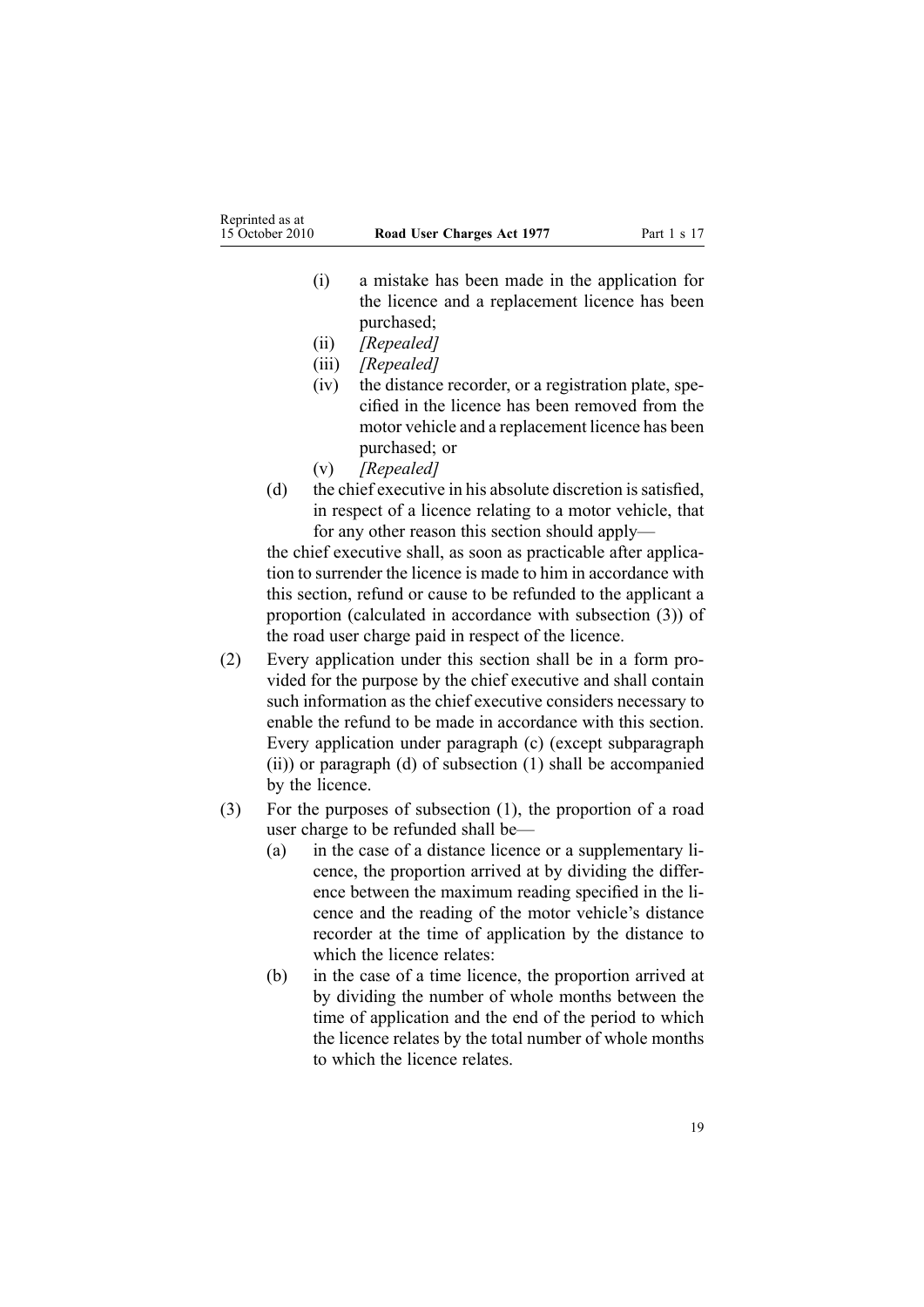- <span id="page-19-0"></span>(4) No refund of <sup>a</sup> road user charge shall be made under this section after the expiry of 2 years from the date of issue of the licence in respec<sup>t</sup> of which the application is made, unless—
	- (a) the application is made to the chief executive before the expiry of that 2-year period; or
	- (b) the chief executive otherwise determines, in any particular case.

Section 17(1): substituted, on 23 November 1979, by [section](http://www.legislation.govt.nz/pdflink.aspx?id=DLM34697) 7(2) of the Road User Charges Amendment Act 1979 (1979 No 65).

Section 17(1): amended, on 1 April 1986, by section 3 of the Road User Charges Amendment Act 1988 (1988 No 46).

Section 17(1)(a): amended, on 28 October 1986, by section 8(a) of the Road User Charges Amendment Act 1986 (1986 No 77).

Section 17(1)(b): repealed, on 25 March 2002, by section [5\(2\)\(a\)](http://www.legislation.govt.nz/pdflink.aspx?id=DLM131348) of the Road User Charges Amendment Act 2002 (2002 No 4).

Section 17(1)(c)(i): amended, on 28 October 1986, by section 8(b) of the Road User Charges Amendment Act 1986 (1986 No 77).

Section 17(1)(c)(ii): repealed, on 20 August 1993, by section 35(1) of the Land Transport Act 1993 (1993 No 88).

Section  $17(1)(c)(iii)$ : repealed, on 20 August 1993, by section 35(1) of the Land Transport Act 1993 (1993 No 88).

Section 17(1)(c)(iv): amended, on 28 October 1986, by section 8(b) of the Road User Charges Amendment Act 1986 (1986 No 77).

Section  $17(1)(c)(v)$ : repealed, on 1 April 1993, by section  $7(1)$  of the Road User Charges Amendment Act 1992 (1992 No 114).

Section 17(1)(d): amended, on 28 October 1986, by section 8(d) of the Road User Charges Amendment Act 1986 (1986 No 77).

Section 17(2): amended, on 1 April 1986, by section 3 of the Road User Charges Amendment Act 1988 (1988 No 46).

Section 17(2): amended, on 23 November 1979, by [section](http://www.legislation.govt.nz/pdflink.aspx?id=DLM34697) 7(2) of the Road User Charges Amendment Act 1979 (1979 No 65).

Section  $17(3)(a)$ : amended, on 25 March 2002, by section  $5(2)(b)$  of the Road User Charges Amendment Act 2002 (2002 No 4).

Section 17(3)(b): amended, on 25 March 2002, by section  $5(2)(c)$  of the Road User Charges Amendment Act 2002 (2002 No 4).

Section 17(4): added, on 1 October 1989, by section 8 of the Road User Charges Amendment Act 1989 (1989 No 79).

#### **17A Verification of application for refund or remission**

(1) The chief executive may at any time, whether before or after <sup>a</sup> refund or remission is made in accordance with [section](#page-15-0) 14, [section](#page-17-0) 15, section 16, or section 17, require the applicant to produce for inspection any books or records in the applicant's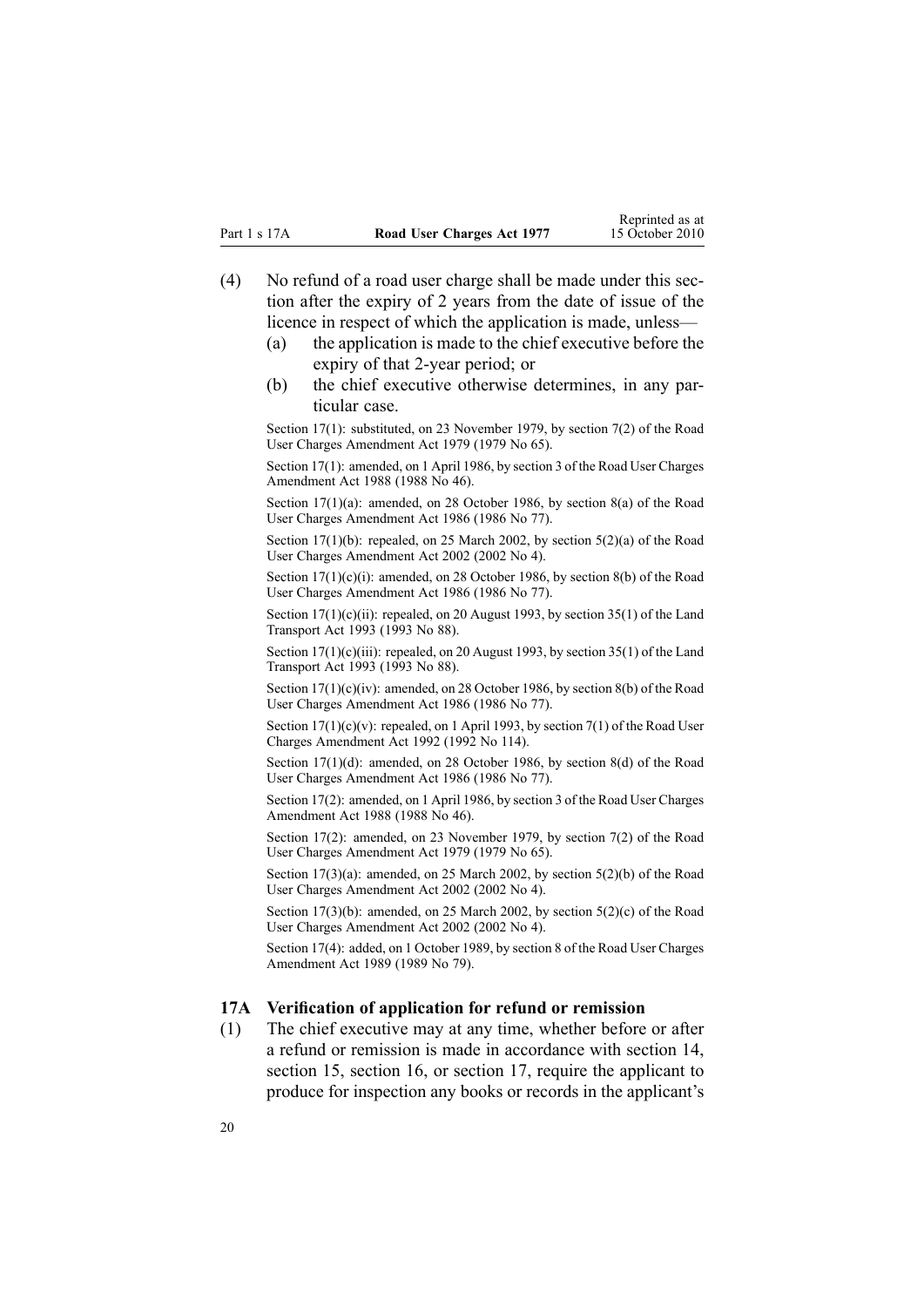<span id="page-20-0"></span>possession or over which the applicant has control which the chief executive considers relevant in relation to the refund or remission.

- (2) The chief executive may take extracts from or make copies of any books or records so produced.
- (3) The chief executive may require verification of any information contained in books or records furnished under this section, and may decline to act on any information that is not verified to his or her satisfaction or recover any refund or cancel any remission granted in reliance upon incorrect or unverified information.

Section 17A: inserted, on 1 October 1989, by section 9 of the Road User Charges Amendment Act 1989 (1989 No 79).

#### **18 Further provisions relating to refunds**

Notwithstanding any other provision of this Act,—

- (a) no refund of an amount lessthan \$2 shall be made under [Part](#page-9-0) 1:
- (b) in calculating the amount of <sup>a</sup> refund payable in respec<sup>t</sup> of <sup>a</sup> licence under any provision of [Part](#page-9-0) 1, the chief executive shall make due allowance for any refund paid or payable in respec<sup>t</sup> of that licence under any other provision of Part 1:
- (c) in calculating the amount of <sup>a</sup> refund payable in respec<sup>t</sup> of <sup>a</sup> licence under any provision of [Part](#page-9-0) 1, the chief executive shall make due allowance for any debt due by the applicant under any other provision of Part 1:
- (ca) where the refund payable is less than \$5,000, the refund shall be credited to the operator's road user charges account unless—
	- (i) the account is to be closed; or
	- (ii) the operator requests that the refund be paid directly to the operator:
- (cb) where an application for <sup>a</sup> refund under [Part](#page-9-0) 1 is based in whole or in par<sup>t</sup> on an alleged hubodometer failure,—
	- (i) the chief executive may, by notice in writing, require the operator to produce the hubodometer for inspection at <sup>a</sup> place appointed for the purpose by the chief executive; and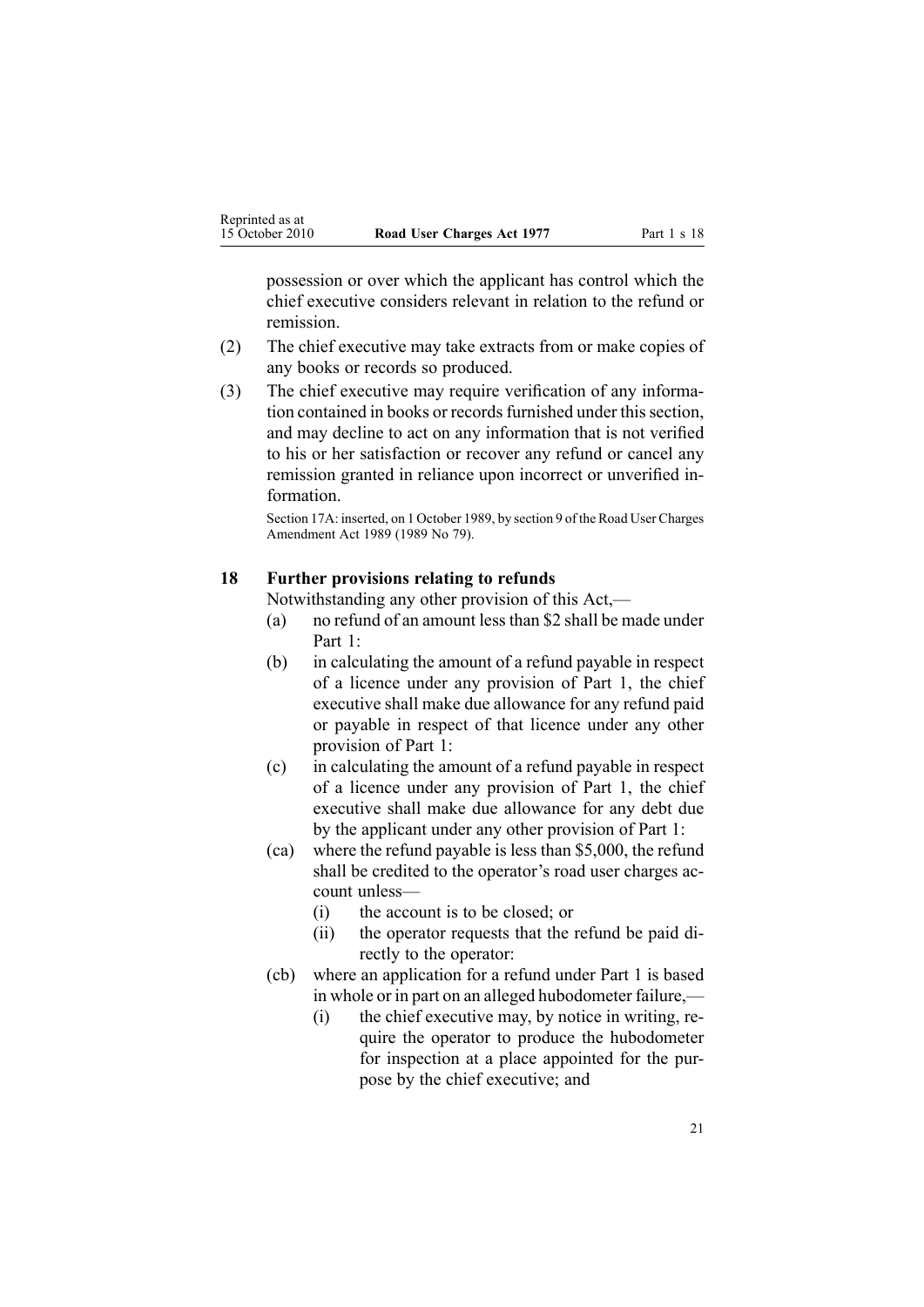- <span id="page-21-0"></span>(ii) no refund shall be made in respec<sup>t</sup> of the alleged hubodometer failure if the hubodometer is not so produced within 3 months after the date of the making of the application:
- (d) all money refunded in error, whether of fact or of law, under any provision of [Part](#page-9-0) 1, shall be recoverable by the chief executive under paragraph (c), or by action at law as <sup>a</sup> debt due to the Crown:
- (e) if <sup>a</sup> refund must be calculated by reference to the road user charge per kilometre for the licence and that rate of charge has been altered in the period between the time the licence was purchased and the time of making the application for <sup>a</sup> refund, the refund must be calculated by reference to the rate of charge that applied at the time the licence was purchased.

Section 18(b): amended, on 1 April 1988, by section 3 of the Road User Charges Amendment Act 1988 (1988 No 46).

Section 18(c): added, on 28 October 1986, by section 9 of the Road User Charges Amendment Act 1986 (1986 No 77).

Section 18(c): amended, on 1 April 1988, by section 3 of the Road User Charges Amendment Act 1988 (1988 No 46).

Section 18(ca): inserted, on 1 April 1993, by section 8 of the Road User Charges Amendment Act 1992 (1992 No 114).

Section 18(cb): inserted, on 1 April 1993, by section 8 of the Road User Charges Amendment Act 1992 (1992 No 114).

Section 18(d): added, on 28 October 1986, by section 9 of the Road User Charges Amendment Act 1986 (1986 No 77).

Section 18(d): amended, on 1 April 1988, by section 3 of the Road User Charges Amendment Act 1988 (1988 No 46).

Section 18(e): added, on 25 March 2002, by [section](http://www.legislation.govt.nz/pdflink.aspx?id=DLM131347) 4 of the Road User Charges Amendment Act 2002 (2002 No 4).

#### *Inquiry and assessment by District Court Judge*

Heading: inserted, on 22 December 1980, by [section](http://www.legislation.govt.nz/pdflink.aspx?id=DLM38570) 6 of the Road User Charges Amendment Act 1980 (1980 No 71).

### **18A District Court Judge may hold inquiry on application of chief executive**

(1) A District Court Judge may, on the application of the chief executive, hold an inquiry into the number and kind of licences that ought to have been obtained under this Act—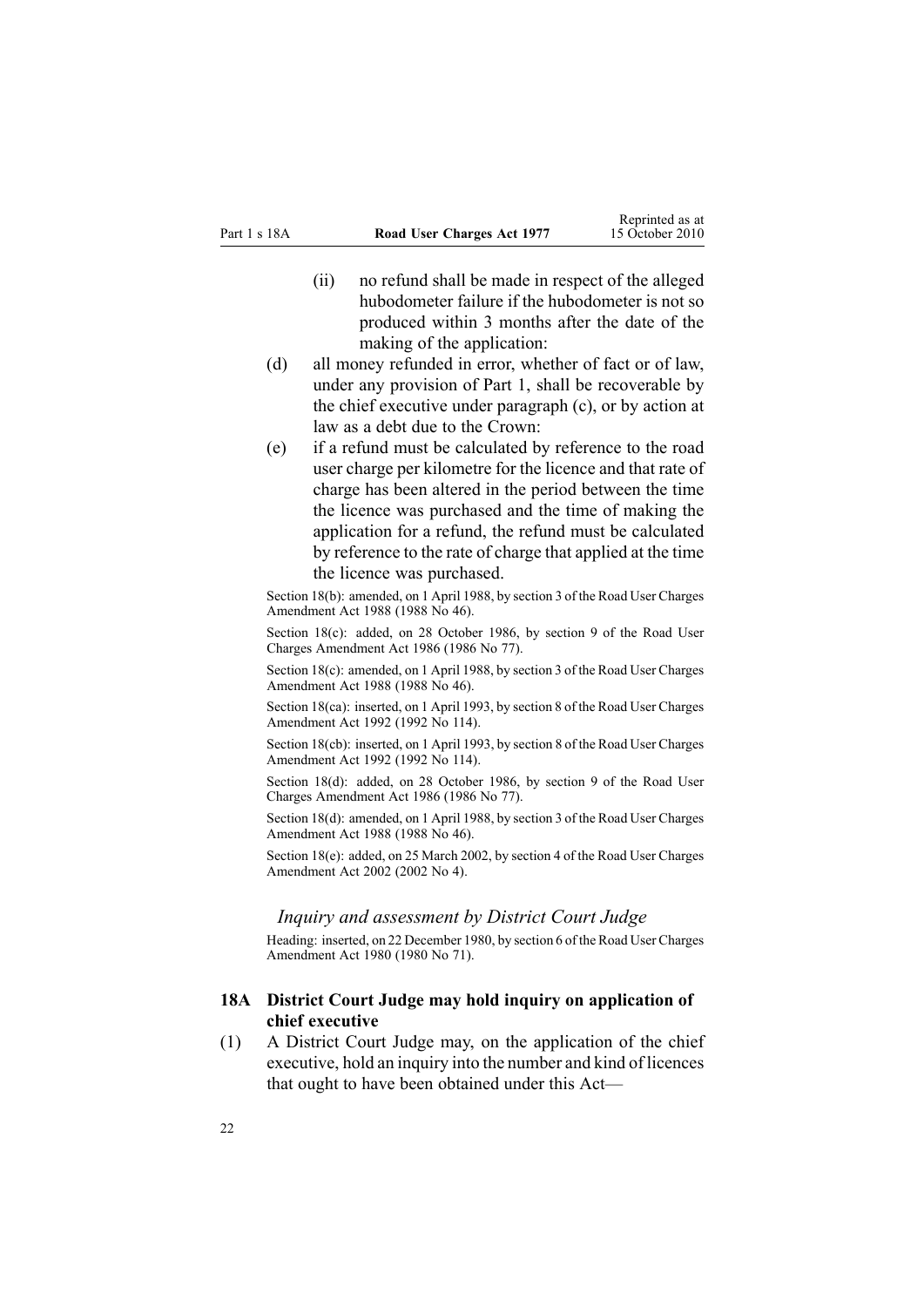- <span id="page-22-0"></span>(a) during <sup>a</sup> period specified in the application (being <sup>a</sup> period commencing not earlier than 6 years before the date of the application); and
- (b) for motor vehicles specified in the application (being motor vehicles that the chief executive believes were owned during the whole or any par<sup>t</sup> of the period by <sup>a</sup> person specified in the application).
- (2) The chief executive shall not make an application to <sup>a</sup> District Court for the purposes of subsection (1) unless he or she considers that it is likely that all the appropriate licences that ought to have been obtained during the period, and for the motor vehicles, specified in the application were not so obtained.
- (3) The chief executive may, in an application to <sup>a</sup> District Court Judge for the purposes of subsection (1), specify any convictions relating to offences under [section](#page-32-0) 23 that have, during the period of 6 years immediately preceding the date of the application, been entered against the person specified in the application.

Section 18A: inserted, on 22 December 1980, by [section](http://www.legislation.govt.nz/pdflink.aspx?id=DLM38570) 6 of the Road User Charges Amendment Act 1980 (1980 No 71).

Section 18A(1): amended, on 1 April 1988, by section 3 of the Road User Charges Amendment Act 1988 (1988 No 46).

Section 18A(2): substituted, on 1 April 1993, by section 9 of the Road User Charges Amendment Act 1992 (1992 No 114).

Section 18A(3): amended, on 1 April 1988, by section 3 of the Road User Charges Amendment Act 1988 (1988 No 46).

#### **18B Provisions relating to inquiries**

- (1) For the purposes of any inquiry under [section](#page-21-0) 18A, the District Court Judge may, of his own motion or on application, by written notice served on the person,—
	- (a) summon before him any person or persons (including, where the inquiry relates to <sup>a</sup> body corporate, any director or employee of the body) to give evidence; and
	- (b) require any person to produce for the inspection of the Judge, or of any other person authorised by the Judge for this purpose, any books, papers, accounting records, or other documents, or things, that are relevant to the inquiry.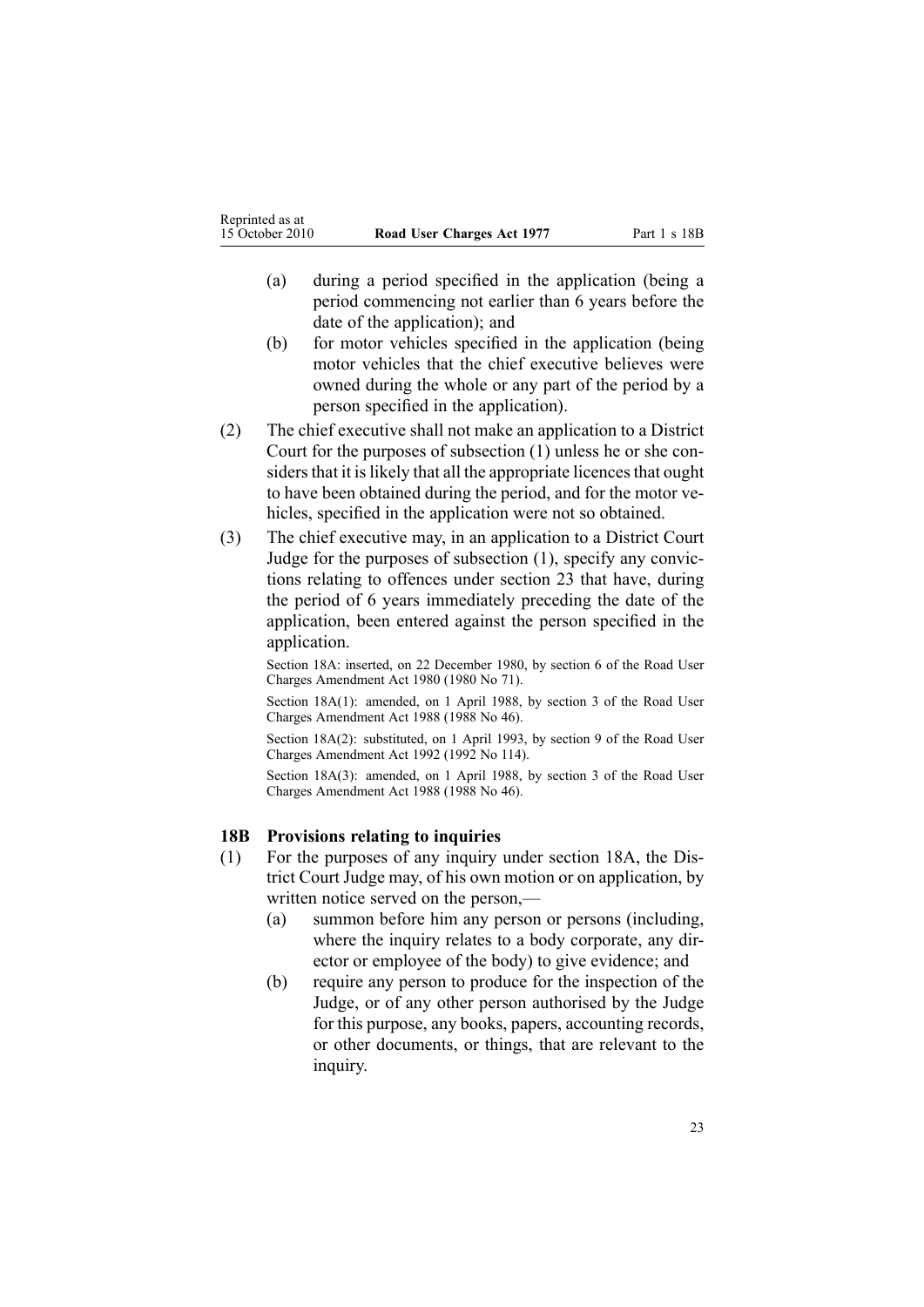if any District Court Judge is satisfied that any person who has been summoned under paragraph (a) will not attend to give evidence without being compelled to do so, he may issue <sup>a</sup> warrant (in the same form, with all necessary modifications, as is prescribed for the purposes of [section](http://www.legislation.govt.nz/pdflink.aspx?id=DLM311316) 20(4) of the Summary Proceedings Act 1957) for the attendance of that person at the inquiry.

- (2) At any inquiry under [section](#page-21-0) 18A,—
	- (a) the District Court Judge may examine on oath any person; and for that purpose the Judge or <sup>a</sup> Registrar of <sup>a</sup> Court may administer an oath; and
	- (b) the District Court Judge may receive as evidence any statement, document, information, matter, or thing, that in his opinion may assist him to deal effectively with the subject of the inquiry, whether or not it would ordinarily be admissible as evidence; and
	- (c) the chief executive, and the person specified in the chief executive's application under [section](#page-21-0) 18A, may each be represented by <sup>a</sup> counsel or agent; and
	- (d) the chief executive and the person specified in the chief executive's application, or any counsel or agen<sup>t</sup> representing them, may examine, cross-examine, and re-examine, in accordance with the ordinary practice, any person summoned pursuan<sup>t</sup> to subsection (1).
- (3) Every inquiry under [section](#page-21-0) 18A shall take place in chambers and at such time or times as the District Court Judge determines.
- (4) The statement of every person examined under this section shall be taken down in writing, and signed by him in the presence of the District Court Judge and copies thereof shall be delivered to the chief executive and to the person specified in the chief executive's application. The statement shall not form par<sup>t</sup> of the records of the Court.
- (5) No person examined under this section shall be excused from answering any question on the ground that the answer may incriminate him or render him liable to any penalty.
- (6) No statement made by any person in answer to any question pu<sup>t</sup> to him in examination under this section, or document or thing produced pursuan<sup>t</sup> to <sup>a</sup> requirement under this section,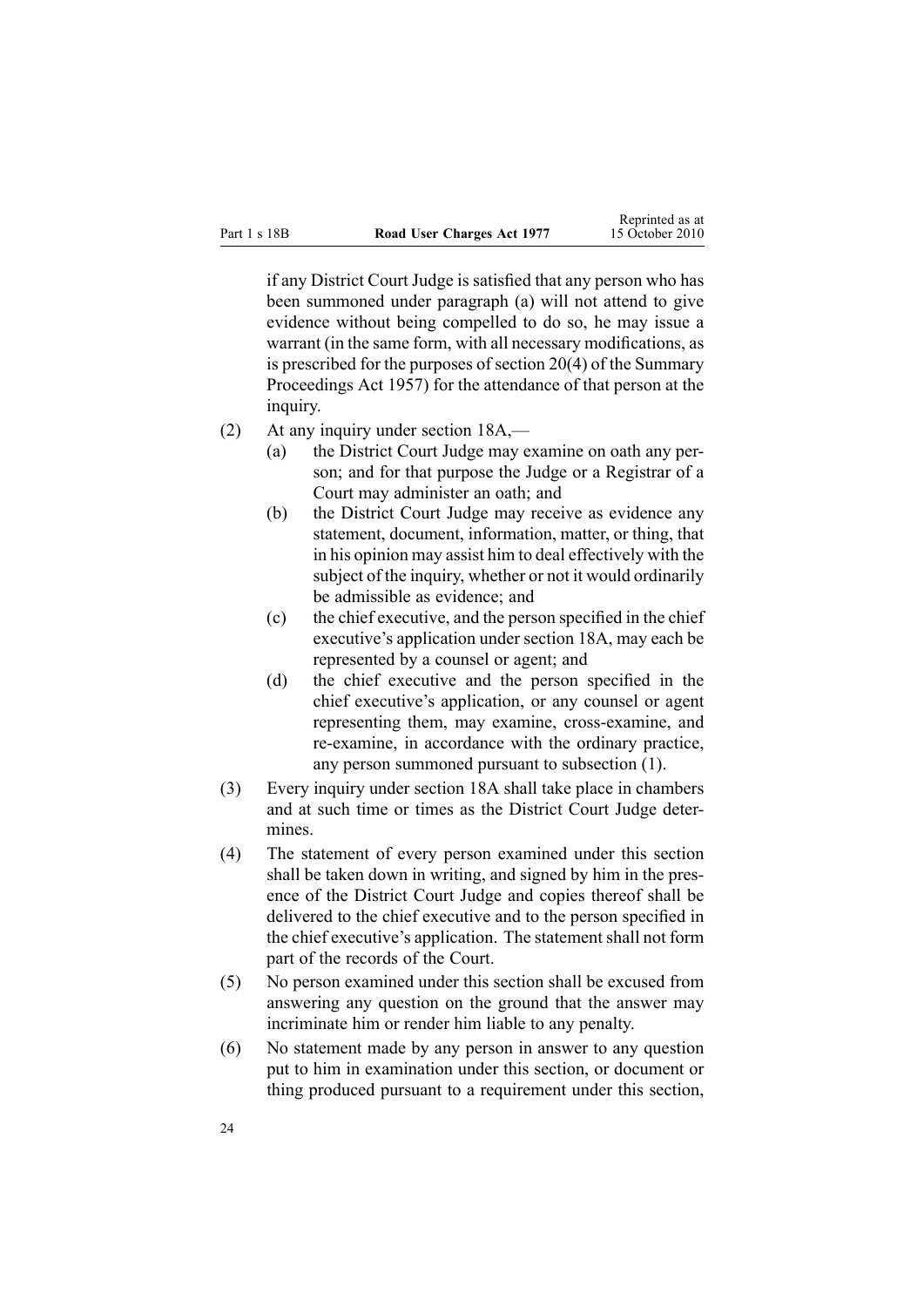<span id="page-24-0"></span>shall in criminal proceedings be admissible in evidence against him, except upon a charge of perjury against him in respect of his testimony upon that examination.

- (7) A District Court Judge may, for the purpose of assisting him in the exercise of his powers under section 18C, appoint any Registrar of <sup>a</sup> Court, chartered accountant, or other person or persons to inspect documents and things produced pursuan<sup>t</sup> to <sup>a</sup> requirement under subsection (1)(b) and consider statements made during the inquiry, and to report to him thereon.
- (8) A District Court Judge may order that any costs (or such par<sup>t</sup> thereof as is specified by the Judge) incurred by—
	- (a) the chief executive; or
	- (b) the person specified in the chief executive's application; or
	- (c) any person summoned, or required to produce <sup>a</sup> document or thing under this section,—

in respec<sup>t</sup> of an inquiry to which this section relates, shall be paid by the chief executive or the person specified in the chief executive's application, or both (in proportions specified by the Judge); and in any such case the costs so awarded shall be recoverable as <sup>a</sup> debt due by the person against whom they have been awarded to the person in whose favour they have been awarded.

Section 18B: inserted, on 22 December 1980, by [section](http://www.legislation.govt.nz/pdflink.aspx?id=DLM38570) 6 of the Road User Charges Amendment Act 1980 (1980 No 71).

Section 18B(2): amended, on 1 April 1988, by section 3 of the Road User Charges Amendment Act 1988 (1988 No 46).

Section 18B(4): amended, on 1 April 1988, by section 3 of the Road User Charges Amendment Act 1988 (1988 No 46).

Section 18B(8): amended, on 1 April 1988, by section 3 of the Road User Charges Amendment Act 1988 (1988 No 46).

#### **18C District Court Judge may make assessment**

(1) Where, after holding an inquiry unde[rsection](#page-21-0) 18A and considering any reports obtained pursuan<sup>t</sup> to section [18B\(7\)](#page-22-0), <sup>a</sup> District Court Judge considers, on the balance of probabilities, that all the appropriate licences that ought to have been obtained for the motor vehicles specified in the chief executive's application during the period, and while they were owned by the person, so specified were not obtained, he may make an as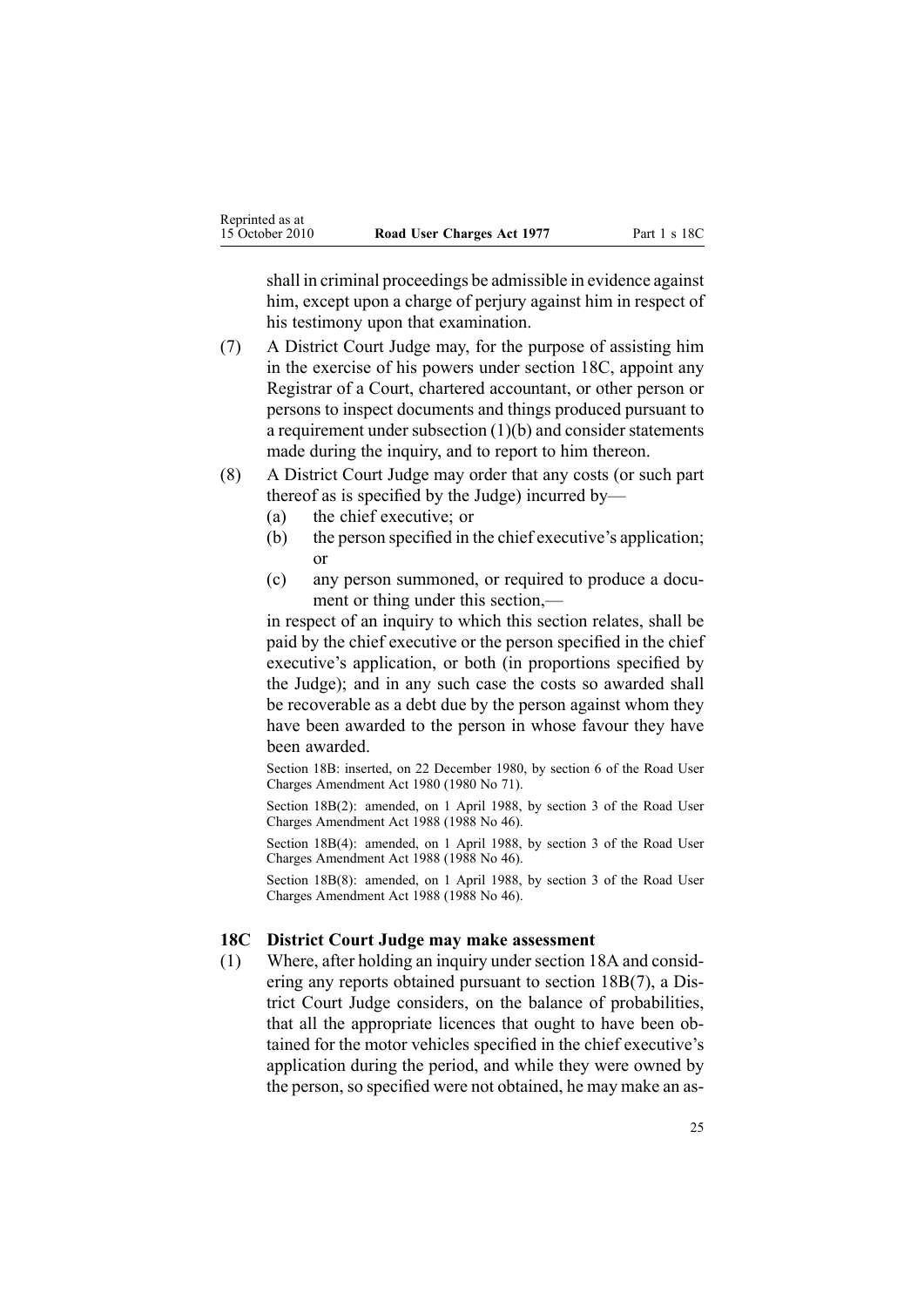<span id="page-25-0"></span>sessment of the amount of road user charges that in his opinion ought to have been, but were not, paid to the Crown in respec<sup>t</sup> of those motor vehicles while they were owned by that person during that period.

- (2) In giving reasons for an assessment under this section <sup>a</sup> District Court Judge need not indicate how the assessment is calculated or what licences he considers ought to have been obtained.
- (3) Every assessment made by <sup>a</sup> District Court Judge under this section shall be delivered by him in open Court.
- (4) A District Court Judge may, when delivering an assessment, state the date from which the amount of the assessment shall be payable to the chief executive pursuan<sup>t</sup> to subsection (5), which date may be earlier than the date the assessment is so delivered.
- (5) Where <sup>a</sup> District Court Judge makes an assessment under this section, the amount of the assessment shall, from the date the Judge delivers his assessment (or such other date, if any, as the Judge specifies pursuan<sup>t</sup> to subsection (4)), be payable to the chief executive by the person specified in the chief executive's application under [section](#page-21-0) 18A; and, until paid in full to the chief executive, the amount shall constitute <sup>a</sup> debt due to the Crown by the person and may be recovered accordingly in any Court of competent jurisdiction.

Section 18C: inserted, on 22 December 1980, by [section](http://www.legislation.govt.nz/pdflink.aspx?id=DLM38570) 6 of the Road User Charges Amendment Act 1980 (1980 No 71).

Section 18C(1): amended, on 1 April 1988, by section 3 of the Road User Charges Amendment Act 1988 (1988 No 46).

Section 18C(4): amended, on 1 April 1988, by section 3 of the Road User Charges Amendment Act 1988 (1988 No 46).

Section 18C(5): amended, on 1 April 1988, by section 3 of the Road User Charges Amendment Act 1988 (1988 No 46).

#### **18D District Court Judge may make assessment by consent**

A District Court Judge may, instead of holding an inquiry and making an assessment under [sections](#page-21-0) 18A and [18C](#page-24-0), make an assessment by consent of the chief executive and the person specified in the chief executive's application under section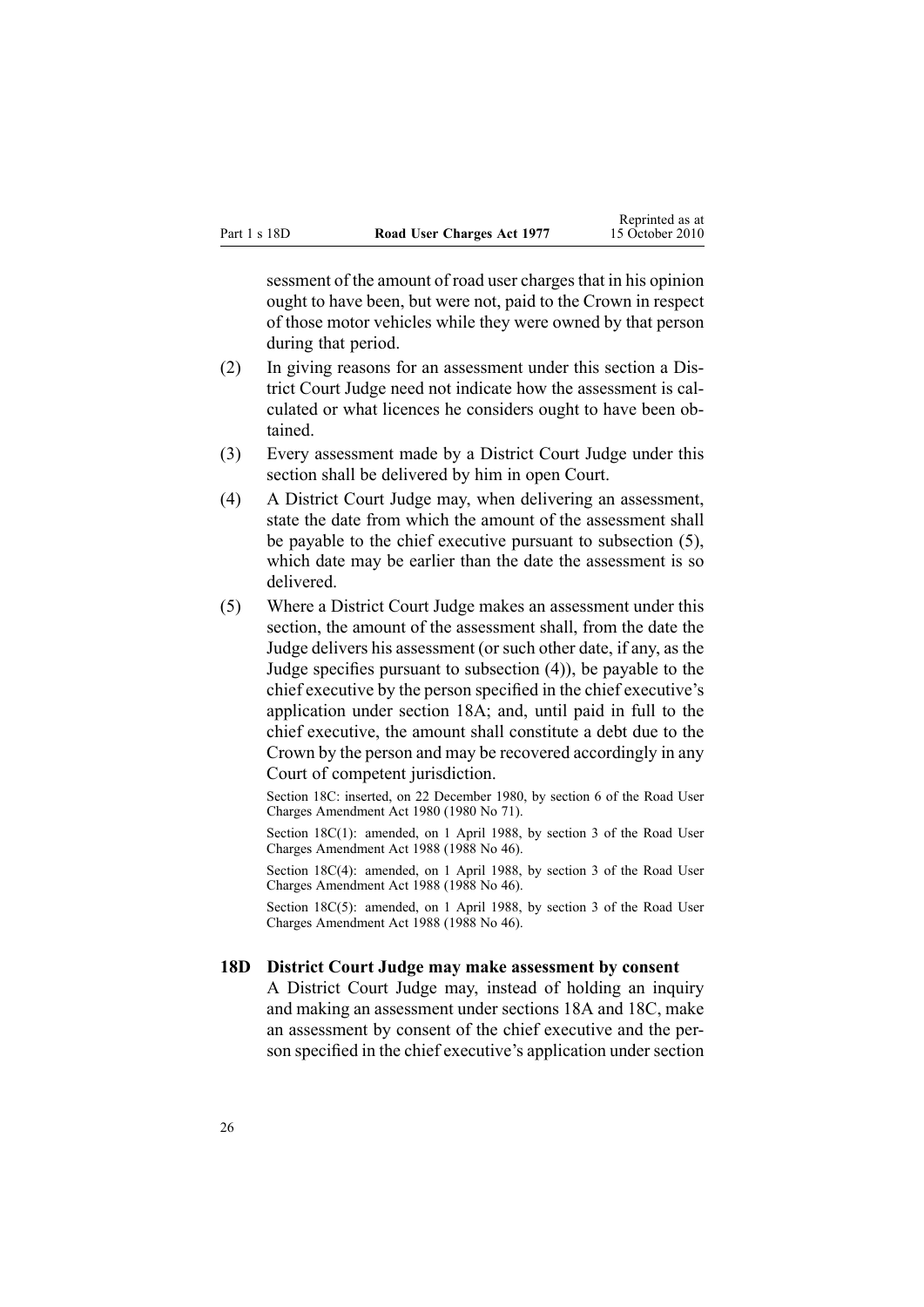<span id="page-26-0"></span>18A, and subsections (2), (3), (4), and (5) of section 18C shall apply to the assessment by consent accordingly.

Section 18D: inserted, on 28 October 1986, by section 10 of the Road User Charges Amendment Act 1986 (1986 No 77).

Section 18D: amended, on 1 April 1988, by section 3 of the Road User Charges Amendment Act 1988 (1988 No 46).

#### *General provisions*

### **19 Display of licences**

- (1) Every licence shall be carried on the vehicle to which it relates or <sup>a</sup> vehicle attached to that vehicle and shall be displayed, in an upright and conspicuous position, as follows:
	- (a) in the case of <sup>a</sup> motor vehicle fitted with <sup>a</sup> windscreen, the licence shall be displayed behind the windscreen on the passenger side so that the side of the licence displaying the number or distinguishing mark shown on the registration plate or plates of the motor vehicle faces towards the foremost par<sup>t</sup> of the motor vehicle and is easily visible from outside it:
	- (b) in the case of <sup>a</sup> motor vehicle not fitted with <sup>a</sup> windscreen, the licence shall be displayed either—
		- (i) behind the windscreen of <sup>a</sup> motor vehicle to which the vehicle is attached, as prescribed in paragraph (a); or
		- (ii) at the front of the left side of the vehicle—

so that the side of the licence displaying the number or distinguishing mark shown on the registration plate of the vehicle is easily visible from outside the vehicle.

- (2) Every licence required to be carried and displayed pursuan<sup>t</sup> to subsection (1) shall be produced by the driver or person in charge of the vehicle to which it relates forthwith on demand by <sup>a</sup> constable or traffic officer or any officer of the Ministry of Transport acting under <sup>a</sup> delegation from the chief executive.
- (3) Where <sup>a</sup> licence has been issued to an operator but the licence has not been received by the operator, the following provisions shall apply:
	- (a) until the close of 7 days after the date on which the licence is issued, <sup>a</sup> facsimile copy of the licence in the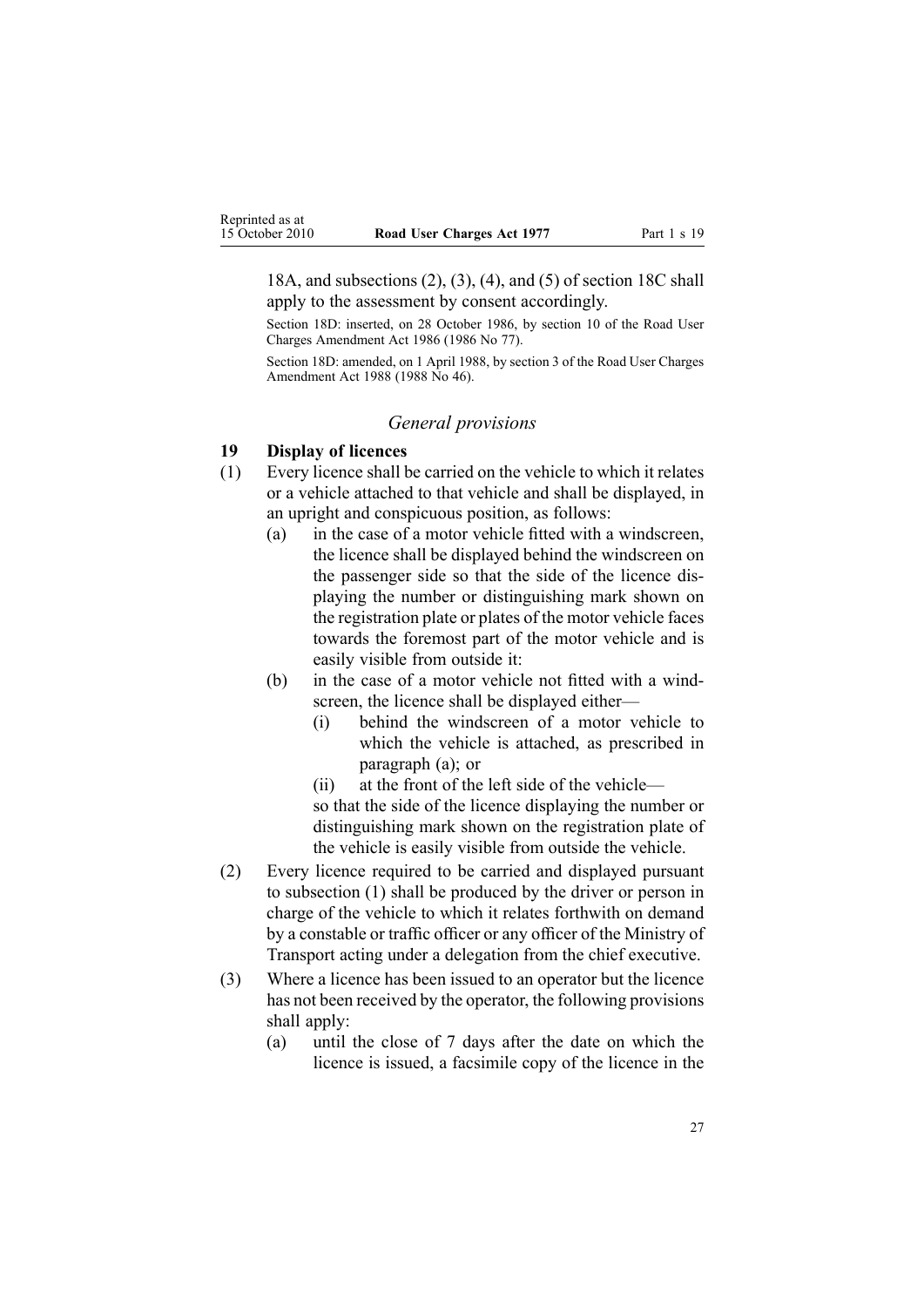prescribed form shall be sufficient evidence of the issue of the licence:

- <span id="page-27-0"></span>(b) an enforcement officer may accep<sup>t</sup> some other form of proof of the issue of <sup>a</sup> licence during the period referred to in paragraph (a), being <sup>a</sup> form of proof approved by the Secretary.
- (4) A road user charges label in the prescribed form and containing the correct details in respec<sup>t</sup> of <sup>a</sup> licence shall be proof of purchase of <sup>a</sup> licence.

Section 19(1): amended, on 1 October 1989, by section 10(1) of the Road User Charges Amendment Act 1989 (1989 No 79).

Section 19(1)(a): amended, on 28 October 1986, by section 11(a) of the Road User Charges Amendment Act 1986 (1986 No 77).

Section 19(1)(b): amended, on 28 October 1986, by section 11(b) of the Road User Charges Amendment Act 1986 (1986 No 77).

Section 19(1)(b)(i): amended, on 28 October 1986, by section 11(c) of the Road User Charges Amendment Act 1986 (1986 No 77).

Section 19(2): added, on 1 October 1989, by section 10(2) of the Road User Charges Amendment Act 1989 (1989 No 79).

Section 19(3): added, on 1 April 1993, by section 10 of the Road User Charges Amendment Act 1992 (1992 No 114).

Section 19(3): amended, on 20 August 1993, by section 35(1) of the Land Transport Act 1993 (1993 No 88).

Section 19(4): added, on 1 April 1993, by section 10 of the Road User Charges Amendment Act 1992 (1992 No 114).

## **20 Power to alter rates of road user charges by Order in Council**

- (1) The Governor-General may from time to time, by Order in Council, reduce or increase any or all of the rates of road user charges specified in [Schedule](#page-50-0) 3.
- (1A) An Order in Council made under this section that increases all or any of the rates of road user charges specified in [Schedule](#page-50-0) [3](#page-50-0) comes into force 42 days after the date of its notification in the *Gazette*, or on any later date that may be specified in the order.
- (2) Every Order in Council made under this section shall be laid before the House of Representatives not later than the sixteenth sitting day of the House of Representatives after the day on which it is made.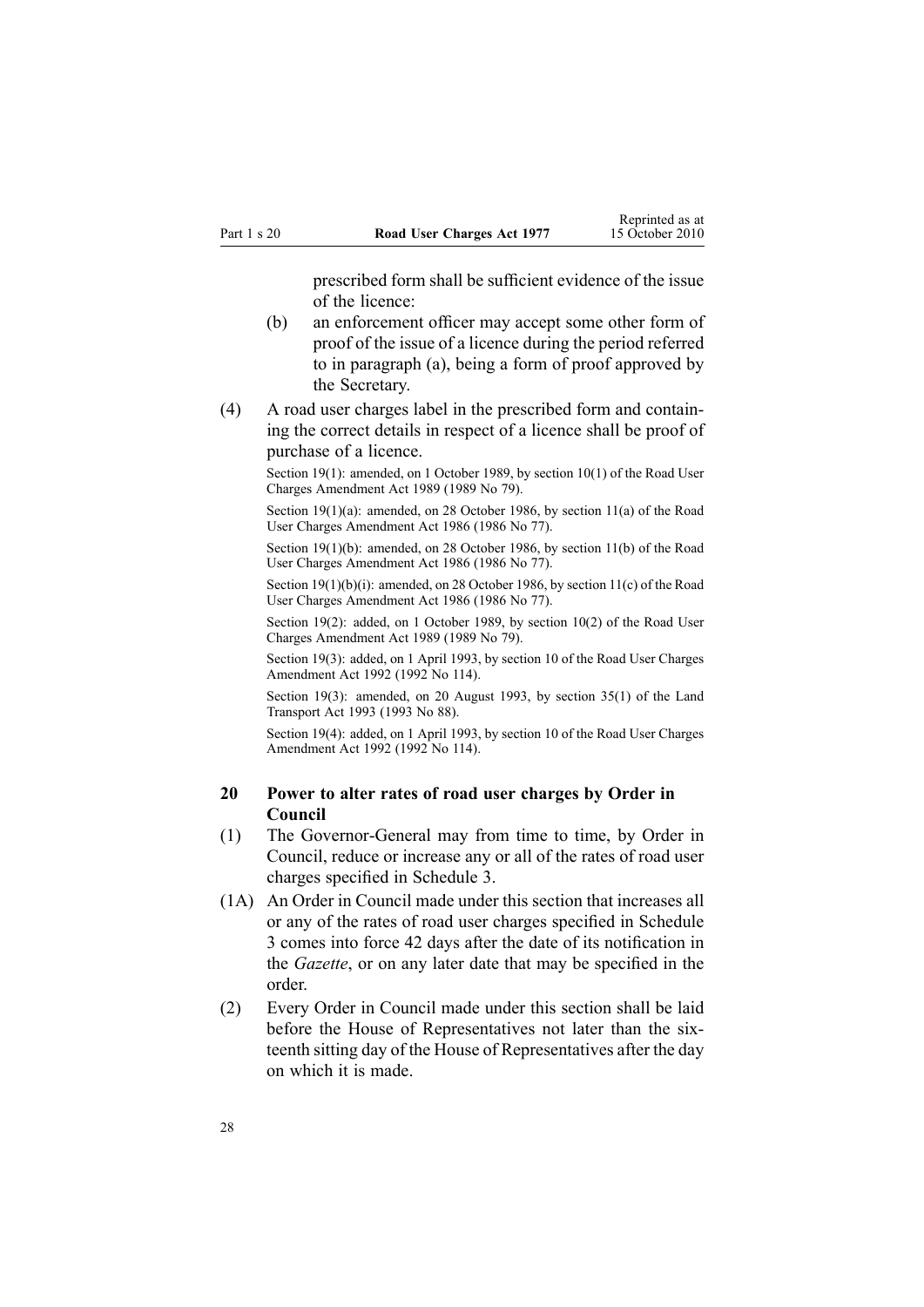- (3) Every Order in Council made under this section shall,—
	- (a) where the Order in Council is made on or before the 30th day of June in any year, expire on the close of the 31st day of December of that year excep<sup>t</sup> so far as it is expressly validated or confirmed by Act of Parliament passed during that year; and
	- (b) where the Order in Council is made on or after the 1st day of July in any year, expire on the close of the 31st day of December in the following year except so far as it is expressly validated or confirmed by Act of Parliament passed before the end of that following year.
- (4) If any Order in Council or any provision of any Order in Council expires by virtue of subsection  $(3)$ , the road user charge rate or rates altered by that Order in Council or provision shall, from the expiry of that Order in Council or provision and until it is or they are again altered, be the same as it was or they were immediately before that Order in Council or provision came into force.
- (5) If any Order in Council or any provision of any Order in Council expires by virtue of subsection (3), any charges collected under that Order in Council or provision in excess of the charges otherwise payable shall, excep<sup>t</sup> so far as any other provision is made by an Act of Parliament in respec<sup>t</sup> thereof, be refunded upon application made to the chief executive.
- (6) Every application under subsection (5) shall be in <sup>a</sup> form provided for the purpose by the chief executive, and shall contain such information as the chief executive considers necessary to enable the refund to be made in accordance with this section.
- (7) The repeal of any Act of Parliament passed for the purpose of expressly validating or confirming any Orders in Council pursuan<sup>t</sup> to subsection (3) shall not, unless there is any express provision to the contrary, affect the validity or confirmation of those Orders in Council.

Section 20: substituted, on 1 October 1989, by section 11 of the Road User Charges Amendment Act 1989 (1989 No 79).

Section 20(1A): inserted, on 11 August 2009, by [section](http://www.legislation.govt.nz/pdflink.aspx?id=DLM2172213) 5 of the Road User Charges Amendment Act 2009 (2009 No 27).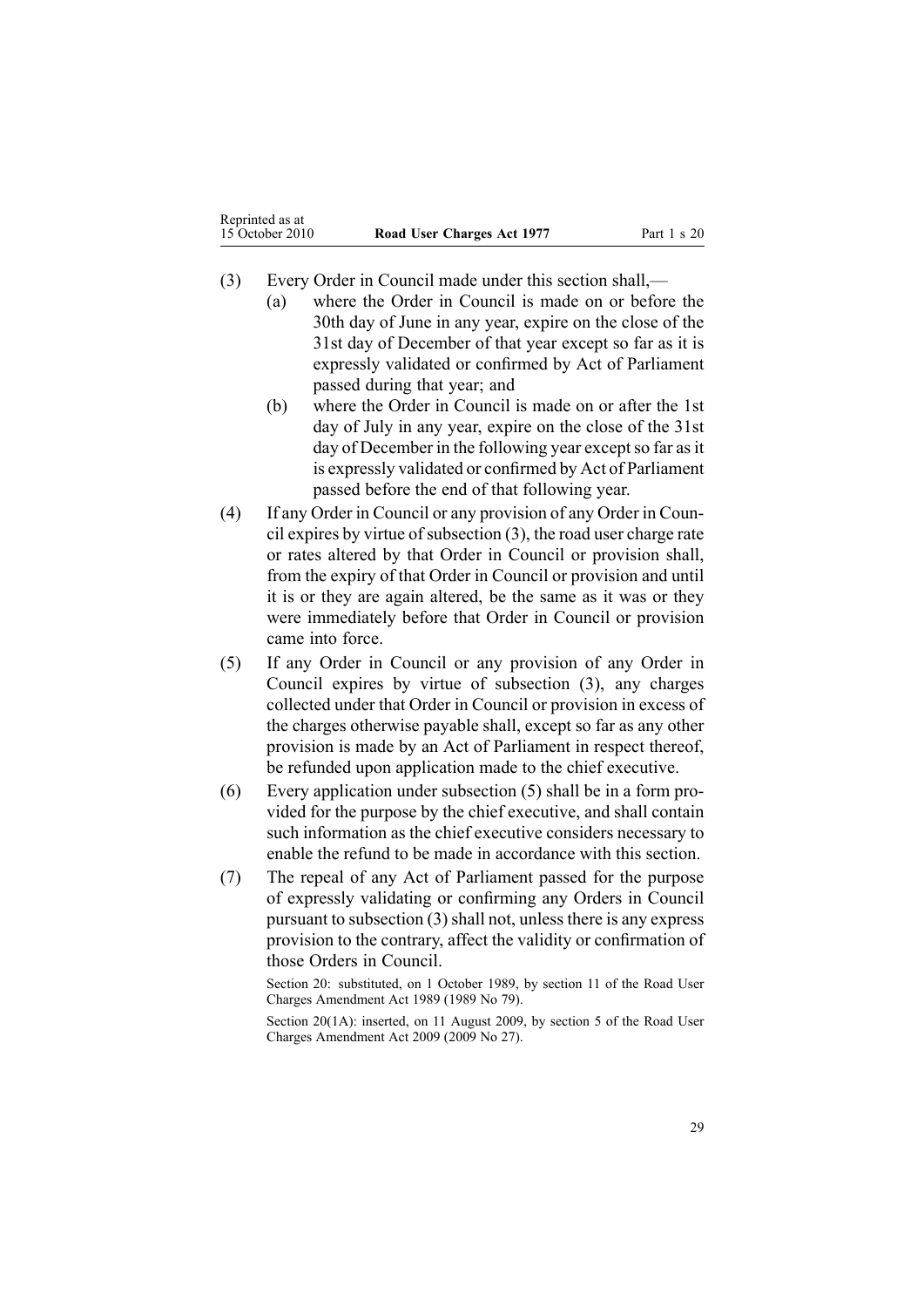## <span id="page-29-0"></span>**21 Distance and supplementary licences for certain motor vehicles become invalid 1 month after road user charge rate increased**

- (1) This section applies if <sup>a</sup> road user charge rate specified in [Schedule](#page-50-0) 3 is increased under [section](#page-27-0) 20 or by any other Act.
- (2) Despite any other provision of this Act, <sup>a</sup> distance licence or supplementary licence for <sup>a</sup> motor vehicle whose gross laden weight is more than 3.5 tonnes issued before the increase comes into force is no longer valid after the expiry of 1 month from the date of the increase.

Section 21: substituted, on 11 August 2009, by [section](http://www.legislation.govt.nz/pdflink.aspx?id=DLM2172214) 6 of the Road User Charges Amendment Act 2009 (2009 No 27).

#### **21A Additional charges for default in payment of amounts due**

- (1) Subject to subsection (3), if any debt due to the Crown by virtue of this Act (being <sup>a</sup> road user charge, administration fee, assessment under [section](#page-24-0) 18C or [section](#page-25-0) 18D, amount payable under [section](#page-12-0) 8(3), or par<sup>t</sup> thereof) is not paid to the Crown within 3 months of the date it first becomes due, an amount calculated in accordance with subsection (2) shall be added to the debt by way of an additional charge and may be recovered accordingly by the Crown from the person who owed the debt in any Court of competent jurisdiction.
- (2) For the purposes of subsection (1), an additional charge shall be an amount equal to 10% of the debt.
- (3) On written application for relief made by or on behalf of any person who has become liable under this section for the payment of any additional charge, the chief executive, if having regard to the circumstances of the case he thinks it equitable to do so, may gran<sup>t</sup> relief to the person—
	- (a) by the remission of the whole or any par<sup>t</sup> of the additional charge; or
	- (b) where the additional charge has been paid in whole or in part, by the refund to the person of the whole or any par<sup>t</sup> of the additional charge that has been paid, with or without the remission of any par<sup>t</sup> of the additional charge that has not been paid.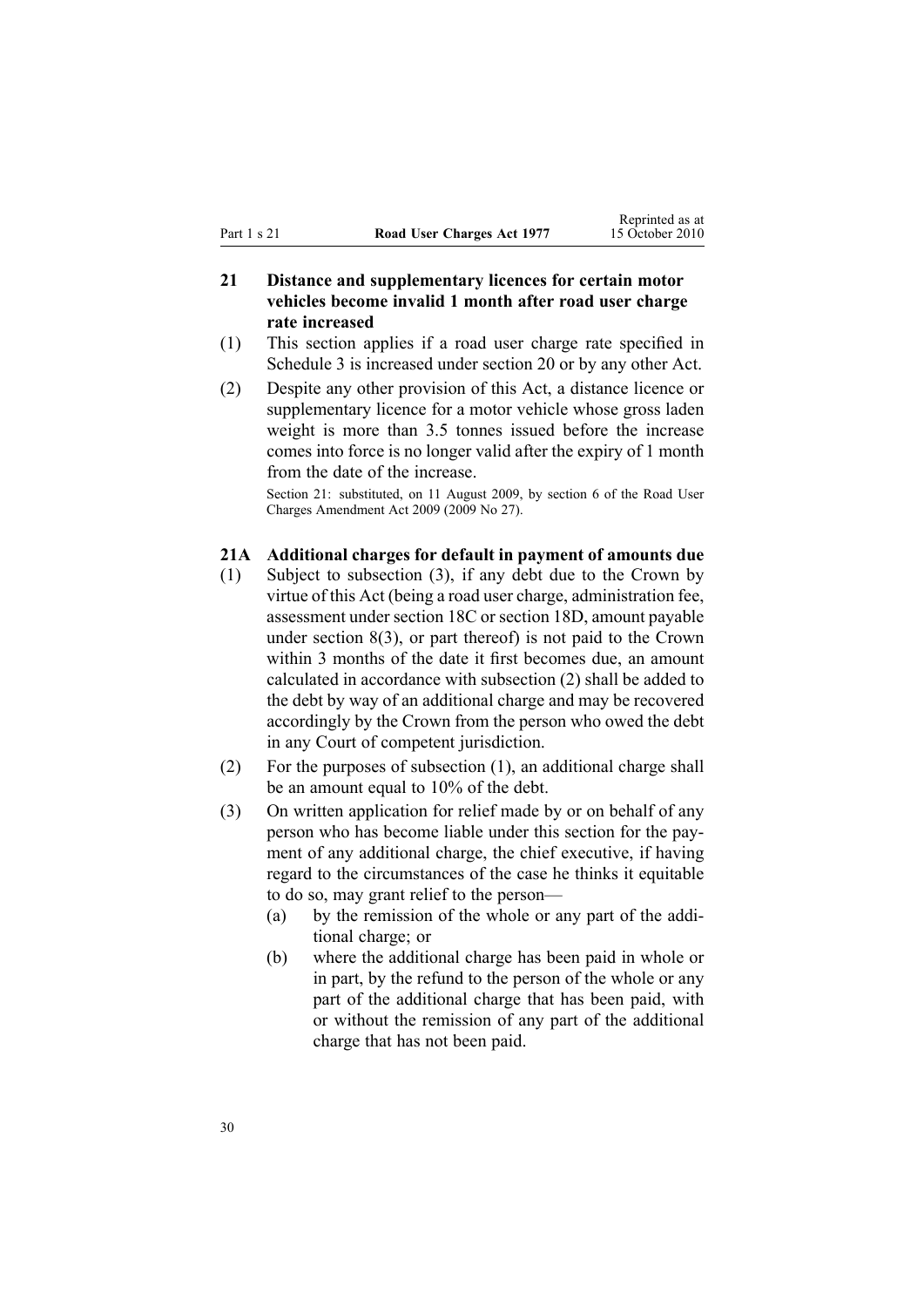- <span id="page-30-0"></span>(4) Any amount imposed by way of additional charge under this section shall be in addition to any other penalty to which the person may be liable.
- (5) For the purposes of this section, the expression **month** means the period commencing on the first business day in any calendar month and ending with the close of the last business day of that month.
- (6) In subsection (5), the expression **business day** means any day that is not <sup>a</sup> Saturday, Sunday, or public holiday.

Section 21A: inserted, on 1 July 1987, by [section](http://www.legislation.govt.nz/pdflink.aspx?id=DLM34699) 9 of the Road User Charges Amendment Act 1979 (1979 No 65).

Section 21A(1): amended, on 28 October 1986, by section 10(2) of the Road User Charges Amendment Act 1986 (1986 No 77).

Section 21A(1): amended, on 22 December 1980, by [section](http://www.legislation.govt.nz/pdflink.aspx?id=DLM38571) 7(1) of the Road User Charges Amendment Act 1980 (1980 No 71).

Section 21A(2): substituted, on 1 October 1989, by section 12(1) of the Road User Charges Amendment Act 1989 (1989 No 79).

Section 21A(3): amended, on 1 April 1988, by section 3 of the Road User Charges Amendment Act 1988 (1988 No 46).

Section 21A(5): added, on 1 October 1989, by section 12(2) of the Road User Charges Amendment Act 1989 (1989 No 79).

Section 21A(6): added, on 1 October 1989, by section 12(2) of the Road User Charges Amendment Act 1989 (1989 No 79).

## **22 Road user charges to be paid into national land transport fund**

All road user charges(excluding applicable refunds, and goods and services tax payable under the Goods and [Services](http://www.legislation.govt.nz/pdflink.aspx?id=DLM81034) Tax Act [1985](http://www.legislation.govt.nz/pdflink.aspx?id=DLM81034)), any additional charges under [section](#page-29-0) 21A, and any assessments under [section](#page-24-0) 18C or [18D](#page-25-0) must be paid into <sup>a</sup> Crown Bank Account and treated as land transport revenue.

Section 22: substituted, on 1 August 2008, by [section](http://www.legislation.govt.nz/pdflink.aspx?id=DLM1313622) 50(1) of the Land Transpor<sup>t</sup> Management Amendment Act 2008 (2008 No 47).

#### **22AA Other amounts received under this Act**

- (1) This section applies to amounts that are received under this Act and that are not referred to in section 22.
- (2) Amounts to which this section applies must be paid to the relevant prescribed recipient.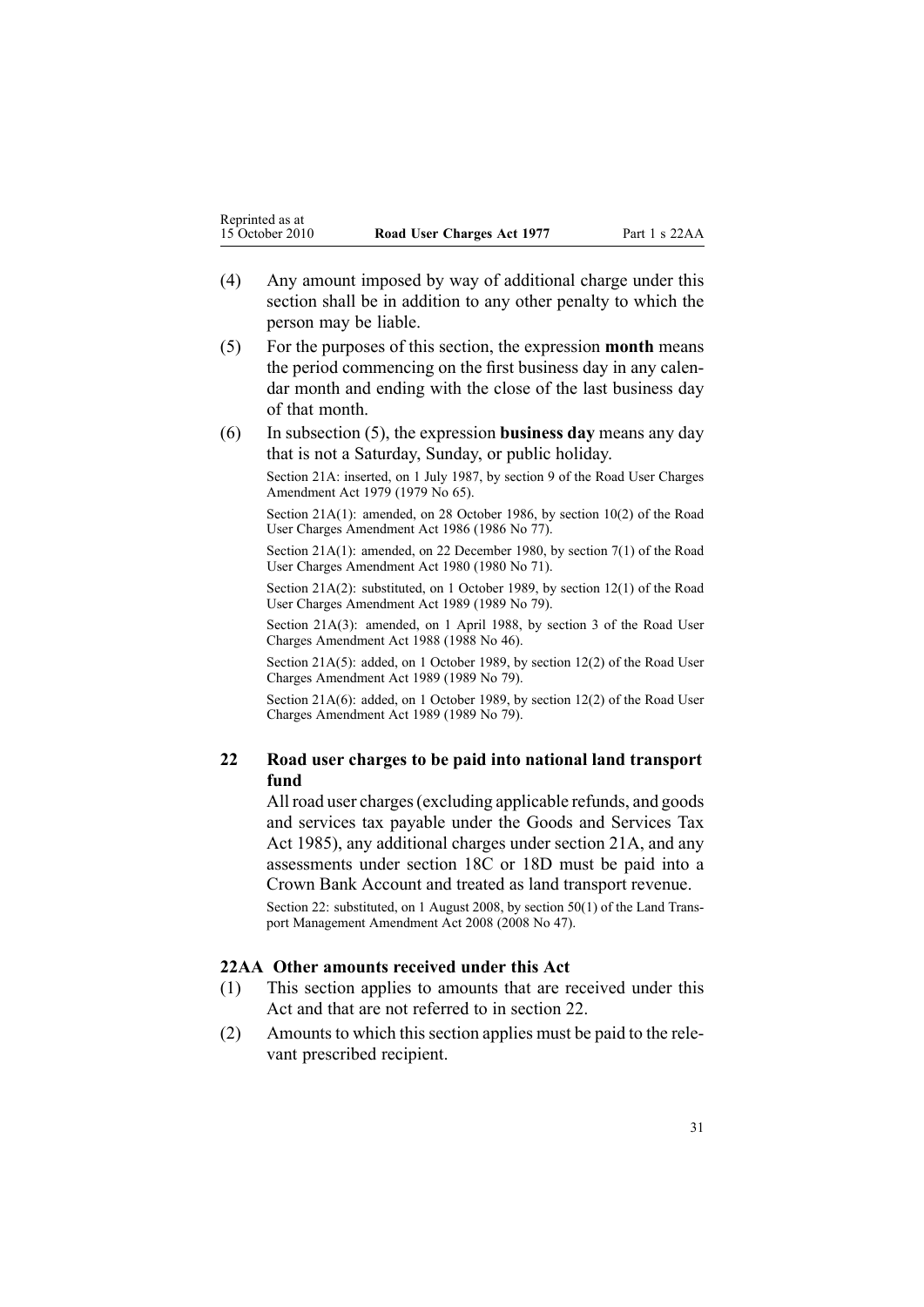- <span id="page-31-0"></span>(3) However, if there is no prescribed recipient to whom any amounts to which this section applies must be paid, those amounts must be paid into the Crown Bank Account.
- (4) For the purposes of this section, **prescribed recipient** means the person who is specified in regulations made under this Act or any other enactment as the person to whom any amounts to which this section applies are payable.

Section 22AA: inserted, on 1 August 2008, by [section](http://www.legislation.govt.nz/pdflink.aspx?id=DLM1313622) 50(1) of the Land Transpor<sup>t</sup> Management Amendment Act 2008 (2008 No 47).

#### **22A Restrictions on fitting and repair of hubodometers**

- (1) No person shall, without the written consent of the chief executive, fit <sup>a</sup> hubodometer to <sup>a</sup> motor vehicle for the purposes of this Act, if he knows or ought to know that the hubodometer has previously been fitted to the motor vehicle and that motor vehicle has been operated after the removal, loss, or displacement of the hubodometer from the motor vehicle.
- (2) No person shall, without the written consent of the chief executive, fit <sup>a</sup> hubodometer to <sup>a</sup> motor vehicle for the purposes of this Act, if he knows or ought to know that the hubodometer has previously been fitted to another motor vehicle for the purposes of this Act and that the other motor vehicle is still registered under [Part](http://www.legislation.govt.nz/pdflink.aspx?id=DLM91418) 1 of the Transport (Vehicle and Driver Registration and Licensing) Act 1986.
- (3) No person, other than the manufacturer thereof or <sup>a</sup> person approved in writing for this purpose by the chief executive, shall repair or modify or attempt to repair or modify, or in any way tamper with any par<sup>t</sup> of, <sup>a</sup> hubodometer of <sup>a</sup> kind that may be fitted to <sup>a</sup> motor vehicle for the purposes of this Act.
- (4) Any consent or approval given by the chief executive for the purposes of this section may be given on such terms and conditions as the chief executive thinks fit; and may at any time be varied or revoked by the chief executive by notice in writing to the person.

Section 22A: inserted, on 23 November 1979, by [section](http://www.legislation.govt.nz/pdflink.aspx?id=DLM35001) 11(1) of the Road User Charges Amendment Act 1979 (1979 No 65).

Section 22A(1): amended, on 28 October 1986, by section 13 of the Road User Charges Amendment Act 1986 (1986 No 77).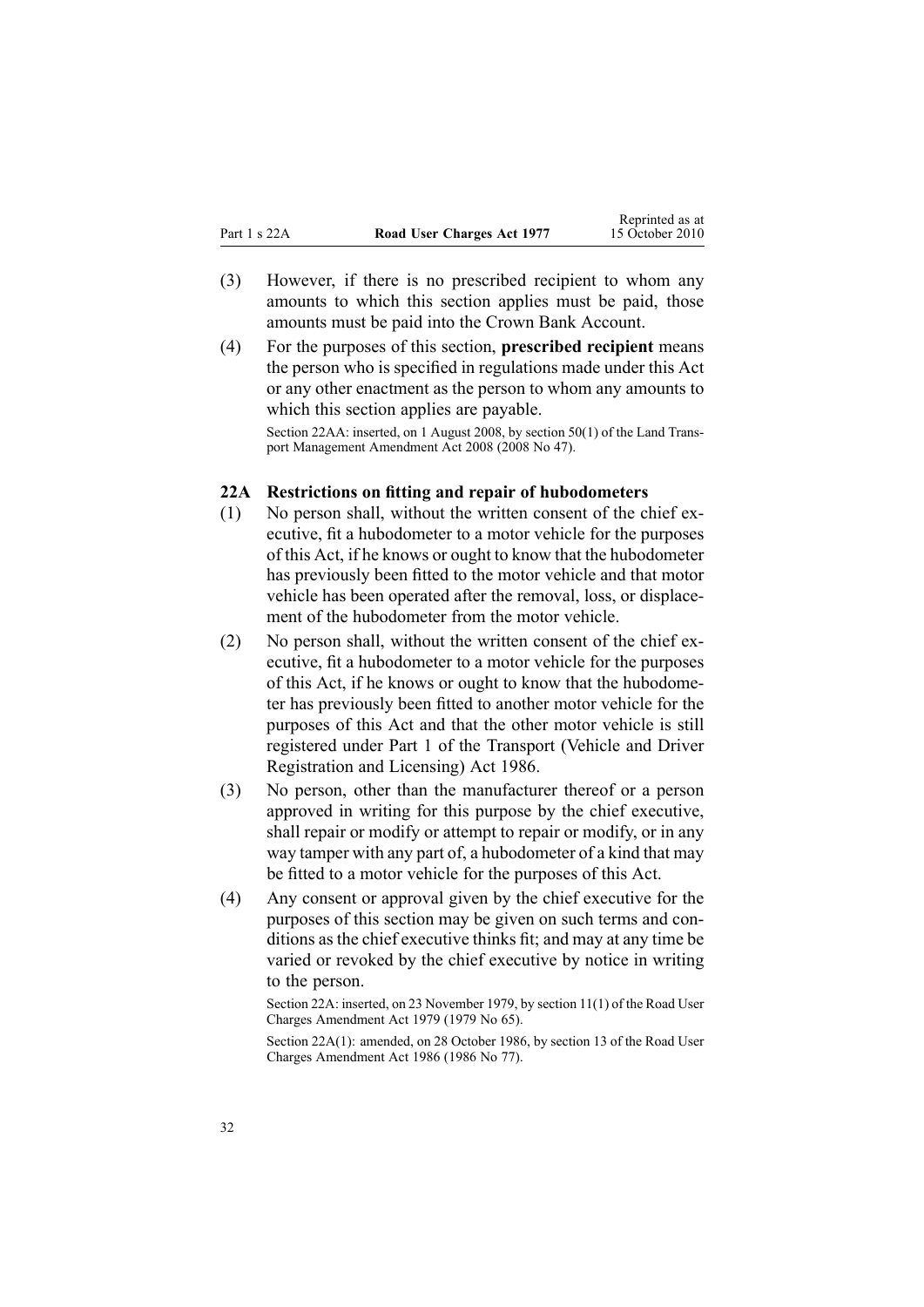<span id="page-32-0"></span>Section 22A(2): amended, on 1 April 1988, by section 3 of the Road User Charges Amendment Act 1988 (1988 No 46).

Section 22A(2): amended, on 30 April 1986, by [section](http://www.legislation.govt.nz/pdflink.aspx?id=DLM92149) 56(2) of the Transport (Vehicle and Driver Registration and Licensing) Act 1986 (1986 No 6).

Section 22A(3): amended, on 1 April 1988, by section 3 of the Road User Charges Amendment Act 1988 (1988 No 46).

Section 22A(3): amended, on 1 April 1988, by section 4(1) of the Road User Charges Amendment Act 1988 (1988 No 46).

Section 22A(4): substituted, on 1 April 1988, by section 4(2) of the Road User Charges Amendment Act 1988 (1988 No 46).

#### **22B Restrictions on sale of hubodometers**

- (1) Hubodometers shall be registered with the Ministry of Transpor<sup>t</sup> in accordance with this section.
- (2) No person shall sell <sup>a</sup> hubodometer if that person knows or ought to know that the make and serial number of the device are not registered with the Ministry of Transport.
- (3) Applications for registration under this section shall be in <sup>a</sup> form approved for the purpose by the chief executive.
- (4) In any case where <sup>a</sup> hubodometer is required to be registered, the chief executive shall—
	- (a) cause <sup>a</sup> unique identifier to be assigned to the hubodometer; and
	- (b) cause <sup>a</sup> label bearing that identifier to be affixed to the hubodometer to seal the device.
- (5) For the purposes of this section, **sell** includes supply for the purposes of fitting to <sup>a</sup> vehicle.

Section 22B: inserted, on 1 April 1994, by section 11(1) of the Road User Charges Amendment Act 1992 (1992 No 114).

#### **23 Offences**

- (1) Subject to subsections (3), (3A), (3B), (3C), and (4) but without limiting subsection (2), every person who—
	- (a) operates <sup>a</sup> motor vehicle on <sup>a</sup> road in contravention of [section](#page-9-0) 5 or [section](#page-10-0) 6; or
	- (b) subject to [section](#page-11-0) 7(2), alters or defaces any licence; or
	- (ba) contravenes [section](#page-14-0) 10A; or
	- (c) operates on <sup>a</sup> road any motor vehicle bearing <sup>a</sup> licence that has been altered or defaced or that is in any way obscured or not easily distinguishable; or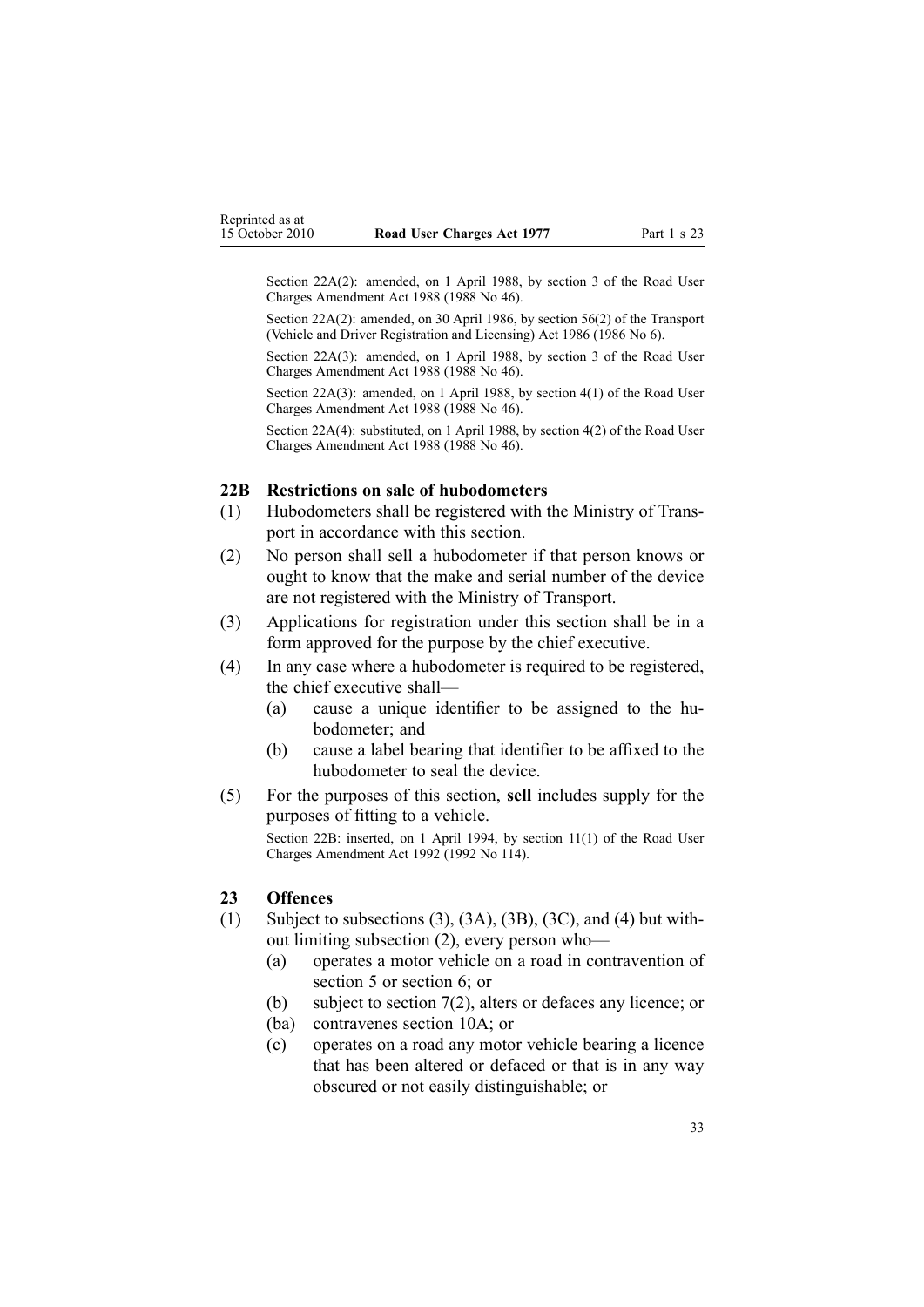- (ca) operates on <sup>a</sup> road any motor vehicle for which <sup>a</sup> licence is required that does not have such <sup>a</sup> licence displayed as required by [section](#page-26-0) 19; or
- (d) displays or causes to be displayed on any motor vehicle anything (not being <sup>a</sup> licence) that is likely to be mistaken for <sup>a</sup> licence; or any licence that is not current (other than <sup>a</sup> licence that immediately precedes, or immediately follows the current licence) or is no longer valid or that does not relate to the motor vehicle; or
- (e) operates any motor vehicle that has displayed on it anything (not being <sup>a</sup> licence) that is likely to be mistaken for <sup>a</sup> licence, or any licence that is not current (other than <sup>a</sup> licence that immediately precedes, or immediately follows the current licence) or is no longer valid or that does not relate to the motor vehicle; or
- (ea) fails without reasonable excuse to comply with any requirement made under section [17A\(1\)](#page-19-0); or
- (eb) fails to produce any licence when required to do so under [section](#page-26-0) 19(2); or
- (f) makes any application under this Act that he knows or ought to know is incorrect in <sup>a</sup> material particular; or
- (fa) contravenes [section](#page-31-0) 22A or [section](#page-32-0) 22B; or
- (faa) operates <sup>a</sup> motor vehicle to which this Act applies with <sup>a</sup> hubodometer purchased on or after the commencement of this paragraph, unless the hubodometer is sealed in accordance with section [22B\(4\)](#page-32-0); or
- (fb) operates <sup>a</sup> motor vehicle to which this Act applies which is fitted with <sup>a</sup> hubodometer which is designed for <sup>a</sup> tyre size other than that on the wheel to which the hubodometer is fitted unless the prior written approval of the Secretary for Transport is obtained; or
- (fc) operates <sup>a</sup> motor vehicle on <sup>a</sup> road in circumstances in which the operator of the vehicle knew or ought to have known that the hubodometer fitted to that vehicle has been damaged in <sup>a</sup> manner that affects its accuracy, or has been tampered with, or has been modified or repaired other than as permitted under this Act; or
- (g) alters or wilfully damages any distance recorder fitted to <sup>a</sup> motor vehicle to which this Act applies—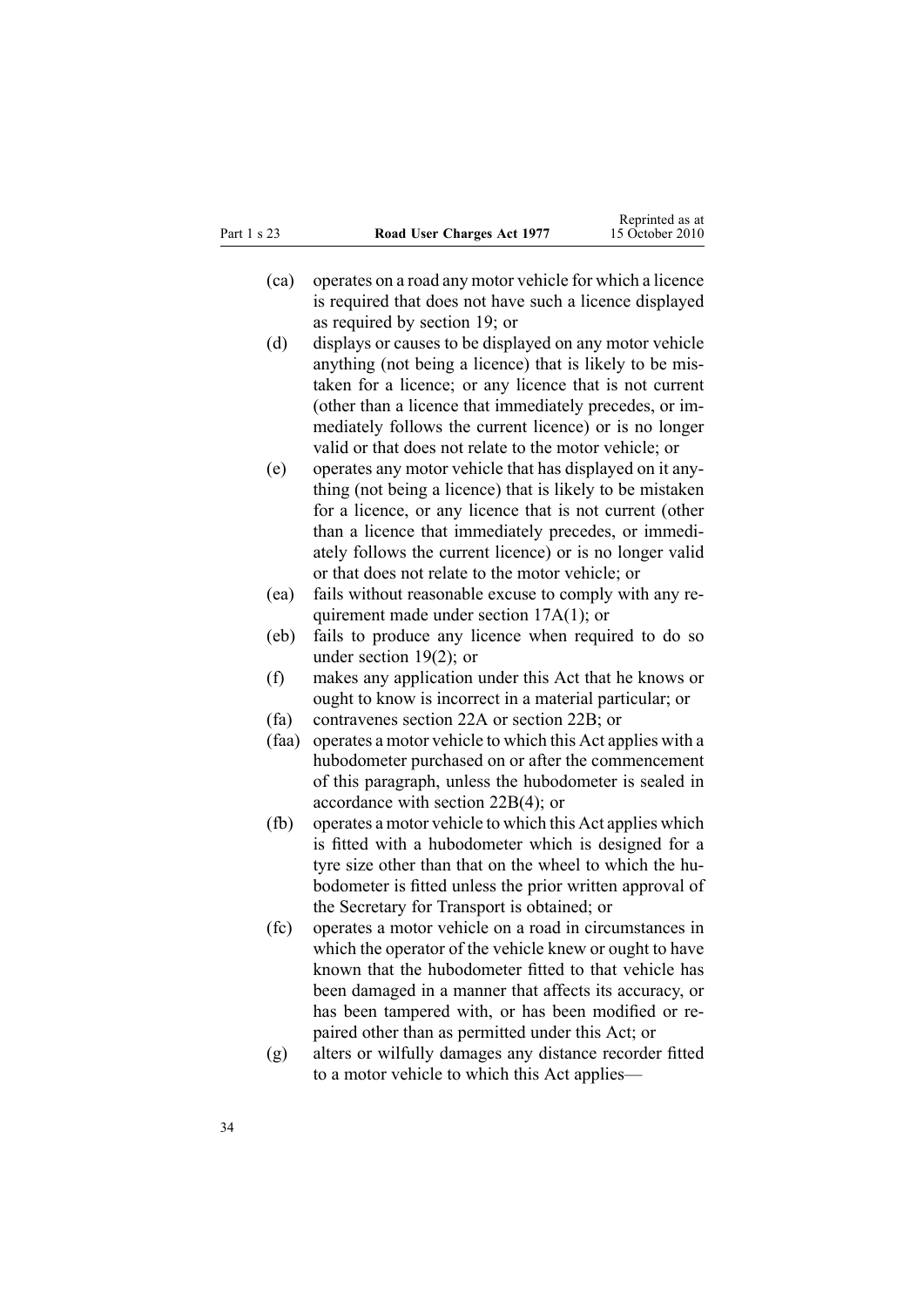commits an offence against this Act, and is liable on summary conviction to <sup>a</sup> fine not exceeding \$3,000.

- (1A) Without limiting subsection (1), every person who contravenes [section](#page-31-0) 22A or [section](#page-32-0) 22B with the intention of avoiding any liability of that person or any other person under this Act commits an offence against this Act and is liable on summary conviction to a fine not exceeding \$15,000.
- (2) Subject to subsections  $(3)$ ,  $(3A)$ ,  $(3B)$ ,  $(3C)$ , and  $(4)$  but without limiting subsection (1), where—
	- (a) <sup>a</sup> motor vehicle is operated on <sup>a</sup> road in contravention of [section](#page-9-0) 5 or [section](#page-10-0) 6; or
	- (b) an application for <sup>a</sup> licence for <sup>a</sup> motor vehicle is made that is incorrect in <sup>a</sup> material particular—

the owner of the motor vehicle commits an offence against this Act, and is liable on summary conviction to <sup>a</sup> fine not exceeding \$15,000.

- (2A) It shall be a defence in proceedings for an offence against paragraph (d) or paragraph (e) or paragraph (eb) of subsection (1) of this section if the defendant produces proof of purchase of <sup>a</sup> licence under [section](#page-13-0) 10(5).
- (3) It shall be <sup>a</sup> defence in proceedings for an offence of operating <sup>a</sup> motor vehicle on <sup>a</sup> road without the appropriate distance licence or supplementary licence if the defendant proves that—
	- (a) it was not possible to obtain the licence at any time during the period between the time when the need for the licence was reasonably foreseeable by the defendant or any employee or agen<sup>t</sup> thereof, and the time when the alleged offence was committed; and
	- (b) an appropriate licence covering the distance for which the motor vehicle was on <sup>a</sup> road in contravention of this Act was obtained for the motor vehicle forthwith after the commission of the alleged offence.
- (3A) It shall be <sup>a</sup> defence in proceedings for an offence of operating <sup>a</sup> motor vehicle on <sup>a</sup> road when the reading of the distance recorder is more than the maximum reading specified in the licence displayed in the vehicle at the time of the offence, if the Court is satisfied that—
	- (a) the reading of the distance recorder did not exceed by more than 500 kilometres that maximum reading; and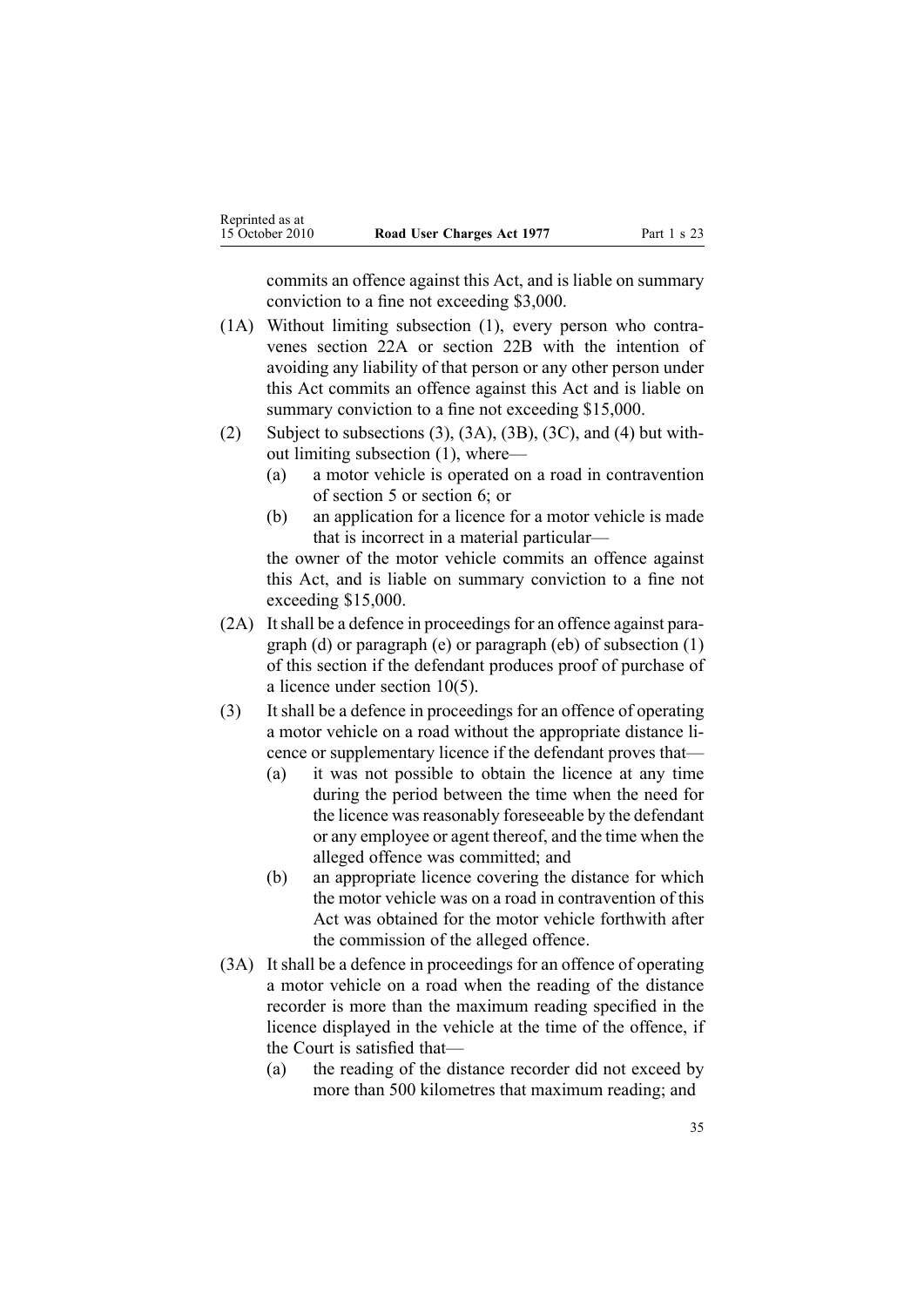- (b) the gross weight of the motor vehicle was not more than the maximum gross weight specified in that licence; and
- (c) as soon as reasonably practical after the offence was drawn to the attention of the defendant, <sup>a</sup> further licence was purchased specifying not less than the maximum gross weight of the motor vehicle and for <sup>a</sup> distance of not less than the amount by which the reading of the distance recorder exceeded the maximum reading of the licence displayed in the vehicle at the time of the offence.
- (3B) It shall be <sup>a</sup> defence in proceedings for an offence of operating <sup>a</sup> motor vehicle on <sup>a</sup> road when the gross weight of that motor vehicle is more than the maximum gross weight specified in the licence carried or displayed on that motor vehicle, if the Court is satisfied that, having regard to the maximum gross weights specified in the licences carried or displayed on any other attached vehicles, and to the actual gross weights of those attached vehicles, sufficient paymen<sup>t</sup> has been made in total to cover the charges that apply for the actual loadings on the individual vehicles at the time of the offence.
- (3C) It shall be <sup>a</sup> defence in proceedings for an offence of operating <sup>a</sup> motor vehicle on <sup>a</sup> road when the distance licence carried or displayed on the motor vehicle specifies the wrong vehicle type number of that motor vehicle if the defendant proves that—
	- (a) the vehicle was fitted with <sup>a</sup> lifting axle which was not transmitting <sup>a</sup> portion of the weight of the vehicle to the roadway at the time of the offence; and
	- (b) the vehicle was unladen, excep<sup>t</sup> for normal operating gear; and
	- (c) the lifting axle was capable of being altered by the fitted device so as to transmit to the roadway <sup>a</sup> portion of the weight of the vehicle; and
	- (d) if the lifting axle had been transmitting <sup>a</sup> portion of the weight of the vehicle to the roadway at the time of the offence, the vehicle type number specified on the licence would have been correct for the motor vehicle.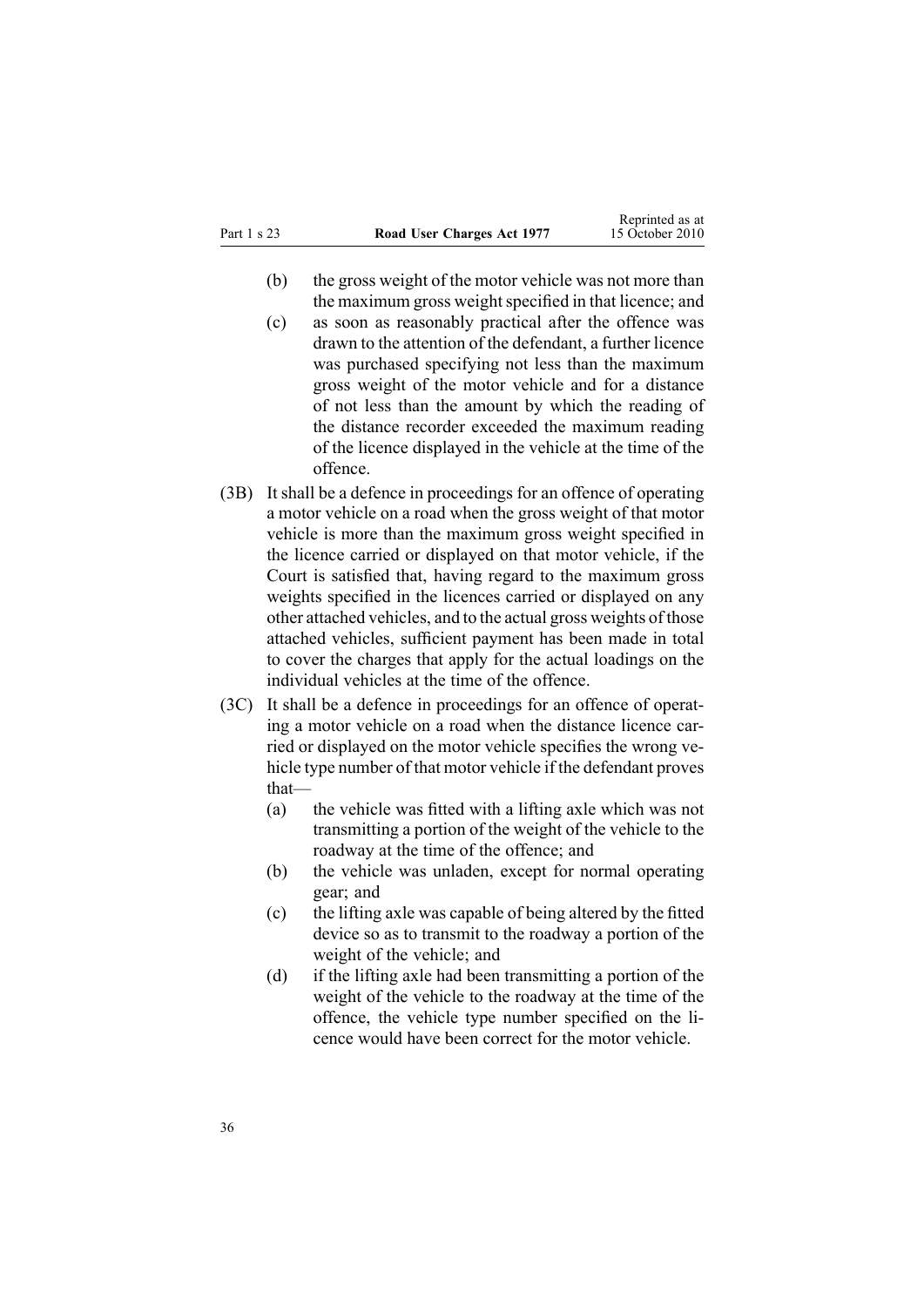- (3D) For the purposes of subsection (3C), <sup>a</sup> **lifting axle** is an axle which is fitted with <sup>a</sup> device to alter the distribution of weight between the axles of <sup>a</sup> heavy motor vehicle.
- (4) It shall be <sup>a</sup> defence in proceedings for an offence of operating <sup>a</sup> motor vehicle on <sup>a</sup> road without <sup>a</sup> proper working distance recorder if the defendant proves that—
	- (a) <sup>a</sup> distance recorder was fitted to the motor vehicle at the time; and
	- (b) it was not possible to obtain and fit <sup>a</sup> properly working distance recorder to the motor vehicle, or to repair the distance recorder fitted to the motor vehicle, during the period between the time of the damage to or malfunction of the distance recorder fitted to the motor vehicle and the time when the alleged offence was committed; and
	- (c) <sup>a</sup> properly working distance recorder was fitted to the motor vehicle, or the distance recorder fitted to the motor vehicle was repaired, forthwith after the commission of the alleged offence.
- (4A) Every person—
	- (a) who is summoned under [section](#page-22-0) 18B and who fails or refuses to appear before the Judge at the time specified by the Judge, or to take oath as <sup>a</sup> witness before the Judge; or
	- (b) who is sworn as <sup>a</sup> witness at an inquiry held under [sec](#page-21-0)-tion [18A](#page-21-0) and who fails or refuses to answer any question pu<sup>t</sup> to him regarding the subject of the inquiry; or
	- (c) who fails or refuses to produce any document or thing for the inspection of the Judge, or of any person authorised by the Judge for this purpose, when required to do so pursuant to section  $18B(1)(b)$ —

commits an offence against this Act, and is liable on summary conviction to <sup>a</sup> fine not exceeding \$1,000:

provided that no person shall be convicted of an offence against paragraph (a) unless, at the time of the service of the summons or at some other reasonable time before the date on which that person was required to attend, there was paid or tendered to that person <sup>a</sup> sum sufficient to provide for his reasonable travel expenses in attending the inquiry.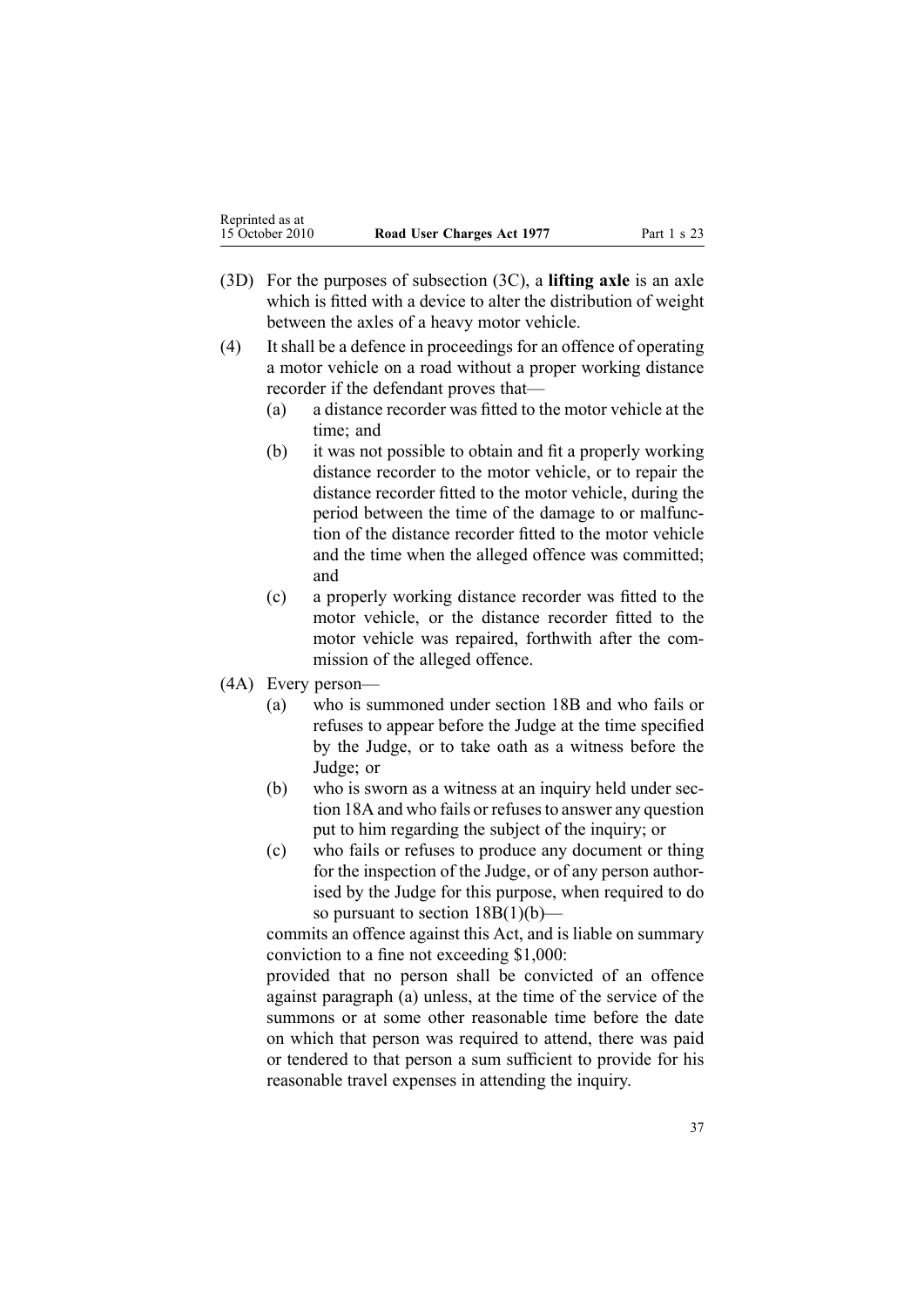- (5) Notwithstanding [section](http://www.legislation.govt.nz/pdflink.aspx?id=DLM311191) 14 of the Summary Proceedings Act 1957, any information in respec<sup>t</sup> of any offence against this Act or against any regulations made thereunder may be laid at any time within 2 years from the time when the matter of the information arose.
- (6) Any offence against this Act that is specified in [Part](http://www.legislation.govt.nz/pdflink.aspx?id=DLM345130) 4 of Schedule 2 to the Transport Act 1962 as an excess weight offence or <sup>a</sup> distance recorder offence or as an infringement offence under the Land [Transport](http://www.legislation.govt.nz/pdflink.aspx?id=DLM433612) Act 1998 may be proceeded with as an infringement offence in accordance with [section](http://www.legislation.govt.nz/pdflink.aspx?id=DLM342910) [42A](http://www.legislation.govt.nz/pdflink.aspx?id=DLM342910) of that Act or the Land Transport Act 1998.
- (7) For the avoidance of doubt, it is hereby declared that, in any proceedings for an offence of operating <sup>a</sup> motor vehicle on <sup>a</sup> road in contravention of [section](#page-9-0) 5 or [section](#page-10-0) 6, it is not necessary for the prosecution to prove that any licence required to be carried on the vehicle either had been or had not been displayed in accordance with [section](#page-26-0) 19 of this Act.
- $(8)$  Where a person breaches the requirements of a licence in more than one particular, each such breach, to the extent that it constitutes an offence against this Act, constitutes <sup>a</sup> separate offence.

Section 23(1): amended, on 28 October 1986, by section 14(4)(a) of the Road User Charges Amendment Act 1986 (1986 No 77).

Section 23(1): amended, on 23 November 1979, by section [12\(1\)\(a\)](http://www.legislation.govt.nz/pdflink.aspx?id=DLM35002) of the Road User Charges Amendment Act 1979 (1979 No 65).

Section 23(1)(ba): inserted, on 1 April 1993, by section 12(1) of the Road User Charges Amendment Act 1992 (1992 No 114).

Section 23(1)(ca): inserted, on 1 October 1989, by section 14(1) of the Road User Charges Amendment Act 1989 (1989 No 79).

Section 23(1)(d): substituted, on 28 October 1986, by section 14(1) of the Road User Charges Amendment Act 1986 (1986 No 77).

Section 23(1)(e): substituted, on 28 October 1986, by section 14(1) of the Road User Charges Amendment Act 1986 (1986 No 77).

Section 23(1)(ea): inserted, on 1 October 1989, by section 14(2) of the Road User Charges Amendment Act 1989 (1989 No 79).

Section 23(1)(eb): inserted, on 1 October 1989, by section 14(2) of the Road User Charges Amendment Act 1989 (1989 No 79).

Section 23(1)(fa): inserted, on 23 November 1979, by [section](http://www.legislation.govt.nz/pdflink.aspx?id=DLM35002) 12(3) of the Road User Charges Amendment Act 1979 (1979 No 65).

Section 23(1)(fa): amended, on 1 April 1993, by section 12(2) of the Road User Charges Amendment Act 1992 (1992 No 114).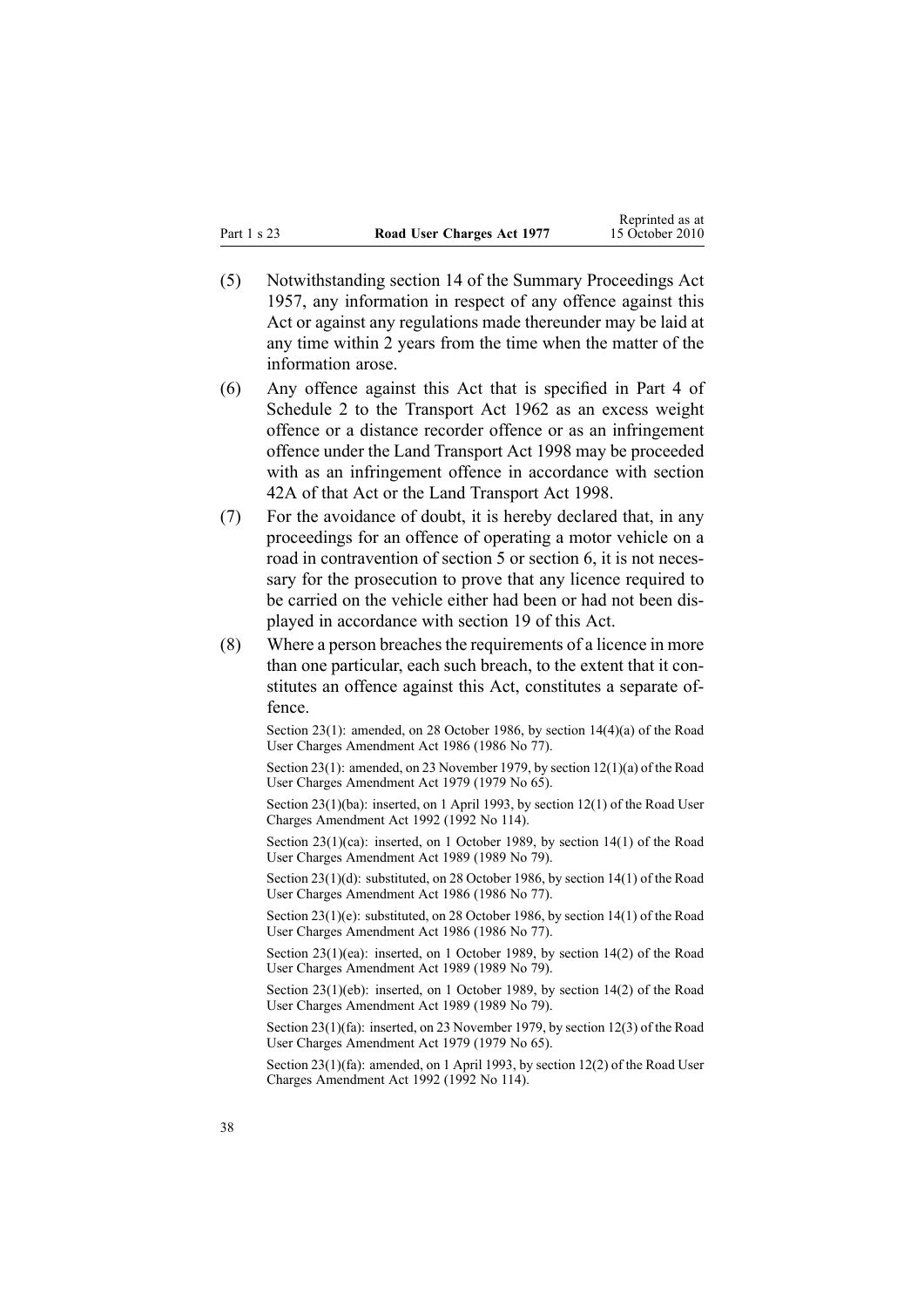Section 23(1)(faa): inserted, on 1 April 1993, by section 12(3) of the Road User Charges Amendment Act 1992 (1992 No 114).

Section 23(1)(fb): inserted, on 28 October 1986, by section 14(2) of the Road User Charges Amendment Act 1986 (1986 No 77).

Section 23(1)(fc): inserted, on 1 October 1989, by section 14(3) of the Road User Charges Amendment Act 1989 (1989 No 79).

Section 23(1A): inserted, on 1 October 1989, by section 14(4) of the Road User Charges Amendment Act 1989 (1989 No 79).

Section 23(1A): amended, on 1 April 1993, by section 12(4) of the Road User Charges Amendment Act 1992 (1992 No 114).

Section 23(2): amended, on 28 October 1986, by section 14(4)(b) of the Road User Charges Amendment Act 1986 (1986 No 77).

Section 23(2): amended, on 23 November 1979, by section [12\(1\)\(b\)](http://www.legislation.govt.nz/pdflink.aspx?id=DLM35002) of the Road User Charges Amendment Act 1979 (1979 No 65).

Section 23(2A): inserted, on 1 April 1993, by section 12(5) of the Road User Charges Amendment Act 1992 (1992 No 114).

Section 23(3): substituted, on 22 December 1980, by [section](http://www.legislation.govt.nz/pdflink.aspx?id=DLM38572) 8 of the Road User Charges Amendment Act 1980 (1980 No 71).

Section 23(3A): inserted, on 21 September 1984, by [section](http://www.legislation.govt.nz/pdflink.aspx?id=DLM75157) 2 of the Road User Charges Amendment Act 1984 (1984 No 5).

Section 23(3B): inserted, on 28 October 1986, by section 14(3) of the Road User Charges Amendment Act 1986 (1986 No 77).

Section 23(3B): amended, on 1 October 1989, by section 14(5) of the Road User Charges Amendment Act 1989 (1989 No 79).

Section 23(3C): inserted, on 28 October 1986, by section 14(3) of the Road User Charges Amendment Act 1986 (1986 No 77).

Section 23(3C): amended, on 1 October 1989, by section 14(5) of the Road User Charges Amendment Act 1989 (1989 No 79).

Section 23(3D): inserted, on 28 October 1986, by section 14(3) of the Road User Charges Amendment Act 1986 (1986 No 77).

Section 23(4): substituted, on 22 December 1980, by [section](http://www.legislation.govt.nz/pdflink.aspx?id=DLM38572) 8 of the Road User Charges Amendment Act 1980 (1980 No 71).

Section 23(4A): inserted, on 22 December 1980, by [section](http://www.legislation.govt.nz/pdflink.aspx?id=DLM38572) 8 of the Road User Charges Amendment Act 1980 (1980 No 71).

Section 23(6): added, on 1 October 1989, by section 14(6) of the Road User Charges Amendment Act 1989 (1989 No 79).

Section 23(6): amended, on 1 March 1999, by section [215\(1\)](http://www.legislation.govt.nz/pdflink.aspx?id=DLM435656) of the Land Transpor<sup>t</sup> Act 1998 (1998 No 110).

Section 23(7): added, on 29 July 1995, by section 2 of the Road User Charges Amendment Act 1995 (1995 No 46).

Section 23(8): added, on 30 April 1997, by [section](http://www.legislation.govt.nz/pdflink.aspx?id=DLM407965) 3 of the Road User Charges Amendment Act 1997 (1997 No 7).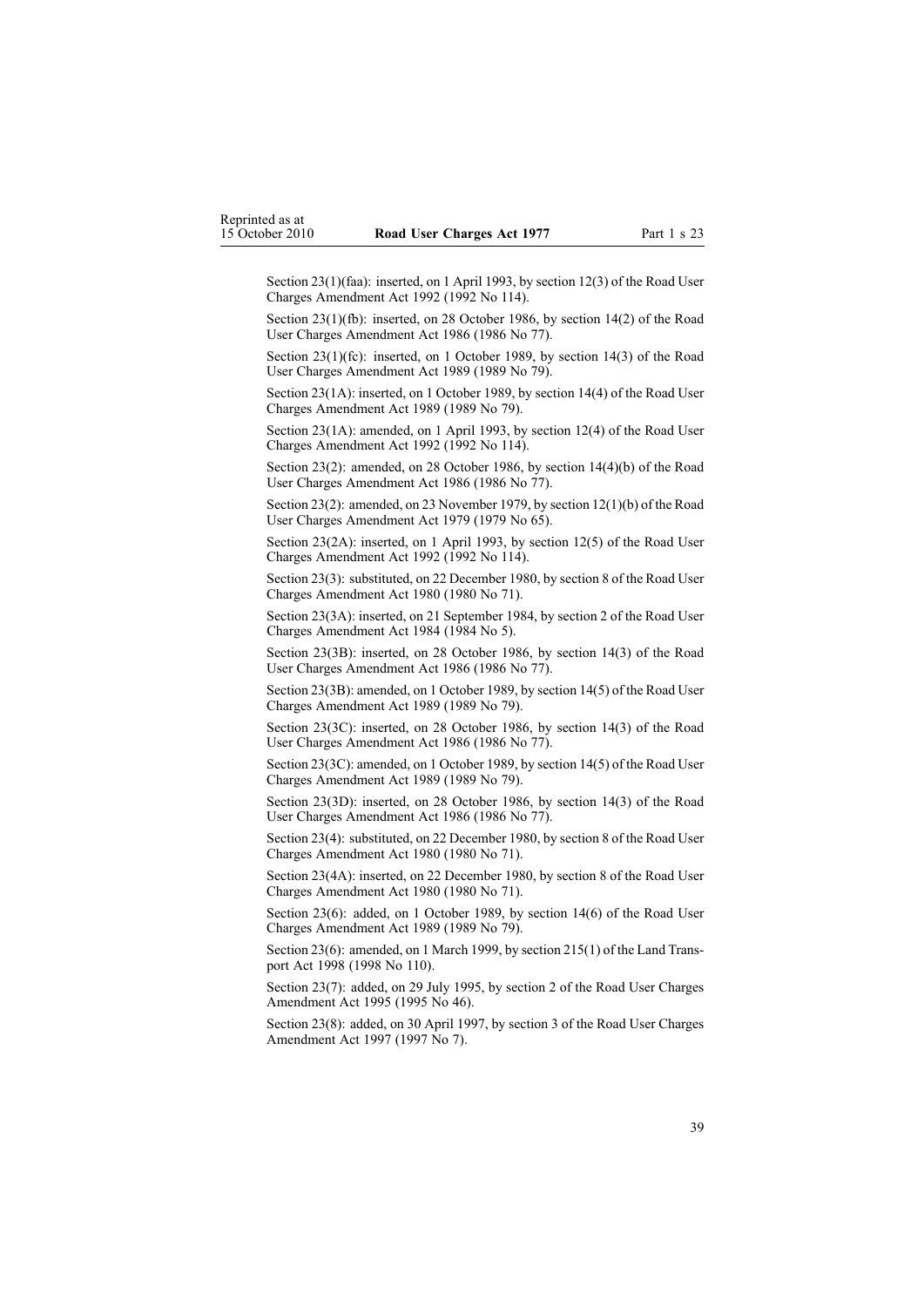#### <span id="page-39-0"></span>**23A Evidence in proceedings**

- (1) A document certified by an officer or employee of the Ministry of Transport, or by <sup>a</sup> person authorised by the chief executive for the purpose, to be <sup>a</sup> record held for the purposes of this Act shall be received as prima facie evidence—
	- (a) in any inquiry under [section](#page-21-0) 18A:
	- (b) in any proceedings for an offence against this Act or the [Transport](http://www.legislation.govt.nz/pdflink.aspx?id=DLM341189) Act 1962 or the Land [Transport](http://www.legislation.govt.nz/pdflink.aspx?id=DLM433612) Act 1998 or any regulations made under any of those Acts:
	- (c) in any proceedings for the revocation of <sup>a</sup> transport services licence under the Transport Services [Licensing](http://www.legislation.govt.nz/pdflink.aspx?id=DLM170942) Act [1989](http://www.legislation.govt.nz/pdflink.aspx?id=DLM170942).
- (2) For the purposes of this section, <sup>a</sup> record held for the purposes of this Act includes <sup>a</sup> copy of <sup>a</sup> licence issued under this Act and <sup>a</sup> computer record held for the purposes of this Act; and, in this subsection, **computer record** includes <sup>a</sup> microfiche, <sup>a</sup> microfiche printout, <sup>a</sup> computer printout, or any other document produced by <sup>a</sup> device by means of which information is recorded or stored.

Section 23A: inserted, on 1 April 1993, by section 13 of the Road User Charges Amendment Act 1992 (1992 No 114).

Section 23A(1): amended, on 30 April 1997, by [section](http://www.legislation.govt.nz/pdflink.aspx?id=DLM407966) 4 of the Road User Charges Amendment Act 1997 (1997 No 7).

Section 23A(1)(b): amended, on 1 March 1999, by section [215\(1\)](http://www.legislation.govt.nz/pdflink.aspx?id=DLM435656) of the Land Transport Act 1998 (1998 No 110).

#### **23B Admissibility of certain statements**

- (1) Notwithstanding any enactment or rule of law, any statement that is made to <sup>a</sup> constable or <sup>a</sup> traffic officer who is <sup>a</sup> nonsworn member of the Police by the driver of any vehicle to which this Act applies that relates to—
	- (a) the identity of the employer of that driver; or
	- (b) any matter that is by any enactment to be specified in any logbook—

may be given in evidence by that constable or traffic officer and shall be admissible in any proceedings for an offence against this Act as evidence of the matters referred to in the statement.

(2) Notwithstanding any enactment or rule of law, any statement that—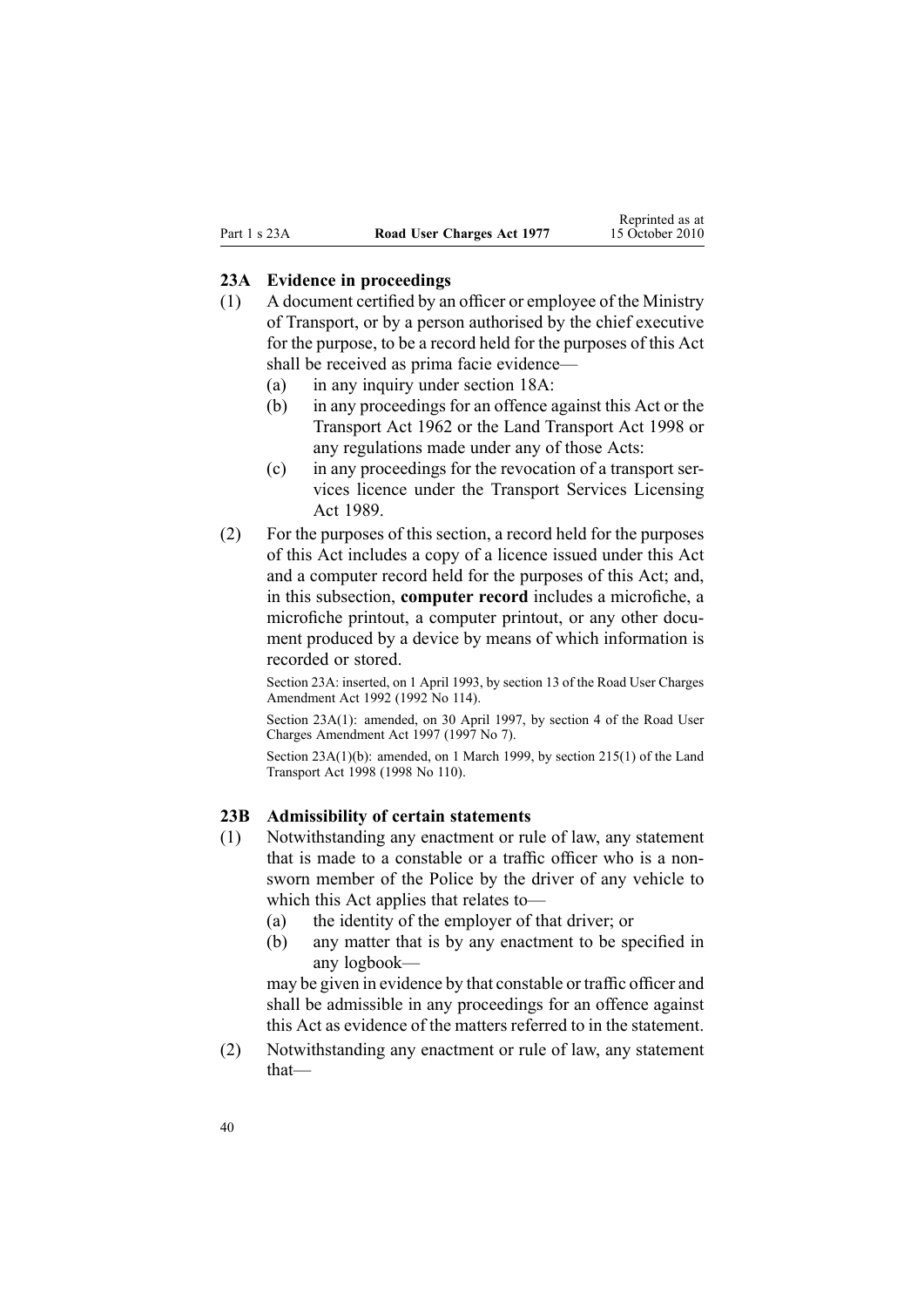- <span id="page-40-0"></span>(a) is made to an employee of New Zealand Transport Agency who is authorised in writing for the purpose by the Agency; and
- (b) is made by the driver of any vehicle to which this Act applies; and
- (c) relates to any matter that is by any enactment required to be specified in any logbook—

may be given in evidence by that authorised employee and shall be admissible in any proceedings for an offence against this Act as evidence of the matters referred to in the statement.

Section 23B: inserted, on 1 April 1993, by section 13 of the Road User Charges Amendment Act 1992 (1992 No 114).

Section 23B(2): added, on 29 July 1995, by section 3 of the Road User Charges Amendment Act 1995 (1995 No 46).

Section 23B(2): amended, on 1 March 1999, by section [215\(1\)](http://www.legislation.govt.nz/pdflink.aspx?id=DLM435656) of the Land Transport Act 1998 (1998 No 110).

Section 23B(2)(a): amended, on 1 August 2008, by [section](http://www.legislation.govt.nz/pdflink.aspx?id=DLM1313622) 50(1) of the Land Transport Management Amendment Act 2008 (2008 No 47).

Section 23B(2)(a): amended, on 1 December 2004, by [section](http://www.legislation.govt.nz/pdflink.aspx?id=DLM321838) 19(1) of the Land Transport Management Amendment Act 2004 (2004 No 97).

Section 23B(2)(a): amended, on 1 March 1999, by section [215\(1\)](http://www.legislation.govt.nz/pdflink.aspx?id=DLM435656) of the Land Transport Act 1998 (1998 No 110).

#### **23C Power to inspect records**

- (1) For the purpose of ascertaining whether the provisions of this Act have been or are being complied with by any person to whom this Act applies, the chief executive may require that person to produce for inspection any books or records in that person's possession or over which that person has control, including (but not limited to) logbooks, records associated with logbooks, financial records relating to expenditure on fuel, invoices, vehicle maintenance records, depreciation records for vehicles, time and wage records, and waybills.
- (2) The chief executive may take extracts from or make copies of any books or records so produced.
- (3) The powers conferred by thissection are in addition to, and not in substitution for or in derogation of, the powers conferred by [section](#page-19-0) 17A.

Section 23C: inserted, on 1 April 1993, by section 13 of the Road User Charges Amendment Act 1992 (1992 No 114).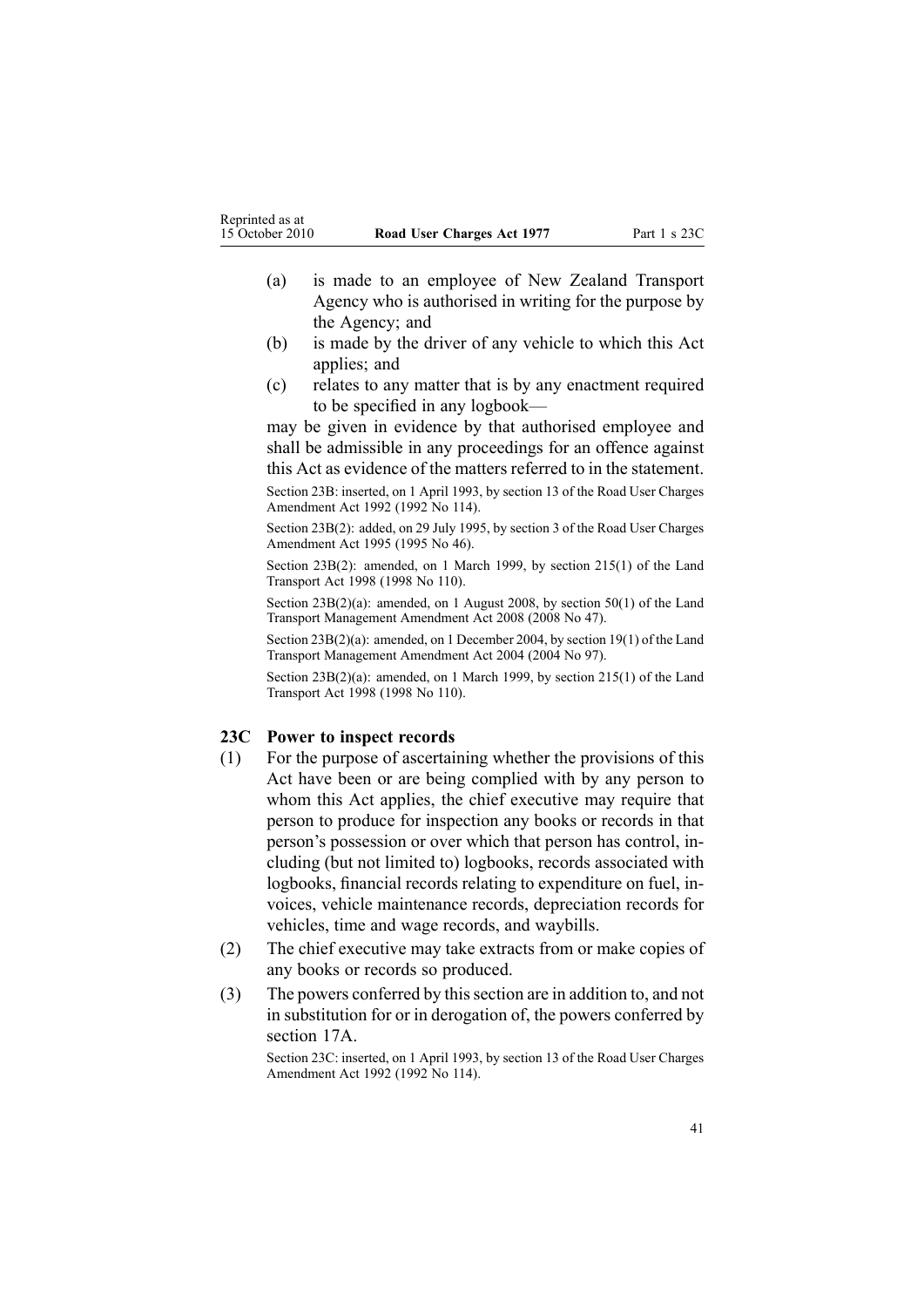#### <span id="page-41-0"></span>**23D Delegation of chief executive's functions or powers to persons outside Ministry**

- (1) Subject to subsection (2), the chief executive may from time to time, either generally or particularly, delegate to such persons (not being employees of the Ministry) as he or she specifies any of his or her functions or powers under this Act.
- (2) The chief executive shall not delegate any function or power to any person or any class of persons not employed in the State services (within the meaning of the State [Sector](http://www.legislation.govt.nz/pdflink.aspx?id=DLM129109) Act 1988), excep<sup>t</sup> with the consent in writing of the Minister.
- (2A) In any case where the chief executive has delegated any functions or powers to any person under this section, that person may, with the prior approval of the Minister, delegate to any other person such of those functions or powers as are so approved.
- (3) Subject to any general orspecial directions given or conditions imposed by the chief executive, any person to whom any functions or powers are delegated under this section may perform those functions and exercise those powers in the same manner and with the same effect as if they had been conferred or imposed upon the person directly and not by delegation.
- (4) The chief executive may delegate any power or function under this section to <sup>a</sup> specified person or class of persons or to the holder or holders of <sup>a</sup> specified office or class of office for the time being.
- (5) Every delegation under thissection shall be given for <sup>a</sup> specific or indefinite period but in either case shall be revocable at will and no such delegation shall preven<sup>t</sup> the exercise of any power or the performance of any function by the chief executive.
- (6) Every delegation under this section shall, until revoked, continue in force according to its tenor, notwithstanding the fact that the chief executive by whom it was made may cease to hold office, and shall continue to have effect as if it were made by the person for the time being holding office as chief executive.
- (7) Every person purporting to act under any delegation under this section shall when reasonably requested produce evidence of his or her authority to do so.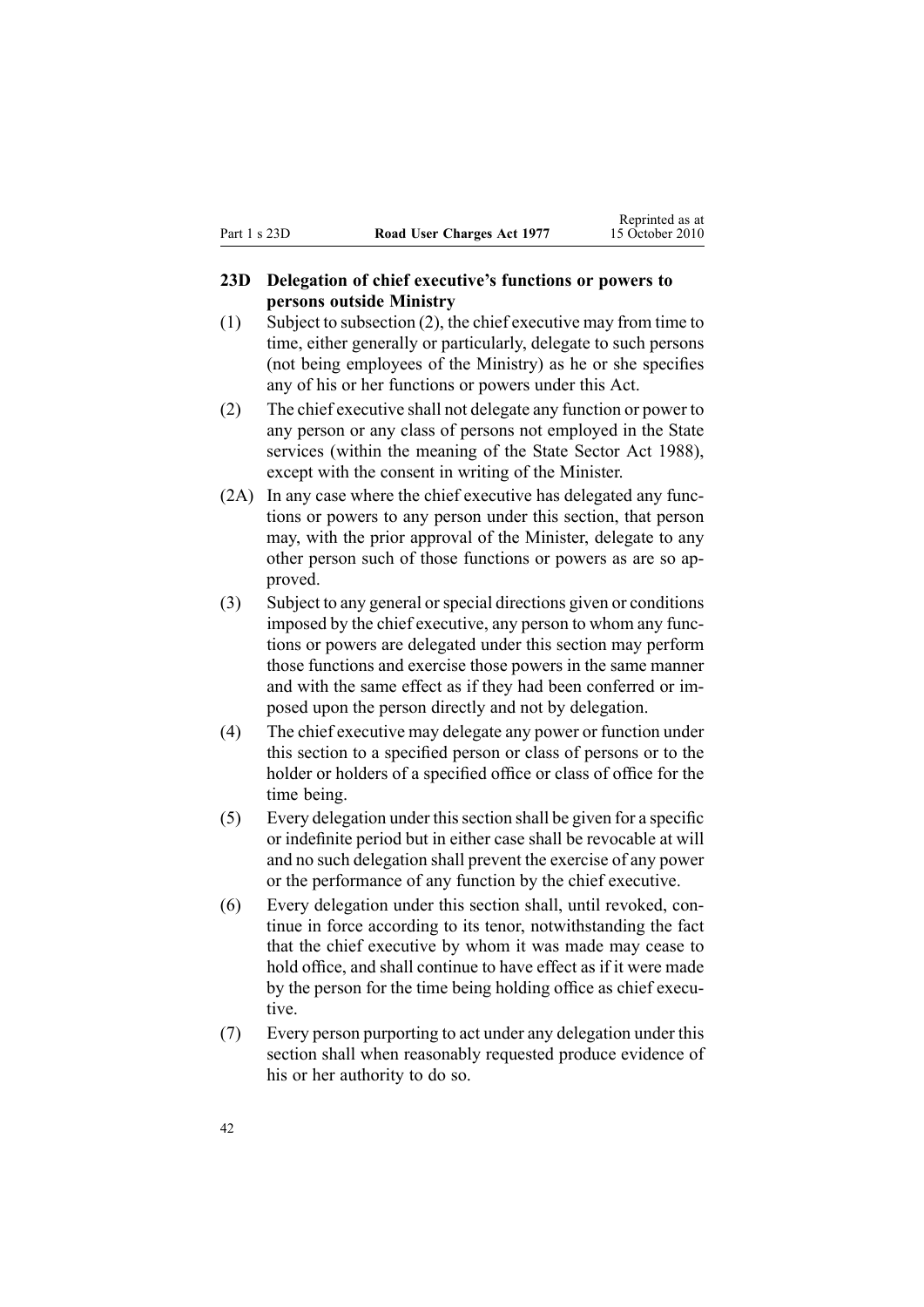<span id="page-42-0"></span>(8) In this section, the term **person** includes <sup>a</sup> body corporate, but does not include an unincorporated body of persons.

Section 23D: inserted, on 20 August 1993, by section 35(1) of the Land Transpor<sup>t</sup> Act 1993 (1993 No 88).

Section 23D(2A): inserted, on 29 July 1995, by section 4 of the Road User Charges Amendment Act 1995 (1995 No 46).

Section 23D(8): added, on 30 April 1997, by [section](http://www.legislation.govt.nz/pdflink.aspx?id=DLM407967) 5 of the Road User Charges Amendment Act 1997 (1997 No 7).

#### **24 Regulations and Orders in Council**

- (1) The Governor-General may from time to time, by Order in Council, make regulations for all or any of the following purposes:
	- (a) prescribing the forms of licences and empowering the Registrar to prescribe the colours of licences and labels:
	- (b) *[Repealed]*
	- (c) prescribing circumstances in which an issuing officer may issue <sup>a</sup> licence notwithstanding that the road user charge, or par<sup>t</sup> thereof, payable in respec<sup>t</sup> thereof has not been paid, or if he is satisfied that the charge has been or will be paid:
	- (d) empowering the Registrar to cancel any licence if the road user charge payable in respec<sup>t</sup> thereof has not been paid:
	- (e) requiring motor vehicles, or any class or classes of motor vehicles, to be fitted with hubodometers from specified dates; prescribing the types of hubodometers to be fitted and the manner of fitting and maintenance; regulating the replacement of hubodometers; and prohibiting or restricting, for the purposes of this Act, certain actions in respec<sup>t</sup> of hubodometers:
	- (f) requiring every person who issues <sup>a</sup> certificate of fitness or <sup>a</sup> warrant of fitness, or evidence of vehicle inspection under the Land [Transport](http://www.legislation.govt.nz/pdflink.aspx?id=DLM433612) Act 1998, for <sup>a</sup> motor vehicle to repor<sup>t</sup> to the chief executive the reading of the motor vehicle's distance recorder at the time of issue of the certificate or warrant:
	- (g) regulating the endorsement of licences for the purposes of [section](#page-11-0) 7: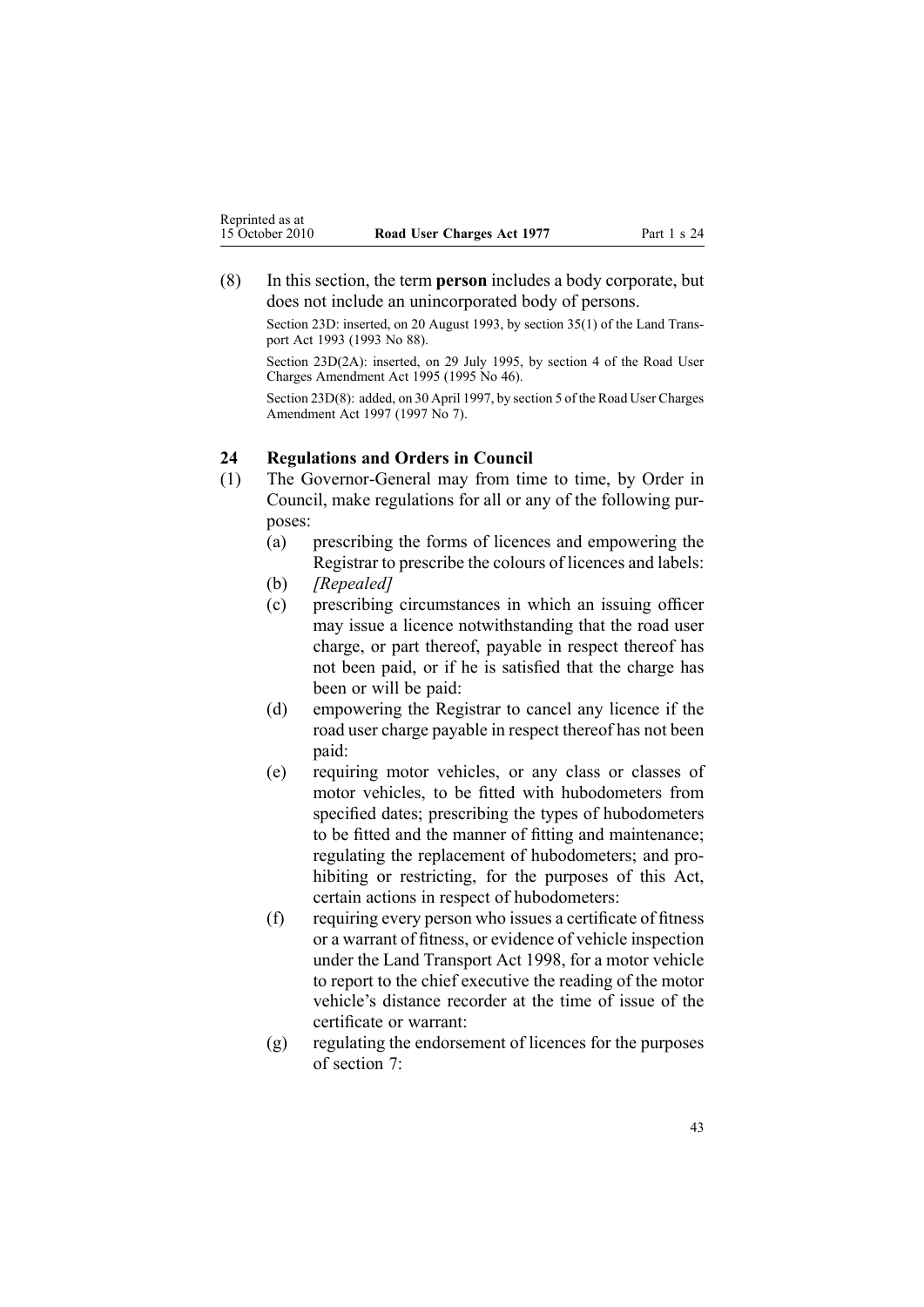- (ga) prescribing for the purposes of [section](#page-9-0)  $4(c)$ , motor vehicles (including light electric motor vehicles) that are exemp<sup>t</sup> from this Part:
- (h) prescribing offences in respec<sup>t</sup> of the contravention of or non-compliance with any regulations made under this Act; and prescribing the fines, not exceeding \$3,000, that may be imposed in respect of any such offence:
- (i) providing for such other matters, not inconsistent with this Act, as are contemplated by or necessary for giving full effect to the provisions of this Act and for its due administration.
- $(1)$  Regulations made under subsection  $(1)(ga)$  relating to light electric motor vehicles—
	- (a) mustspecify <sup>a</sup> date on which the exemption expires; and
	- (b) may, from time to time, be amended to provide for <sup>a</sup> later date.
- (2) The Governor-General may from time to time, by Order in Council, add to or omit from any of the categories specified in [Schedule](#page-49-0) 2 any class of motor vehicle; and every reference in this Act to Schedule 2 shall be construed as <sup>a</sup> reference to that Schedule with any alterations made by any Order in Council for the time being in force under this subsection.

Section 24(1)(a): amended, on 1 April 1993, by section 14 of the Road User Charges Amendment Act 1992 (1992 No 114).

Section 24(1)(b): repealed, on 1 March 1999, by section [215\(1\)](http://www.legislation.govt.nz/pdflink.aspx?id=DLM435656) of the Land Transport Act 1998 (1998 No 110).

Section 24(1)(f): amended, on 1 March 1999, by section [215\(1\)](http://www.legislation.govt.nz/pdflink.aspx?id=DLM435656) of the Land Transport Act 1998 (1998 No 110).

Section 24(1)(f): amended, on 1 April 1988, by section 3 of the Road User Charges Amendment Act 1988 (1988 No 46).

Section 24(1)(ga): inserted, on 11 August 2009, by [section](http://www.legislation.govt.nz/pdflink.aspx?id=DLM2172216) 7(1) of the Road User Charges Amendment Act 2009 (2009 No 27).

Section 24(1)(h): amended, on 23 November 1979, by section [12\(1\)\(a\)](http://www.legislation.govt.nz/pdflink.aspx?id=DLM35002) of the Road User Charges Amendment Act 1979 (1979 No 65).

Section 24(1A): inserted, on 11 August 2009, by [section](http://www.legislation.govt.nz/pdflink.aspx?id=DLM2172216) 7(2) of the Road User Charges Amendment Act 2009 (2009 No 27).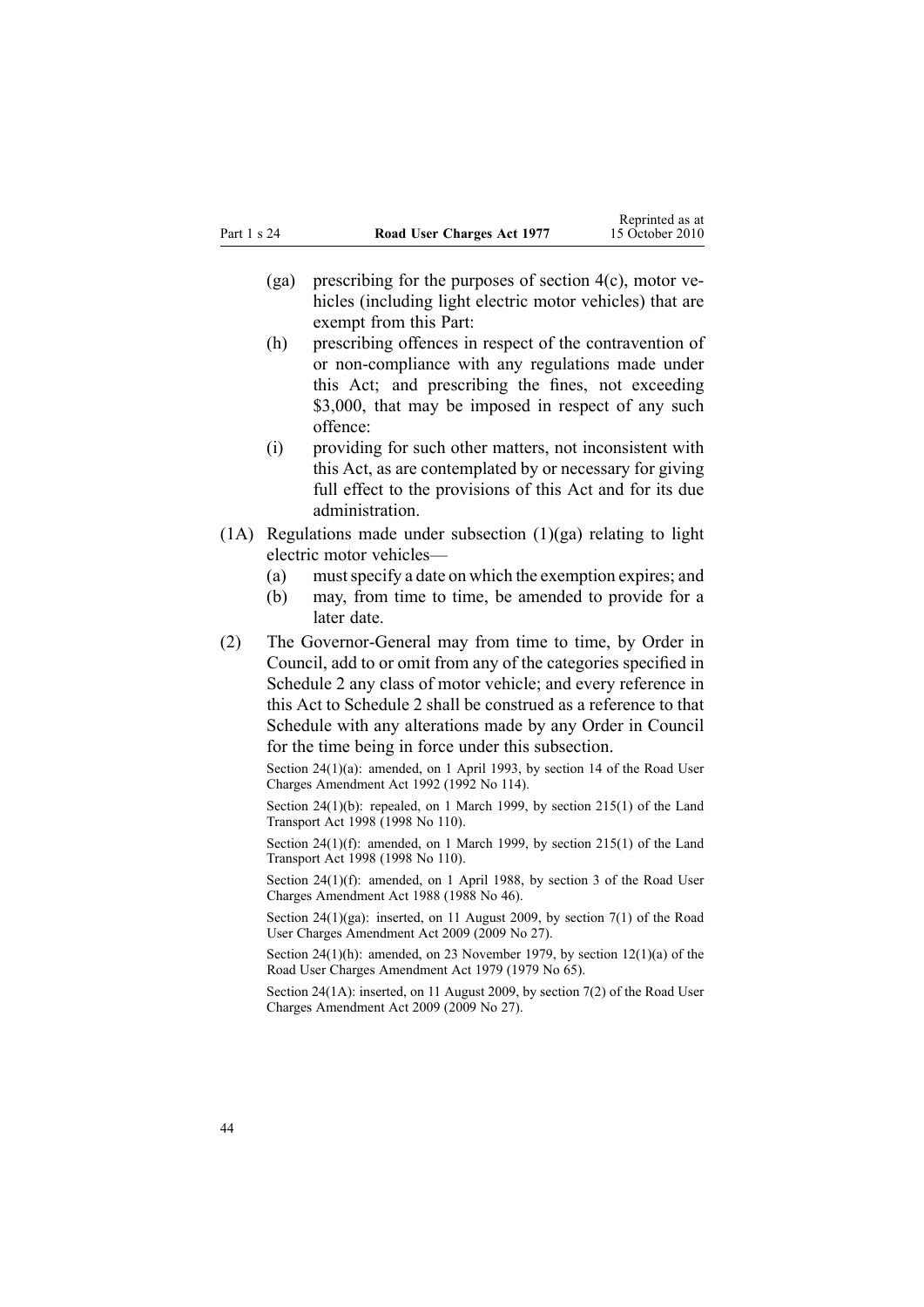## **Part 2 Amendments to other Acts**

*Amendments to Transport Act 1962*

#### <span id="page-44-0"></span>**25 Powers of constables and traffic officers**

- (1) *Amendment(s) incorporated in the [Act\(s\)](http://www.legislation.govt.nz/pdflink.aspx?id=DLM343552)*.
- (2) *[Repealed]* Section 25(2): repealed, on 1 August 1987, by section 22(5) of the Transport Amendment Act 1987 (1987 No 96).

#### **26 Repeal of provisions relating to heavy-traffic licences**

- (1) *Amendment(s) incorporated in the [Act\(s\)](http://www.legislation.govt.nz/pdflink.aspx?id=DLM341189)*
- (2) Notwithstanding any other provision of this Act, heavy-traffic licences that are issued pursuan<sup>t</sup> to regulations made under paragraphs (l) and (m) of [section](http://www.legislation.govt.nz/pdflink.aspx?id=DLM343978) 77(1) of the Transport Act 1962 for <sup>a</sup> term expiring after 28 February 1978 may be surrendered, and par<sup>t</sup> of the licence fee paid in respec<sup>t</sup> thereof may be refunded to the licensee, as if this Act had not been passed.

## **27 Refund of motor spirits duty**

*[Repealed]*

Section 27: repealed, on 6 August 1982, by section 5 of the Transport Amendment Act (No<sup>2</sup>) 1982 (1982 No 10).

## **28 Amount of motor spirits duty credited to Consolidated Revenue Account, and refunds of such duty, may be altered by Order in Council**

*[Repealed]*

Section 28: repealed, on 6 August 1982, by section 5 of the Transport Amendment Act (No<sup>2</sup>) 1982 (1982 No 10).

#### **29 Repeal of provisions relating to mileage tax** *[Repealed]*

Section 29: repealed, on 6 August 1982, by section 5 of the Transport Amendment Act (No<sup>2</sup>) 1982 (1982 No 10).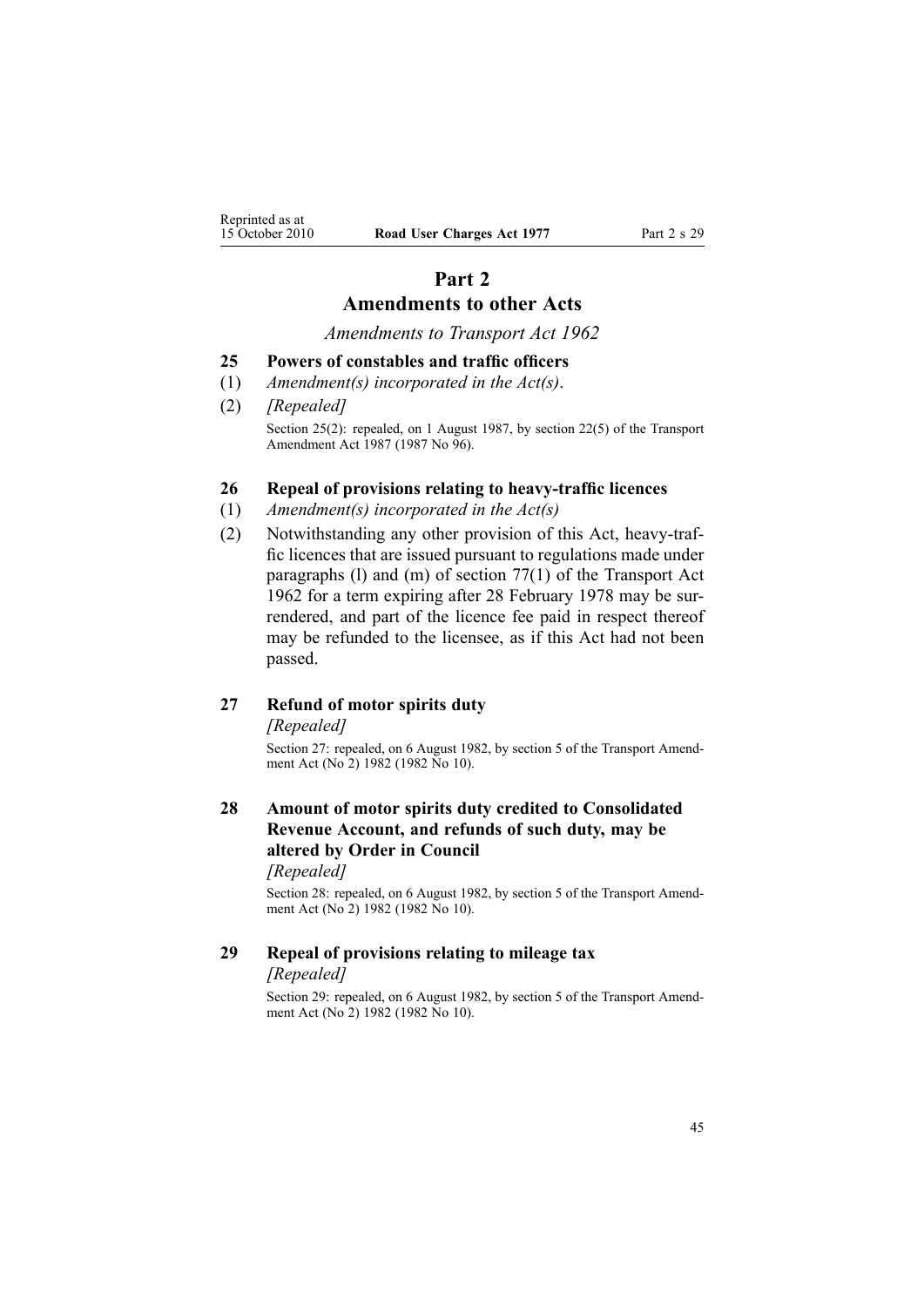### <span id="page-45-0"></span>**30 Evidence of testing and accuracy of weighing devices** *[Repealed]*

Section 30: repealed, on 1 August 1987, by section 36(2)(d) of the Transport Amendment Act 1987 (1987 No 96).

#### **31 Consequential repeals**

The following enactments are hereby consequentially repealed—

- (a) section 13 of, and the Schedule to, the Transport Amendment Act 1965:
- (b) section 20 of the Transport Amendment Act 1971:
- (c) section 29 of the Transport Amendment Act 1974:
- (d) section 3 of the Transport Amendment Act 1975:
- (e) the Transport Amendment Act (No 2) 1976.

#### *Amendments to National Roads Act 1953*

### **32 Board to submit budget to Minister each year** *[Repealed]*

Section 32: repealed, on 1 October 1989, by section [116\(1\)](http://www.legislation.govt.nz/pdflink.aspx?id=DLM175926) of the Transit New Zealand Act 1989 (1989 No 75).

## **33 Amount payable to local authorities for collection of heavy-traffic fees**

*[Repealed]*

Section 33: repealed, on 1 October 1989, by section [116\(1\)](http://www.legislation.govt.nz/pdflink.aspx?id=DLM175926) of the Transit New Zealand Act 1989 (1989 No 75).

#### **34 National Roads Fund**

#### *[Repealed]*

Section 34: repealed, on 1 October 1989, by section [116\(1\)](http://www.legislation.govt.nz/pdflink.aspx?id=DLM175926) of the Transit New Zealand Act 1989 (1989 No 75).

#### **35 Allocation of estimated revenue of Fund**

#### *[Repealed]*

Section 35: repealed, on 1 October 1989, by section [116\(1\)](http://www.legislation.govt.nz/pdflink.aspx?id=DLM175926) of the Transit New Zealand Act 1989 (1989 No 75).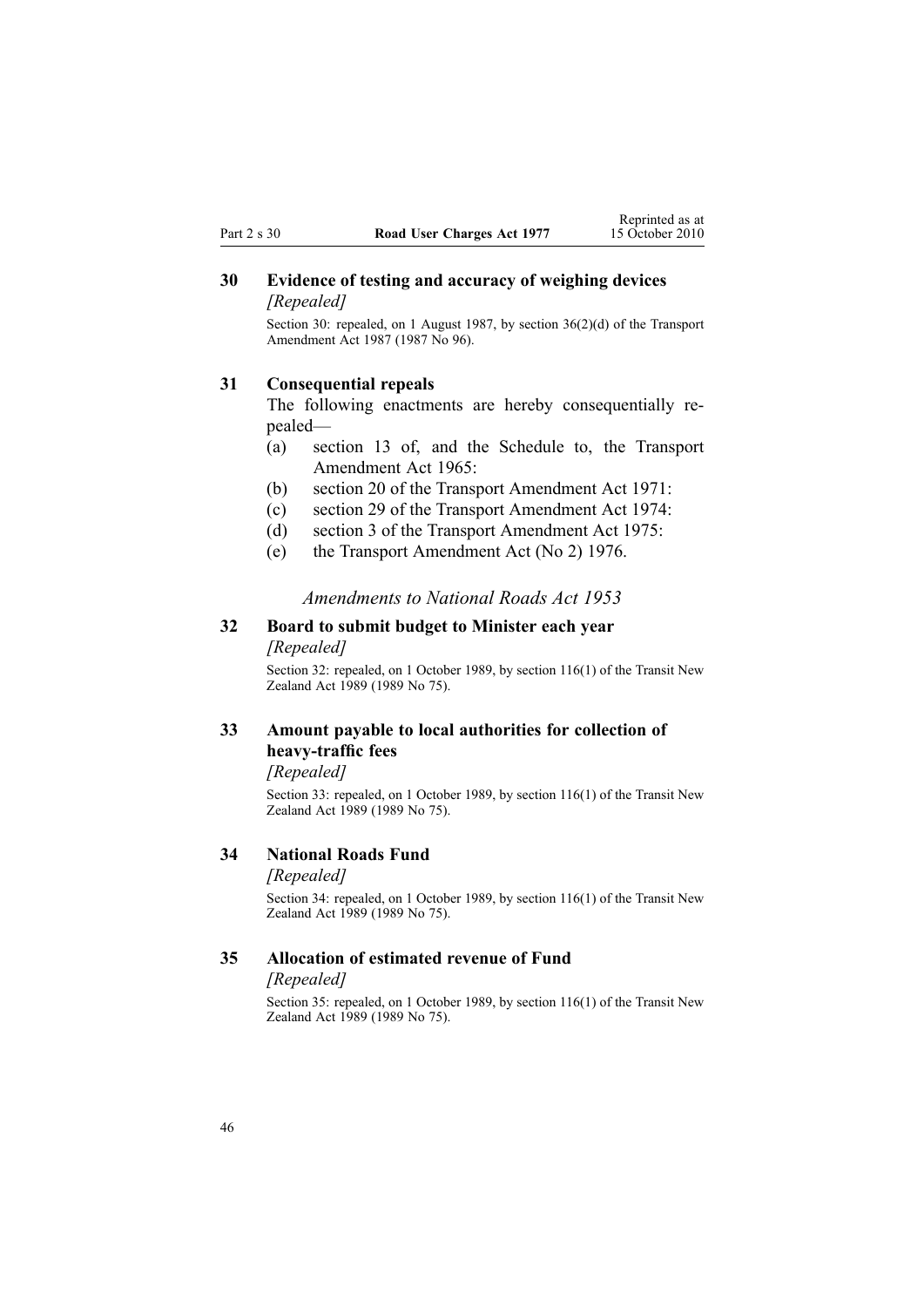## <span id="page-46-0"></span>**36 Board to prepare programme of road works**

*[Repealed]*

Section 36: repealed, on 1 October 1989, by section [116\(1\)](http://www.legislation.govt.nz/pdflink.aspx?id=DLM175926) of the Transit New Zealand Act 1989 (1989 No 75).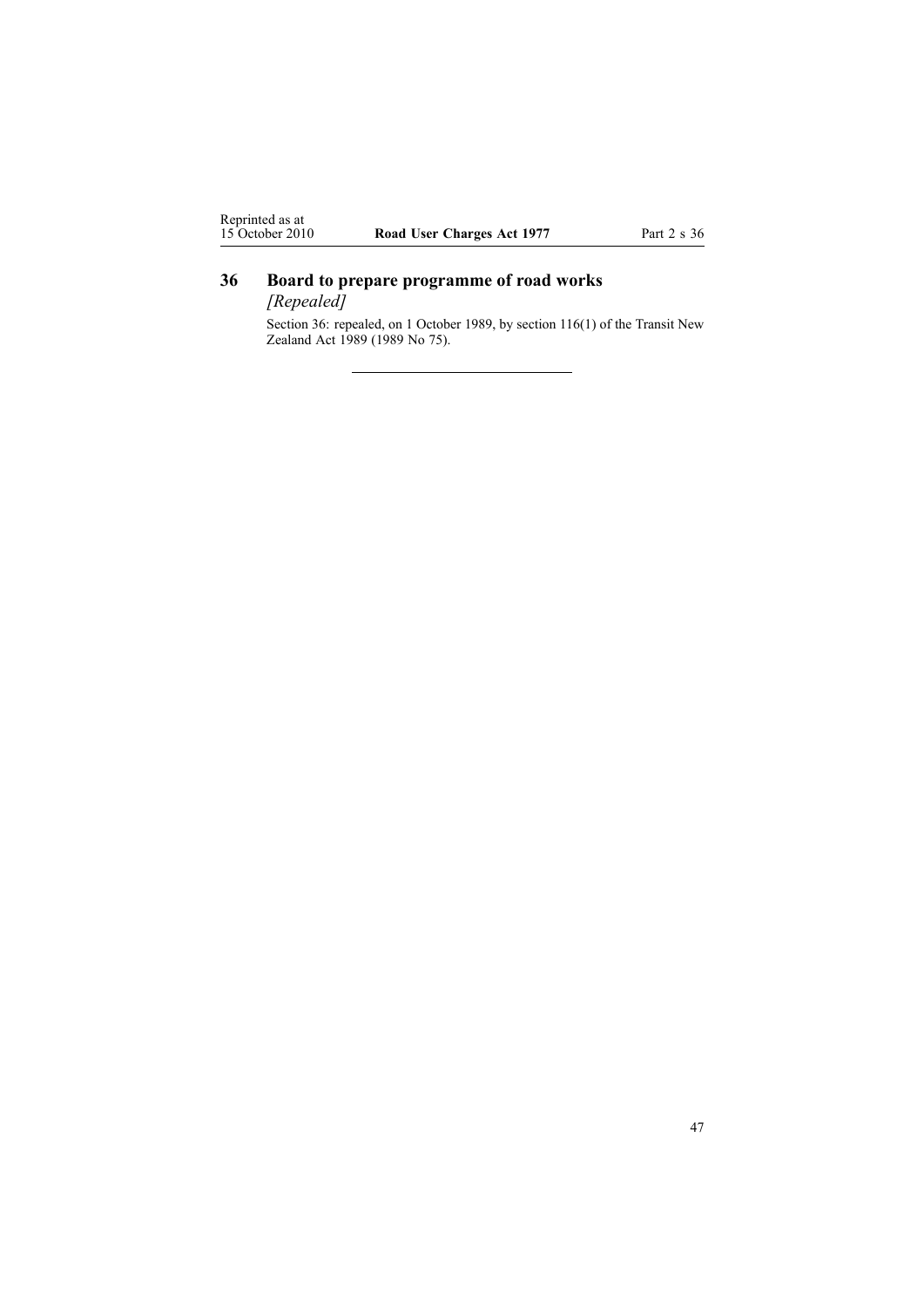## **Schedule 1** s [2](#page-3-0)

<span id="page-47-0"></span>**Vehicle type numbers for distance and supplementary licences**

Schedule 1: substituted, on 21 September 1984, by [section](http://www.legislation.govt.nz/pdflink.aspx?id=DLM75159) 4(1) of the Road User Charges Amendment Act 1984 (1984 No 5).

Definitions—In this Schedule,—

**axle** means 1 or more shafts, spindles, or bearings in the same vertical transverse plane by means of which, in conjunction with wheels mounted on those shafts, spindles, or bearings, a portion of the weight of the vehicle is transmitted to the roadway; and in particular—

**oscillating axle** means any axle which complies with the following provisions:

- (a) the axle has 4 wheels attached thereto, consisting of 2 pairs of wheels; and
- (b) each such pair of wheels is mounted on <sup>a</sup> separate axle so affixed to the motor vehicle as to share the load equally between the 2 wheels and to permit oscillation of the separate axles in <sup>a</sup> vertical transverse plane which is at right angles to the longitudinal centre line of the vehicle; and
- (c) the centre of each such wheel is at least 50 cm distant from the centre of every other wheel fitted to the motor vehicle

**twin-tyred axle** means any axle, not being an oscillating axle, equipped with 4 or more tyres with 1.3 metres or more between the centres of the left side and right side wheels

**single-tyred axle** means any axle fitted with 2 or more wheels, but which is neither an oscillating axle nor <sup>a</sup> twin-tyred axle

**close**, in relation to 2 or more axles, meansthat the longitudinal centre lines of the axles are less than 2.4 metres apar<sup>t</sup>

**spaced**, in relation to an axle, means that the longitudinal centre line of the axle is at least 2.4 metres distant from the longitudinal centre line of the nearest other axle.

| <b>Class of motor vehicle</b> |     |                                                            | Vehicle type<br>number |
|-------------------------------|-----|------------------------------------------------------------|------------------------|
|                               |     | Powered vehicles with 2 axles with:                        |                        |
|                               | (a) | 1 single-tyred spaced axle and 1 twin-tyred spaced<br>axle |                        |
|                               | (b) | any other configuration                                    |                        |
|                               |     | Powered vehicles with 3 axles with:                        |                        |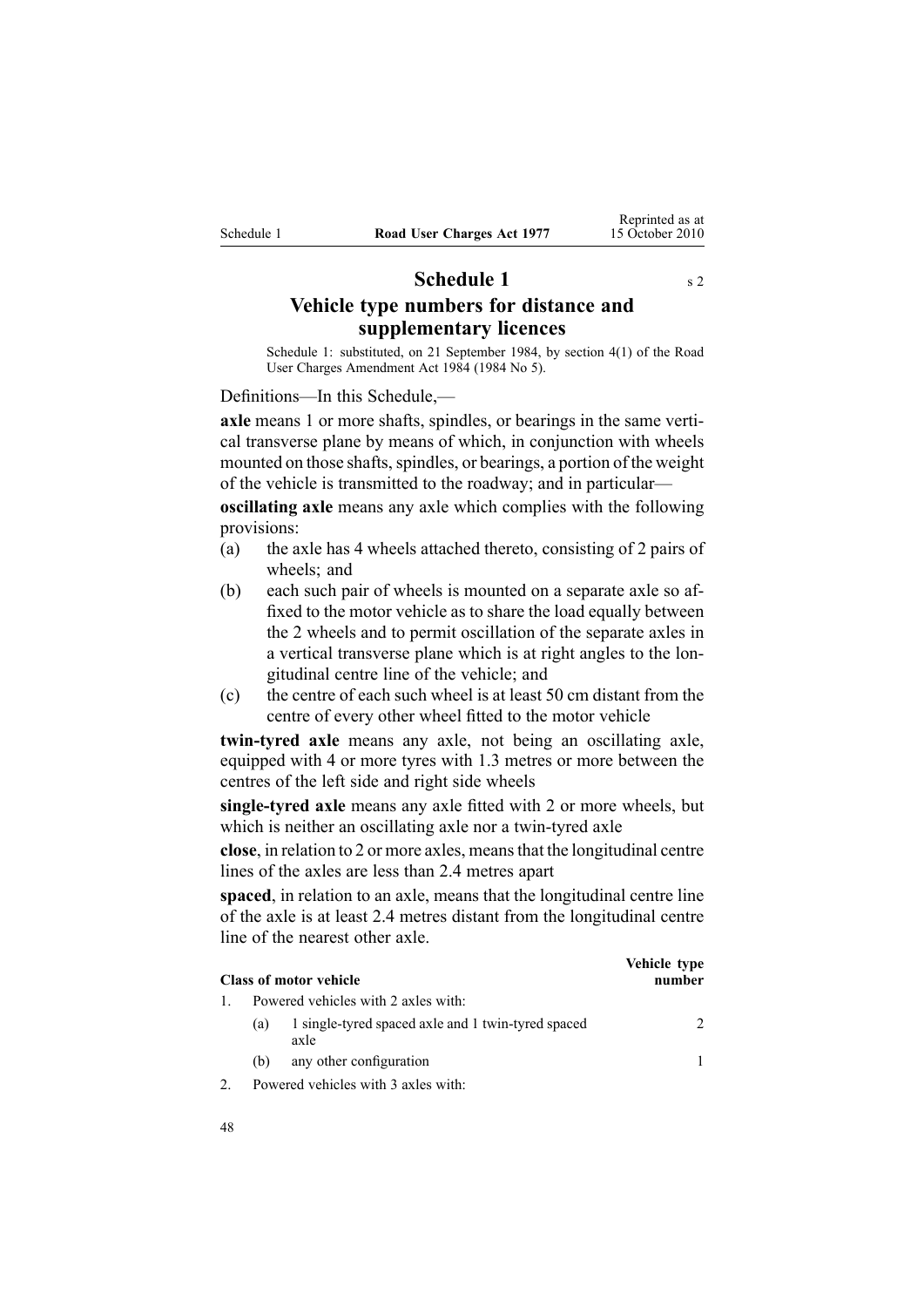|    | Reprinted as at<br>15 October 2010 | Road User Charges Act 1977                 | Schedule 1             |
|----|------------------------------------|--------------------------------------------|------------------------|
|    |                                    | <b>Class of motor vehicle</b>              | Vehicle type<br>number |
|    | (a)                                | 1 single-tyred axle and 2 twin-tyred axles | 6                      |
|    | (b)                                | any other configuration                    | 5                      |
| 3. |                                    | Powered vehicles with 4 axles              | 14                     |
| 4  |                                    | Powered vehicles with 5 or more axles      | 19                     |
| 5. |                                    | Unpowered vehicles with 1 axle             | 24                     |
| 6. |                                    | Unpowered vehicles with 2 axles with:      |                        |
|    | (a)                                | single-tyred spaced axles                  | 27                     |
|    | (b)                                | twin-tyred close axles                     | 29                     |
|    | (c)                                | twin-tyred spaced axles                    | 30                     |
|    | (d)                                | any other configuration                    | 28                     |
| 7. |                                    | Unpowered vehicles with 3 axles with:      |                        |
|    | (a)                                | twin-tyred close axles                     | 33                     |
|    | (b)                                | any other configuration                    | 37                     |
| 8. |                                    | Unpowered vehicles with 4 or more axles    | 43                     |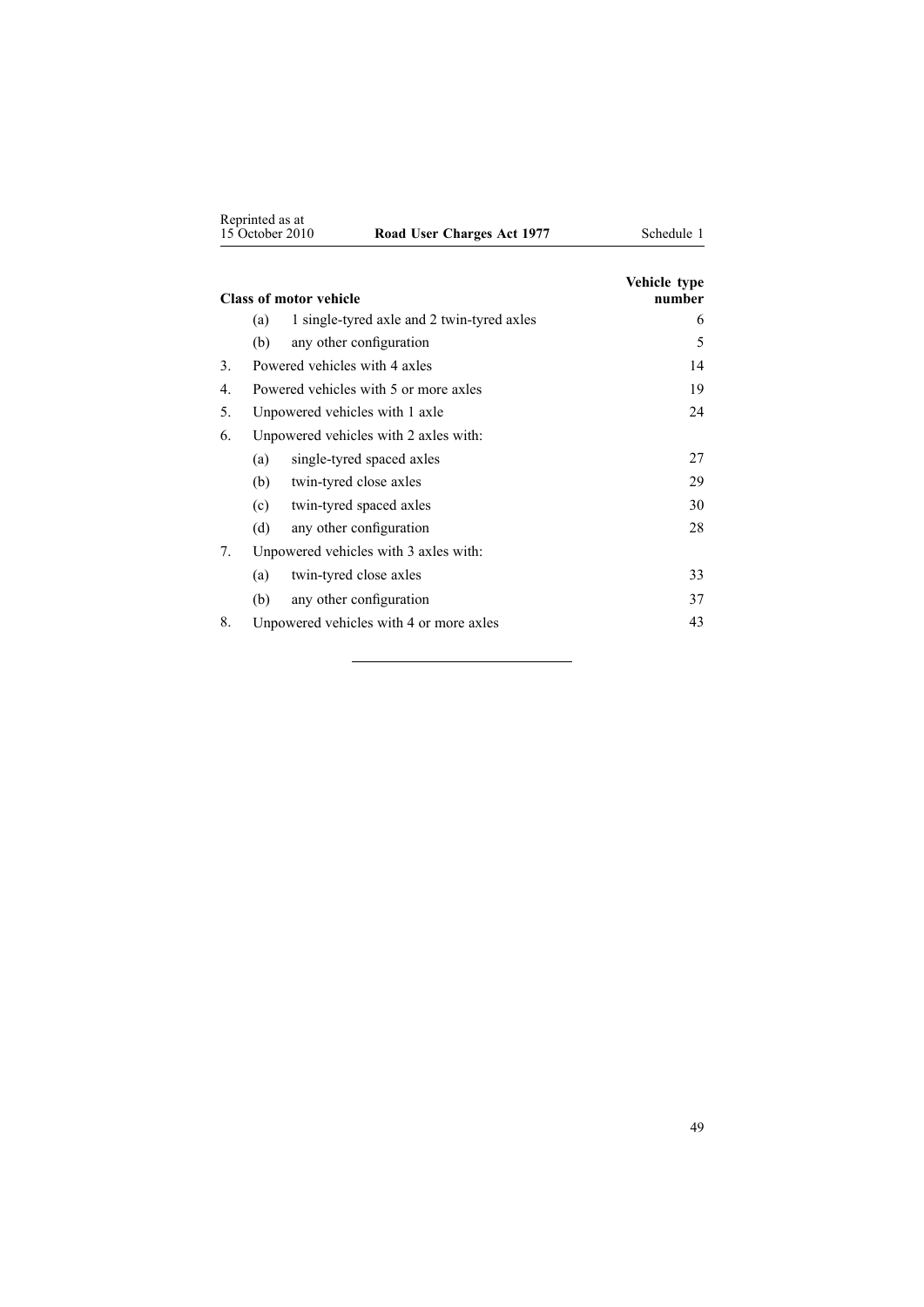<span id="page-49-0"></span>

## **Schedule [2](#page-3-0)** s 2 **Off-road motor vehicles**

Schedule 2: substituted, on 21 September 1984, by [section](http://www.legislation.govt.nz/pdflink.aspx?id=DLM75159) 4(2) of the Road User Charges Amendment Act 1984 (1984 No 5).

|                  | <b>Class of motor vehicle</b>                                                                                                                                      | Vehicle type<br>number |
|------------------|--------------------------------------------------------------------------------------------------------------------------------------------------------------------|------------------------|
| 1.               | Trailer scrapers                                                                                                                                                   | 70                     |
| 2.               | Plant for servicing oil filled cables                                                                                                                              | 71                     |
| 3.               | Road rollers                                                                                                                                                       | 72                     |
| $\overline{4}$ . | Tractors other than those owned and operated by farmers<br>on their own farms                                                                                      | 73                     |
| 5.               | Post debarkers                                                                                                                                                     | 74                     |
| 6.               | Saw bench apparatus                                                                                                                                                | 75                     |
| 7.               | Forestry chippers                                                                                                                                                  | 76                     |
| 8.               | Sawing or shearing apparatus for tree cutting                                                                                                                      | 77                     |
| 9.               | Stone and gravel crushing and screening plant                                                                                                                      | 78                     |
| 10.              | Asphalt mixing and paving plant                                                                                                                                    | 79                     |
| 11.              | Bulldozers and angle dozers                                                                                                                                        | 80                     |
| 12.              | Tractor mounted mobile cranes and log skidders.                                                                                                                    | 81                     |
| 13.              | Front end loaders                                                                                                                                                  | 82                     |
| 14.              | Mobile pile drivers                                                                                                                                                | 83                     |
| 15               | Motor scrapers                                                                                                                                                     | 84                     |
| 16.              | Self-propelled water carts that are always unladen on<br>the road                                                                                                  | 85                     |
| 17.              | Self-propelled trench diggers and excavators                                                                                                                       | 86                     |
| 18.              | Self-propelled vehicles that are always unladen on the<br>road and that are designed exclusively for carrying earth<br>or other bulk materials                     | 87                     |
| 19.              | Mobile cranes (excluding mobile vehicle recovery units,<br>truck mounted cranes, and cranes to which a distance<br>recording device is or could readily be fitted) | 88                     |
| 20.              | Motor graders                                                                                                                                                      | 89                     |
| 21.              | Unregistered motor vehicles operated under trade plates                                                                                                            | 90                     |
| 22.              | Cable jinkers                                                                                                                                                      | 91                     |
|                  |                                                                                                                                                                    |                        |

Schedule 2 item 12: amended, on 28 October 1986, by section 15 of the Road User Charges Amendment Act 1986 (1986 No 77).

Schedule 2 item 19: substituted, on 1 April 1993, by section 15 of the Road User Charges Amendment Act 1992 (1992 No 114).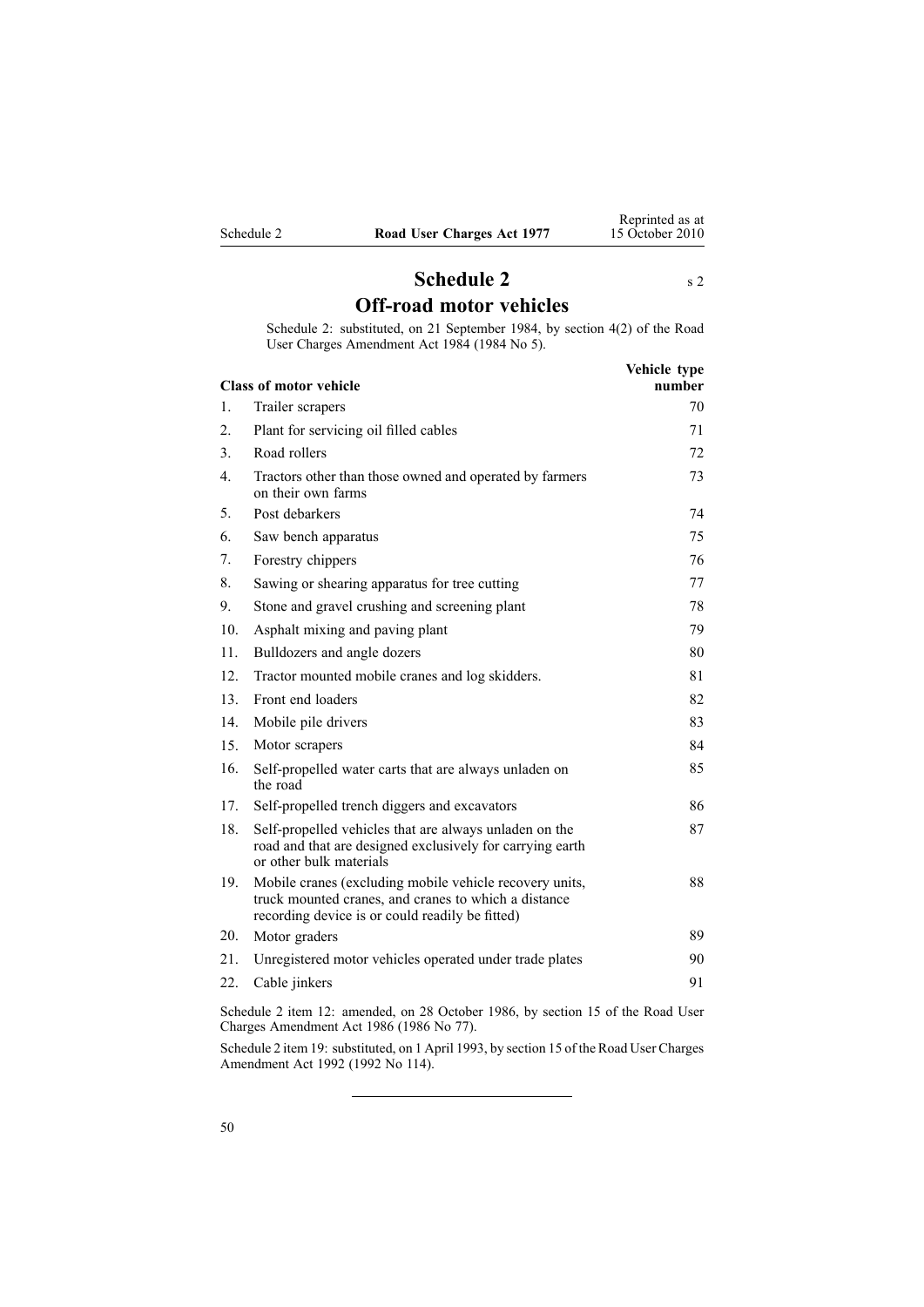## **Schedule 3** s [9](#page-13-0) **Road user charges**

## Part 1

## Charge rates for distance licences

<span id="page-50-0"></span>

| <b>Maximum</b><br>gross weight<br>(in tonnes) to<br>be specified in<br>licence | Vehicle type number (\$ per 1 000 kilometres or 621 miles<br>of distance to which licence relates) |                |          |        |        |
|--------------------------------------------------------------------------------|----------------------------------------------------------------------------------------------------|----------------|----------|--------|--------|
|                                                                                | $\mathbf{1}$                                                                                       | $\overline{2}$ | 5        | 6      | 14     |
| $\mathbf{1}$                                                                   | 44.31                                                                                              | 44.29          | 43.86    | 43.86  | 42.90  |
| $\overline{c}$                                                                 | 44.31                                                                                              | 44.29          | 43.86    | 43.86  | 42.90  |
| 3                                                                              | 46.51                                                                                              | 46.41          | 45.84    | 45.83  | 44.85  |
| $\overline{4}$                                                                 | 49.29                                                                                              | 48.10          | 46.28    | 46.15  | 44.95  |
| 5                                                                              | 53.50                                                                                              | 51.00          | 46.56    | 46.28  | 45.05  |
| 6                                                                              | 59.20                                                                                              | 54.00          | 46.83    | 46.42  | 45.15  |
| 7                                                                              | 87.13                                                                                              | 75.93          | 60.55    | 59.63  | 56.91  |
| 8                                                                              | 113.79                                                                                             | 94.68          | 68.45    | 66.89  | 62.24  |
| 9                                                                              | 149.28                                                                                             | 120.24         | 78.20    | 75.71  | 68.26  |
| 10                                                                             | 196.29                                                                                             | 152.20         | 90.31    | 86.50  | 75.17  |
| 11                                                                             | 256.86                                                                                             | 193.53         | 104.80   | 99.47  | 83.14  |
| 12                                                                             | 333.93                                                                                             | 246.26         | 121.58   | 114.14 | 92.01  |
| 13                                                                             | 432.33                                                                                             | 311.40         | 142.00   | 131.75 | 101.23 |
| 14                                                                             | 554.41                                                                                             | 392.77         | 167.03   | 153.25 | 112.20 |
| 15                                                                             | 704.91                                                                                             | 493.50         | 197.42   | 179.25 | 125.16 |
| 16                                                                             | 888.05                                                                                             | 614.36         | 233.95   | 210.43 | 140.41 |
| 17                                                                             | 1,108.31                                                                                           | 759.51         | 275.99   | 247.16 | 158.27 |
| 18                                                                             | 1,370.46                                                                                           | 932.06         | 325.50   | 289.26 | 179.06 |
| 19                                                                             | 1,679.58                                                                                           | 1,135.34       | 383.51   | 338.53 | 203.16 |
| 20                                                                             | 2,041.04                                                                                           | 1,372.85       | 451.01   | 395.79 | 230.89 |
| 21                                                                             | 2,460.48                                                                                           | 1,648.29       | 529.02   | 461.89 | 262.04 |
| 22                                                                             | 2,943.84                                                                                           | 1,965.55       | 618.60   | 537.74 | 297.02 |
| 23                                                                             | 3,497.36                                                                                           | 2,328.70       | 720.90   | 624.31 | 336.74 |
| 24                                                                             | 4,127.56                                                                                           | 2,742.01       | 837.09   | 722.57 | 381.64 |
| 25                                                                             | 4,841.24                                                                                           | 3,209.93       | 968.63   | 833.57 | 432.17 |
| 26                                                                             | 5,645.50                                                                                           | 3,737.10       | 1,115.10 | 959.30 | 488.81 |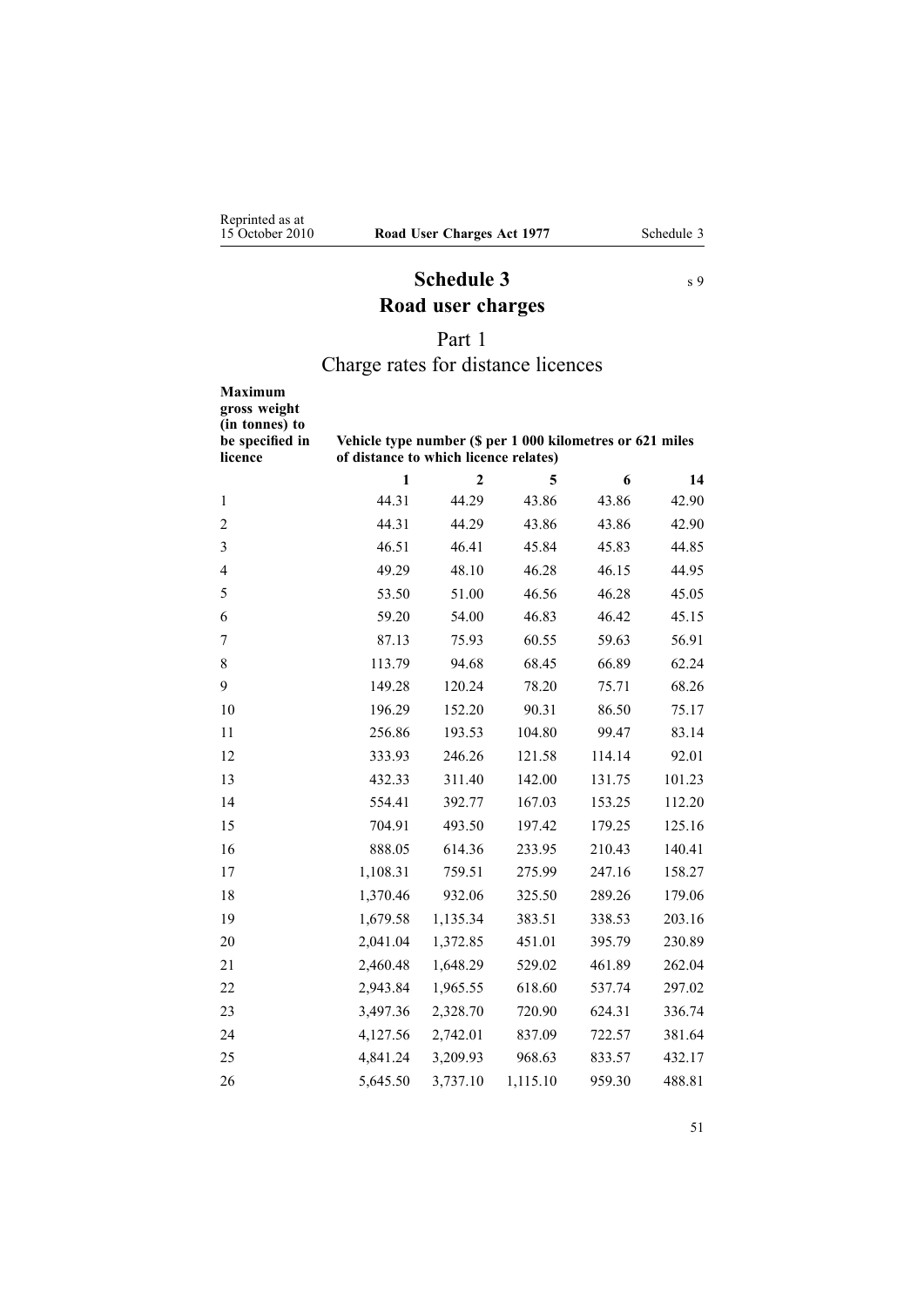| 1                                                                                                                                           | $\mathbf{c}$ | 5            | 6                                                                                              | 14                                                              |  |  |
|---------------------------------------------------------------------------------------------------------------------------------------------|--------------|--------------|------------------------------------------------------------------------------------------------|-----------------------------------------------------------------|--|--|
| 6,547.75                                                                                                                                    | 4,328.36     | 1,279.10     | 1,097.92                                                                                       | 552.07                                                          |  |  |
| 7,555.64                                                                                                                                    | 4,988.75     | 1,462.01     | 1,252.45                                                                                       | 622.46                                                          |  |  |
| 8,677.17                                                                                                                                    | 5,723.45     | 1,665.26     | 1,424.12                                                                                       | 700.52                                                          |  |  |
| 9,920.57                                                                                                                                    | 6,537.89     | 1,890.32     | 1,614.17                                                                                       | 786.81                                                          |  |  |
| 2,116.19                                                                                                                                    | 1,385.36     | 381.26       | 321.60                                                                                         | 144.49                                                          |  |  |
| 31,082.48                                                                                                                                   | 20,391.52    | 5,702.93     | 4,830.12                                                                                       | 2,231.73                                                        |  |  |
| 4,458.72                                                                                                                                    | 2,917.72     | 800.49       | 674.69                                                                                         | 300.15                                                          |  |  |
| 75,669.68                                                                                                                                   | 49,568.70    | 13,707.87    | 11,577.01                                                                                      | 5,233.26                                                        |  |  |
| 8,105.33                                                                                                                                    | 5,303.13     | 1,453.11     | 1,224.35                                                                                       | 543.28                                                          |  |  |
| 19                                                                                                                                          | 24           | 27           | 28                                                                                             | 29                                                              |  |  |
| 42.44                                                                                                                                       | 15.57        | 15.11        | 15.08                                                                                          | 15.00                                                           |  |  |
| 42.44                                                                                                                                       | 15.57        | 15.11        | 15.08                                                                                          | 15.00                                                           |  |  |
| 44.37                                                                                                                                       | 21.51        | 19.18        | 19.03                                                                                          | 18.61                                                           |  |  |
| 44.44                                                                                                                                       | 31.82        | 24.49        | 23.96                                                                                          | 22.68                                                           |  |  |
| 44.49                                                                                                                                       | 49.86        | 31.96        | 30.67                                                                                          | 27.53                                                           |  |  |
| 44.57                                                                                                                                       | 76.59        | 42.11        | 39.58                                                                                          | 33.42                                                           |  |  |
| 55.68                                                                                                                                       | 119.89       | 53.97        | 49.51                                                                                          | 38.58                                                           |  |  |
| 60.14                                                                                                                                       | 190.37       | 74.87        | 67.39                                                                                          | 49.07                                                           |  |  |
| 64.89                                                                                                                                       | 286.75       | 102.98       | 90.80                                                                                          | 61.47                                                           |  |  |
| 70.02                                                                                                                                       | 420.08       | 145.08       | 124.09                                                                                         | 77.38                                                           |  |  |
| <b>Maximum</b><br>gross weight<br>(in tonnes) to<br>be specified in<br>Vehicle type number (\$ per 1 000 kilometres or 621 miles<br>licence |              |              |                                                                                                |                                                                 |  |  |
|                                                                                                                                             |              |              |                                                                                                | 29                                                              |  |  |
|                                                                                                                                             |              |              | 170.14                                                                                         | 97.65                                                           |  |  |
| 81.77                                                                                                                                       | 833.12       | 267.04       | 226.38                                                                                         | 123.25                                                          |  |  |
| 87.39                                                                                                                                       | 1,132.86     | 353.16       | 297.16                                                                                         | 158.71                                                          |  |  |
|                                                                                                                                             | 19<br>75.61  | 24<br>599.02 | of distance to which licence relates)<br>of distance to which licence relates)<br>27<br>199.33 | Vehicle type number (\$ per 1 000 kilometres or 621 miles<br>28 |  |  |

52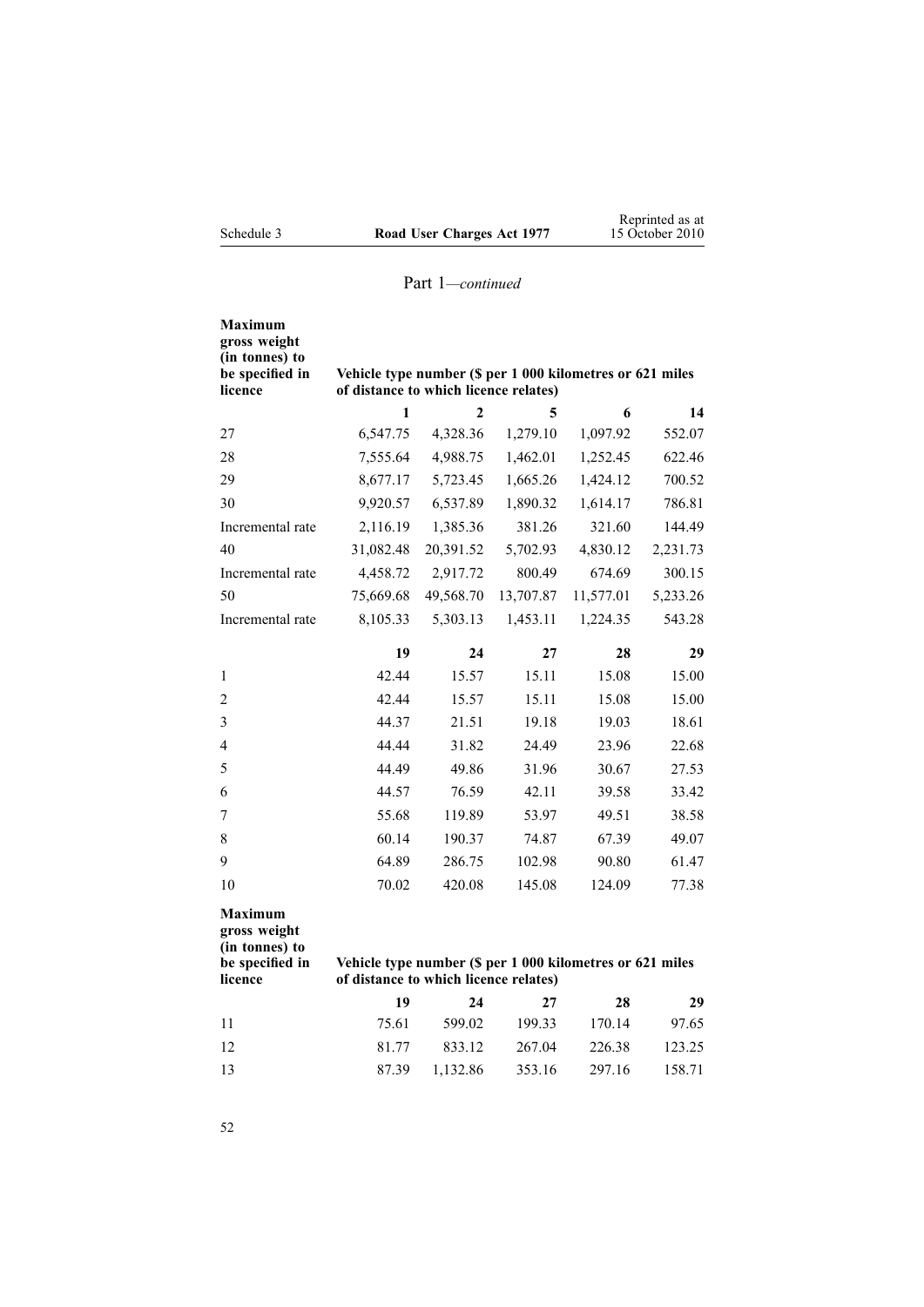| <b>Maximum</b><br>gross weight<br>(in tonnes) to<br>be specified in | Vehicle type number (\$ per 1 000 kilometres or 621 miles |            |           |           |           |
|---------------------------------------------------------------------|-----------------------------------------------------------|------------|-----------|-----------|-----------|
| licence                                                             | of distance to which licence relates)                     |            |           |           |           |
|                                                                     | 19                                                        | 24         | 27        | 28        | 29        |
| 14                                                                  | 93.57                                                     | 1,509.61   | 460.88    | 385.55    | 201.30    |
| 15                                                                  | 100.61                                                    | 1,975.68   | 593.64    | 494.38    | 251.57    |
| 16                                                                  | 108.64                                                    | 2,544.26   | 755.16    | 626.66    | 312.34    |
| 17                                                                  | 117.77                                                    | 3,229.46   | 949.39    | 785.63    | 385.04    |
| 18                                                                  | 128.17                                                    | 4,046.31   | 1,180.54  | 974.70    | 471.22    |
| 19                                                                  | 139.97                                                    | 5,010.76   | 1,453.08  | 1,197.55  | 572.51    |
| 20                                                                  | 153.34                                                    | 6,139.63   | 1,771.74  | 1,458.01  | 690.63    |
| 21                                                                  | 168.46                                                    | 7,450.70   | 2,141.49  | 1,760.16  | 827.40    |
| 22                                                                  | 185.50                                                    | 8,962.61   | 2,567.57  | 2,108.25  | 984.72    |
| 23                                                                  | 204.64                                                    | 10,694.96  | 3,055.48  | 2,506.77  | 1,164.62  |
| 24                                                                  | 226.08                                                    | 12,668.22  | 3,610.95  | 2,960.41  | 1,369.17  |
| 25                                                                  | 250.00                                                    | 14,903.80  | 4,239.99  | 3,474.06  | 1,600.57  |
| 26                                                                  | 275.70                                                    | 17,424.01  | 4,948.86  | 4,052.82  | 1,861.11  |
| 27                                                                  | 304.24                                                    | 20,252.06  | 5,744.06  | 4,702.01  | 2,153.16  |
| 28                                                                  | 335.82                                                    | 23,412.08  | 6,632.36  | 5,427.15  | 2,479.19  |
| 29                                                                  | 370.68                                                    | 26,929.12  | 7,620.80  | 6,233.96  | 2,841.76  |
| 30                                                                  | 409.07                                                    | 30,829.12  | 8,716.64  | 7,128.39  | 3,243.53  |
| Incremental rate                                                    | 63.59                                                     | 6,642.33   | 1,864.94  | 1,521.80  | 682.48    |
| 40                                                                  | 1,044.96                                                  | 97,252.45  | 27,366.08 | 22,346.44 | 10,068.38 |
| Incremental rate                                                    | 130.94                                                    | 14,002.66  | 3,929.20  | 4,187.13  | 1,435.90  |
| 50                                                                  | 2,354.35                                                  | 237,279.09 | 66,658.10 | 64,217.75 | 24,427.35 |
| Incremental rate                                                    | 234.20                                                    | 25,460.50  | 7,142.63  | 4,845.47  | 2,608.74  |
| <b>Maximum</b><br>gross weight                                      |                                                           |            |           |           |           |

**(in tonnes) to**

**be specified in licence**

#### **Vehicle type number (\$ per 1 000 kilometres or 621 miles of distance to which licence relates)**

|                | 30    | <b>33</b> | - 37  | 43    |
|----------------|-------|-----------|-------|-------|
|                | 15.01 | 14.96     | 14.96 | 14.94 |
| $\overline{2}$ | 15.01 | 14.96     | 14.96 | 14.94 |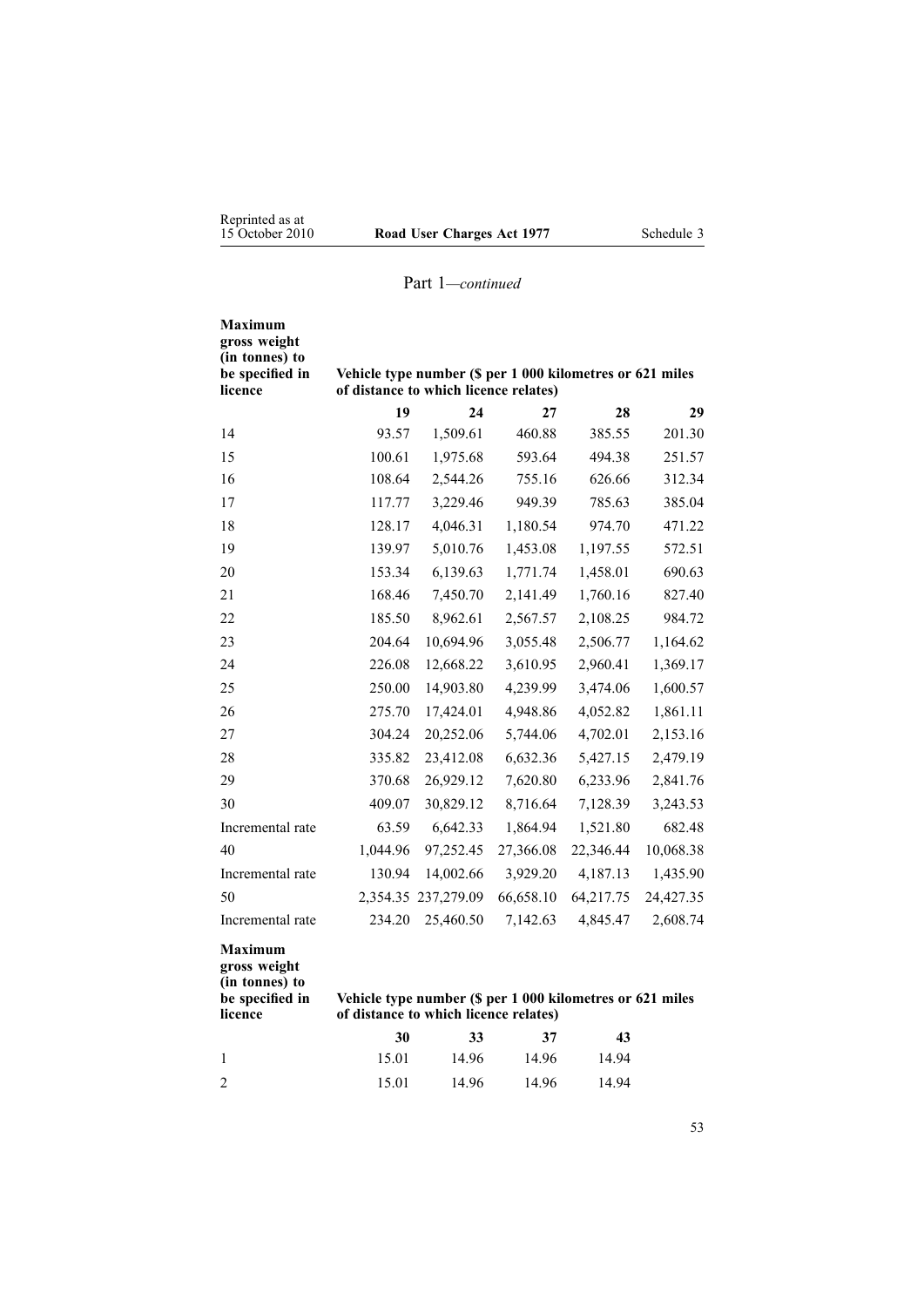| Maximum<br>gross weight<br>(in tonnes) to<br>be specified in<br>licence | Vehicle type number (\$ per 1 000 kilometres or 621 miles<br>of distance to which licence relates) |        |          |        |  |
|-------------------------------------------------------------------------|----------------------------------------------------------------------------------------------------|--------|----------|--------|--|
|                                                                         | 30                                                                                                 | 33     | 37       | 43     |  |
| 3                                                                       | 18.69                                                                                              | 18.37  | 18.40    | 18.33  |  |
| 4                                                                       | 22.90                                                                                              | 21.92  | 21.98    | 21.76  |  |
| 5                                                                       | 28.09                                                                                              | 25.68  | 25.84    | 25.30  |  |
| 6                                                                       | 34.53                                                                                              | 29.79  | 30.12    | 28.99  |  |
| 7                                                                       | 40.54                                                                                              | 32.17  | 32.73    | 30.82  |  |
| 8                                                                       | 52.42                                                                                              | 38.14  | 39.09    | 35.85  |  |
| 9                                                                       | 66.72                                                                                              | 44.28  | 45.77    | 40.67  |  |
| 10                                                                      | 85.39                                                                                              | 51.19  | 53.46    | 45.51  |  |
| 11                                                                      | 109.39                                                                                             | 59.26  | 62.64    | 50.61  |  |
| 12                                                                      | 142.31                                                                                             | 68.67  | 73.59    | 56.42  |  |
| 13                                                                      | 184.70                                                                                             | 79.93  | 86.66    | 63.06  |  |
| 14                                                                      | 234.30                                                                                             | 93.37  | 102.24   | 70.68  |  |
| 15                                                                      | 295.06                                                                                             | 109.21 | 120.70   | 79.43  |  |
| 16                                                                      | 368.63                                                                                             | 127.62 | 142.49   | 89.50  |  |
| 17                                                                      | 456.78                                                                                             | 149.09 | 169.50   | 101.04 |  |
| 18                                                                      | 561.39                                                                                             | 175.33 | 201.84   | 114.27 |  |
| 19                                                                      | 684.45                                                                                             | 206.36 | 238.08   | 129.38 |  |
| 20                                                                      | 828.06                                                                                             | 241.09 | 280.04   | 146.57 |  |
| 21                                                                      | 994.44                                                                                             | 280.98 | 328.32   | 166.09 |  |
| 22                                                                      | 1,185.93                                                                                           | 326.56 | 383.58   | 188.17 |  |
| 23                                                                      | 1,404.97                                                                                           | 378.37 | 446.49   | 213.05 |  |
| 24                                                                      | 1,654.13                                                                                           | 437.00 | 517.76   | 241.01 |  |
| 25                                                                      | 1,936.08                                                                                           | 503.06 | 598.15   | 272.30 |  |
| 26                                                                      | 2,253.61                                                                                           | 577.18 | 688.42   | 307.21 |  |
| 27                                                                      | 2,609.61                                                                                           | 660.01 | 789.38   | 346.06 |  |
| 28                                                                      | 3,007.12                                                                                           | 752.23 | 901.86   | 389.12 |  |
| 29                                                                      | 3,449.25                                                                                           | 854.57 | 1,026.74 | 436.74 |  |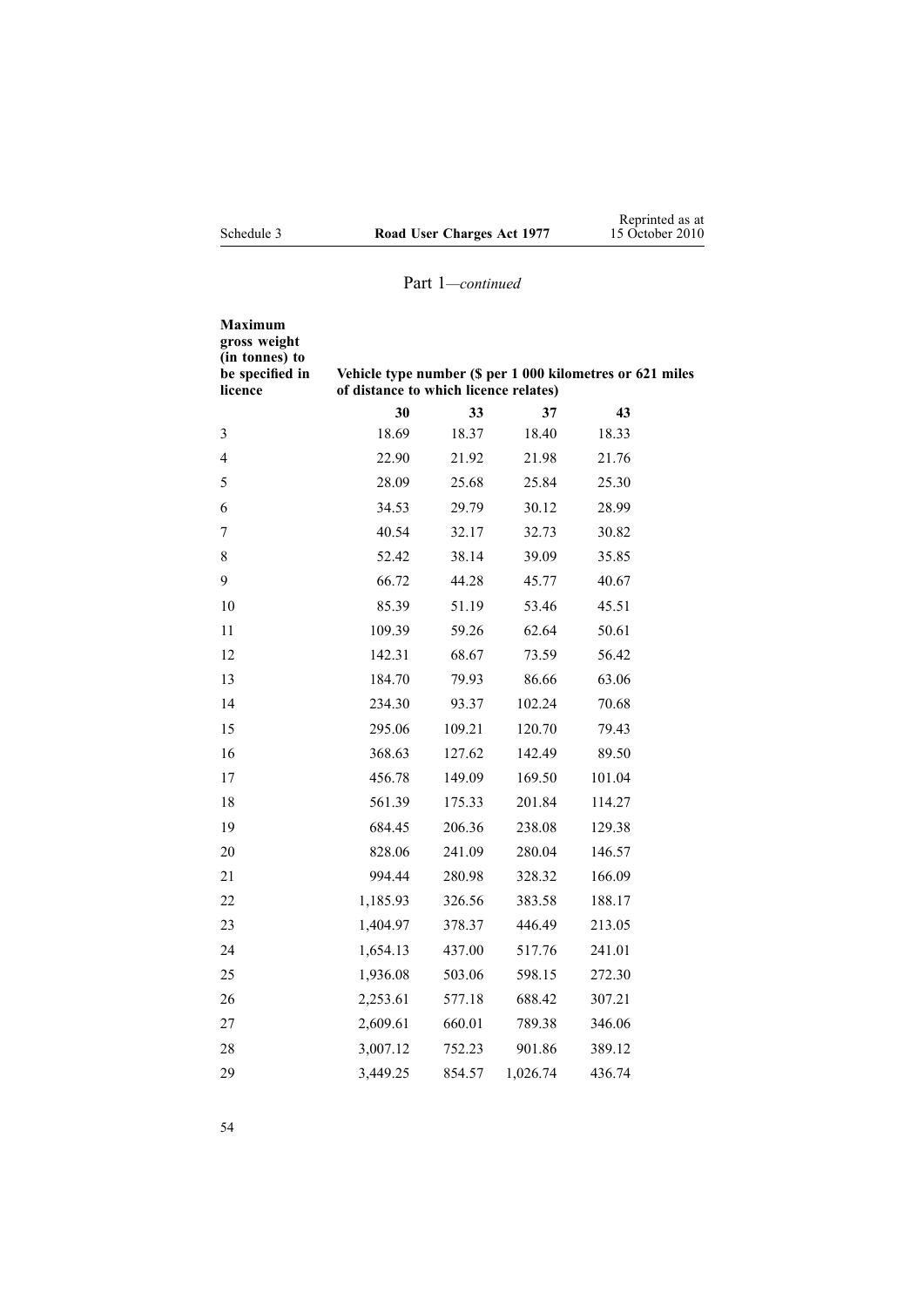| <b>Maximum</b><br>gross weight<br>(in tonnes) to<br>be specified in<br>licence | Vehicle type number (\$ per 1 000 kilometres or 621 miles<br>of distance to which licence relates) |          |          |          |  |  |
|--------------------------------------------------------------------------------|----------------------------------------------------------------------------------------------------|----------|----------|----------|--|--|
|                                                                                | 30                                                                                                 | 33       | 37       | 43       |  |  |
| 30                                                                             | 3,939.25                                                                                           | 967.75   | 1,164.92 | 489.23   |  |  |
| Incremental rate                                                               | 832.79                                                                                             | 190.80   | 233.40   | 87.42    |  |  |
| 40                                                                             | 12,267.17                                                                                          | 2,875.76 | 3,498.91 | 1,363.41 |  |  |
| Incremental rate                                                               | 1,752.83                                                                                           | 399.15   | 488.97   | 181.16   |  |  |
| 50                                                                             | 29,795.50                                                                                          | 6,867.25 | 8,388.64 | 3,174.99 |  |  |

Incremental rate 3,185.06 723.49 886.82 327.09

Schedule 3 Part 1: amended, on 15 October 2010, by [clause](http://www.legislation.govt.nz/pdflink.aspx?id=DLM3197108) 4 of the Road User Charges (Rates) Order (No 2) 2010 (SR 2010/287).

Schedule 3 Part 1: amended, on 1 October 2010, by [clause](http://www.legislation.govt.nz/pdflink.aspx?id=DLM3150108) 4 of the Road User Charges (Rates) Order 2010 (SR 2010/243).

Schedule 3 Part 1: amended, on 1 October 2009, by [clause](http://www.legislation.govt.nz/pdflink.aspx?id=DLM2249607) 4 of the Road User Charges (Rates) Order 2009 (SR 2009/220).

Schedule 3 Part 1: amended, on 1 July 2008, by [clause](http://www.legislation.govt.nz/pdflink.aspx?id=DLM1375208) 4 of the Road User Charges (Rates) Order 2008 (SR 2008/178).

Schedule 3 Part 1: amended, on 1 April 2007, by [clause](http://www.legislation.govt.nz/pdflink.aspx?id=DLM432355) 4 of the Road User Charges (Rates) Order (No 2) 2007 (SR 2007/82).

Schedule 3 Part 1: amended, on 1 April 2007, by clause 4 of the Road User Charges (Rates) Order 2007 (SR 2007/38).

Schedule 3 Part 1: amended, on 1 April 2006, by clause 4 of the Road User Charges (Rates) Order 2006 (SR 2006/31).

Schedule 3 Part 1: amended, on 1 April 2005, by clause 4 of the Road User Charges (Rates) Order 2005 (SR 2005/39).

Schedule 3 Part 1: amended, on 1 April 2002, by clause 7 of the Road User Charges (Rates) Order 2002 (SR 2002/48).

Schedule 3 Part 1: amended, on 1 July 1998, by clause 2 of the Road User Charges (Rates) Order 1998 (SR 1998/110).

Schedule 3 Part 1: amended, on 8 July 1996, by [clause](http://www.legislation.govt.nz/pdflink.aspx?id=DLM212117) 2(1) of the Road User Charges (Rates) Order 1996 (SR 1996/138).

Schedule 3 Part 1: amended, on 1 July 1989, by clause 2 of the Road User Charges (Rates) Order 1989 (SR 1989/134).

Schedule 3 Part 1: amended, on 1 April 1987, by clause 2 of the Road User Charges (Rates) Order 1987 (SR 1987/65).

Schedule 3 Part 1: amended, on 1 February 1985, by section 3(1) of the Road User Charges Amendment Act (No 2) 1984 (1984 No 23).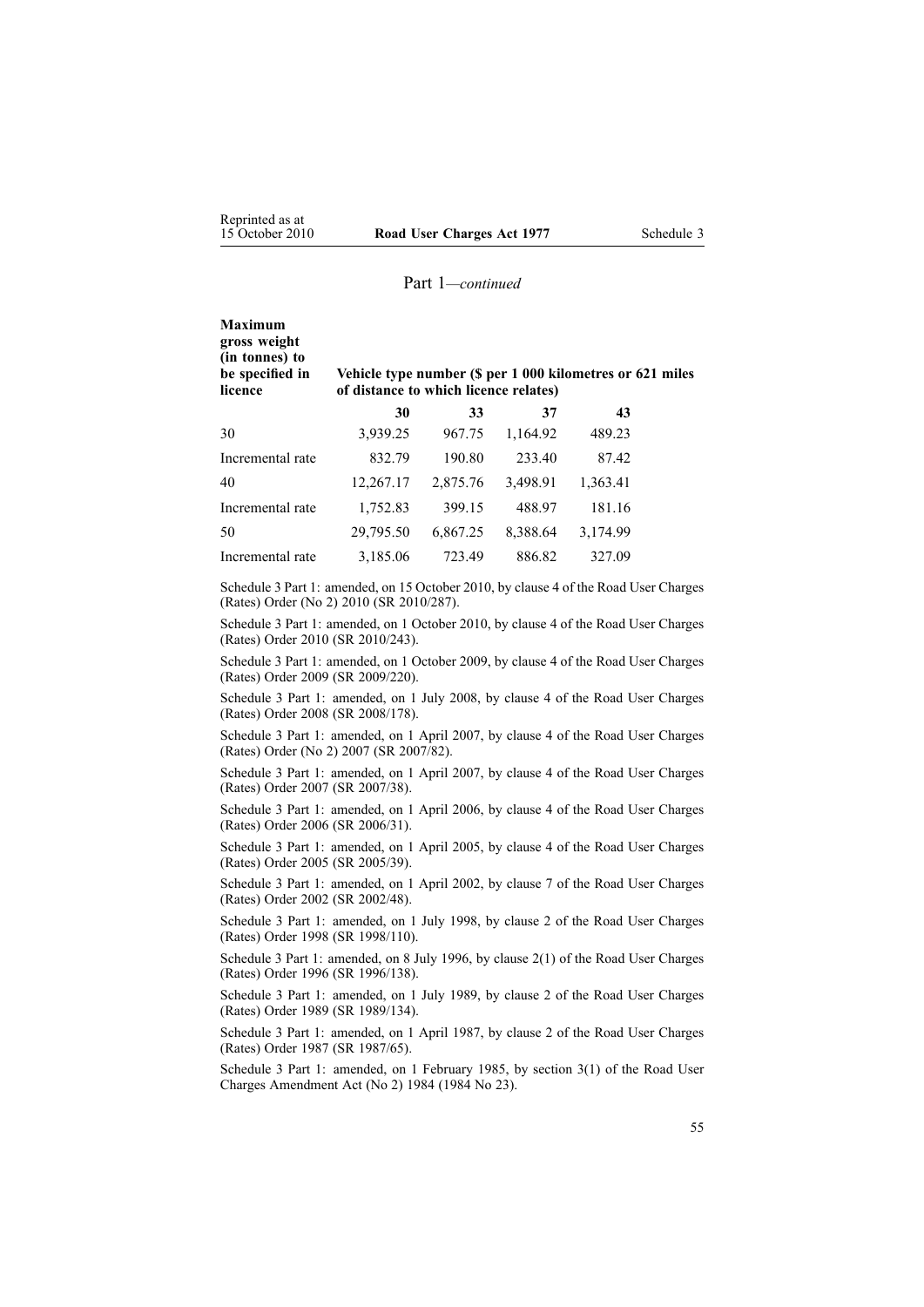| Schedule 3 |  |  |
|------------|--|--|
|            |  |  |

## Part 2

# Charge rates for supplementary licences

| Maximum<br>gross weight<br>(in tonnes) to<br>be specified in<br>licence | Vehicle type number (\$ per 50 kilometres or 31 miles of<br>distance to which licence relates) |                |        |        |       |
|-------------------------------------------------------------------------|------------------------------------------------------------------------------------------------|----------------|--------|--------|-------|
|                                                                         | 1                                                                                              | $\overline{2}$ | 5      | 6      | 14    |
| 1                                                                       | 2.24                                                                                           | 2.23           | 2.20   | 2.20   | 2.16  |
| $\overline{c}$                                                          | 2.24                                                                                           | 2.23           | 2.20   | 2.20   | 2.16  |
| 3                                                                       | 2.36                                                                                           | 2.35           | 2.31   | 2.30   | 2.26  |
| 4                                                                       | 2.64                                                                                           | 2.53           | 2.35   | 2.35   | 2.27  |
| 5                                                                       | 3.03                                                                                           | 2.79           | 2.40   | 2.37   | 2.29  |
| 6                                                                       | 3.58                                                                                           | 3.11           | 2.46   | 2.43   | 2.32  |
| 7                                                                       | 5.68                                                                                           | 4.66           | 3.26   | 3.18   | 2.93  |
| 8                                                                       | 7.88                                                                                           | 6.21           | 3.83   | 3.68   | 3.26  |
| 9                                                                       | 10.93                                                                                          | 8.27           | 4.56   | 4.33   | 3.65  |
| 10                                                                      | 14.89                                                                                          | 11.06          | 5.50   | 5.16   | 4.13  |
| 11                                                                      | 20.14                                                                                          | 14.58          | 6.62   | 6.14   | 4.70  |
| 12                                                                      | 26.98                                                                                          | 19.11          | 8.06   | 7.37   | 5.33  |
| 13                                                                      | 35.72                                                                                          | 24.88          | 9.86   | 8.91   | 6.10  |
| 14                                                                      | 46.70                                                                                          | 32.11          | 12.07  | 10.81  | 7.03  |
| 15                                                                      | 60.25                                                                                          | 41.03          | 14.63  | 13.06  | 8.14  |
| 16                                                                      | 76.78                                                                                          | 51.89          | 17.71  | 15.68  | 9.47  |
| 17                                                                      | 96.67                                                                                          | 64.96          | 21.40  | 18.81  | 11.03 |
| 18                                                                      | 120.38                                                                                         | 80.52          | 25.77  | 22.51  | 12.83 |
| 19                                                                      | 148.35                                                                                         | 98.88          | 30.90  | 26.86  | 14.84 |
| 20                                                                      | 181.09                                                                                         | 120.34         | 36.89  | 31.93  | 17.16 |
| 21                                                                      | 219.09                                                                                         | 145.26         | 43.81  | 37.79  | 19.84 |
| 22                                                                      | 262.91                                                                                         | 173.97         | 51.78  | 44.52  | 22.91 |
| 23                                                                      | 313.10                                                                                         | 206.86         | 60.89  | 52.22  | 26.40 |
| 24                                                                      | 370.27                                                                                         | 244.31         | 71.25  | 60.97  | 30.35 |
| 25                                                                      | 435.02                                                                                         | 286.72         | 82.96  | 70.86  | 34.81 |
| 26                                                                      | 508.01                                                                                         | 334.52         | 96.15  | 81.99  | 39.82 |
| 27                                                                      | 589.90                                                                                         | 388.14         | 110.94 | 94.47  | 45.43 |
| 28                                                                      | 681.41                                                                                         | 448.05         | 127.44 | 108.39 | 51.67 |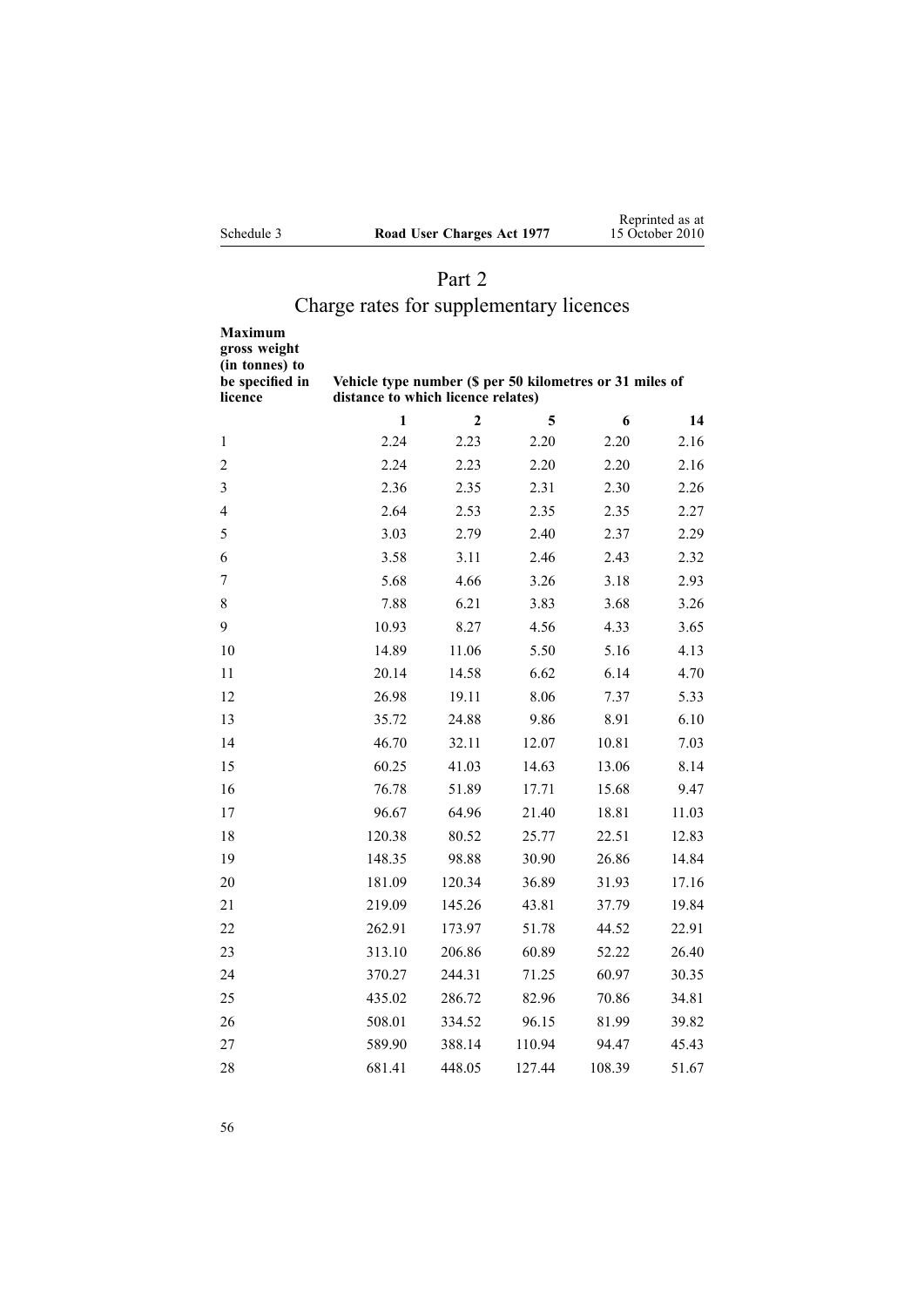| <b>Maximum</b><br>gross weight<br>(in tonnes) to<br>be specified in<br>licence                                                                                                   | Vehicle type number (\$ per 50 kilometres or 31 miles of<br>distance to which licence relates) |              |          |          |        |  |
|----------------------------------------------------------------------------------------------------------------------------------------------------------------------------------|------------------------------------------------------------------------------------------------|--------------|----------|----------|--------|--|
|                                                                                                                                                                                  | 1                                                                                              | $\mathbf{2}$ | 5        | 6        | 14     |  |
| 29                                                                                                                                                                               | 783.24                                                                                         | 514.72       | 145.79   | 123.87   | 58.61  |  |
| 30                                                                                                                                                                               | 896.15                                                                                         | 588.63       | 166.12   | 141.02   | 66.28  |  |
| Incremental rate                                                                                                                                                                 | 192.25                                                                                         | 125.82       | 34.53    | 29.11    | 12.96  |  |
| 40                                                                                                                                                                               | 2,818.69                                                                                       | 1,846.79     | 511.46   | 432.12   | 195.90 |  |
| Incremental rate                                                                                                                                                                 | 405.21                                                                                         | 265.12       | 72.65    | 61.21    | 27.16  |  |
| 50                                                                                                                                                                               | 6,870.81                                                                                       | 4,498.00     | 1,237.92 | 1,044.21 | 467.50 |  |
| Incremental rate                                                                                                                                                                 | 736.72                                                                                         | 481.98       | 131.98   | 111.18   | 49.26  |  |
|                                                                                                                                                                                  | 19                                                                                             | 24           | 27       | 28       | 29     |  |
| $\mathbf{1}$                                                                                                                                                                     | 2.15                                                                                           | 0.80         | 0.76     | 0.76     | 0.75   |  |
| $\overline{2}$                                                                                                                                                                   | 2.15                                                                                           | 0.80         | 0.76     | 0.76     | 0.75   |  |
| <b>Maximum</b><br>gross weight<br>(in tonnes) to<br>be specified in<br>Vehicle type number (\$ per 50 kilometres or 31 miles of<br>licence<br>distance to which licence relates) |                                                                                                |              |          |          |        |  |
|                                                                                                                                                                                  | 19                                                                                             | 24           | 27       | 28       | 29     |  |
| 3                                                                                                                                                                                | 2.25                                                                                           | 1.21         | 1.00     | 0.98     | 0.94   |  |
| 4                                                                                                                                                                                | 2.25                                                                                           | 2.01         | 1.34     | 1.29     | 1.18   |  |
| 5                                                                                                                                                                                | 2.25                                                                                           | 3.51         | 1.88     | 1.77     | 1.48   |  |
| 6                                                                                                                                                                                | 2.26                                                                                           | 5.87         | 2.68     | 2.44     | 1.89   |  |
| 7                                                                                                                                                                                | 2.82                                                                                           | 10.27        | 3.69     | 3.29     | 2.29   |  |
| 8                                                                                                                                                                                | 3.07                                                                                           | 16.57        | 5.61     | 4.77     | 3.07   |  |
| 9                                                                                                                                                                                | 3.35                                                                                           | 25.66        | 8.53     | 7.18     | 4.11   |  |
| 10                                                                                                                                                                               | 3.66                                                                                           | 38.27        | 12.23    | 10.36    | 5.48   |  |

 4.01 55.23 17.11 14.37 7.52 4.40 77.45 23.46 19.59 10.10 4.82 105.93 31.57 26.23 13.17 5.31 141.75 41.74 34.55 16.98 5.88 186.09 54.29 44.83 21.67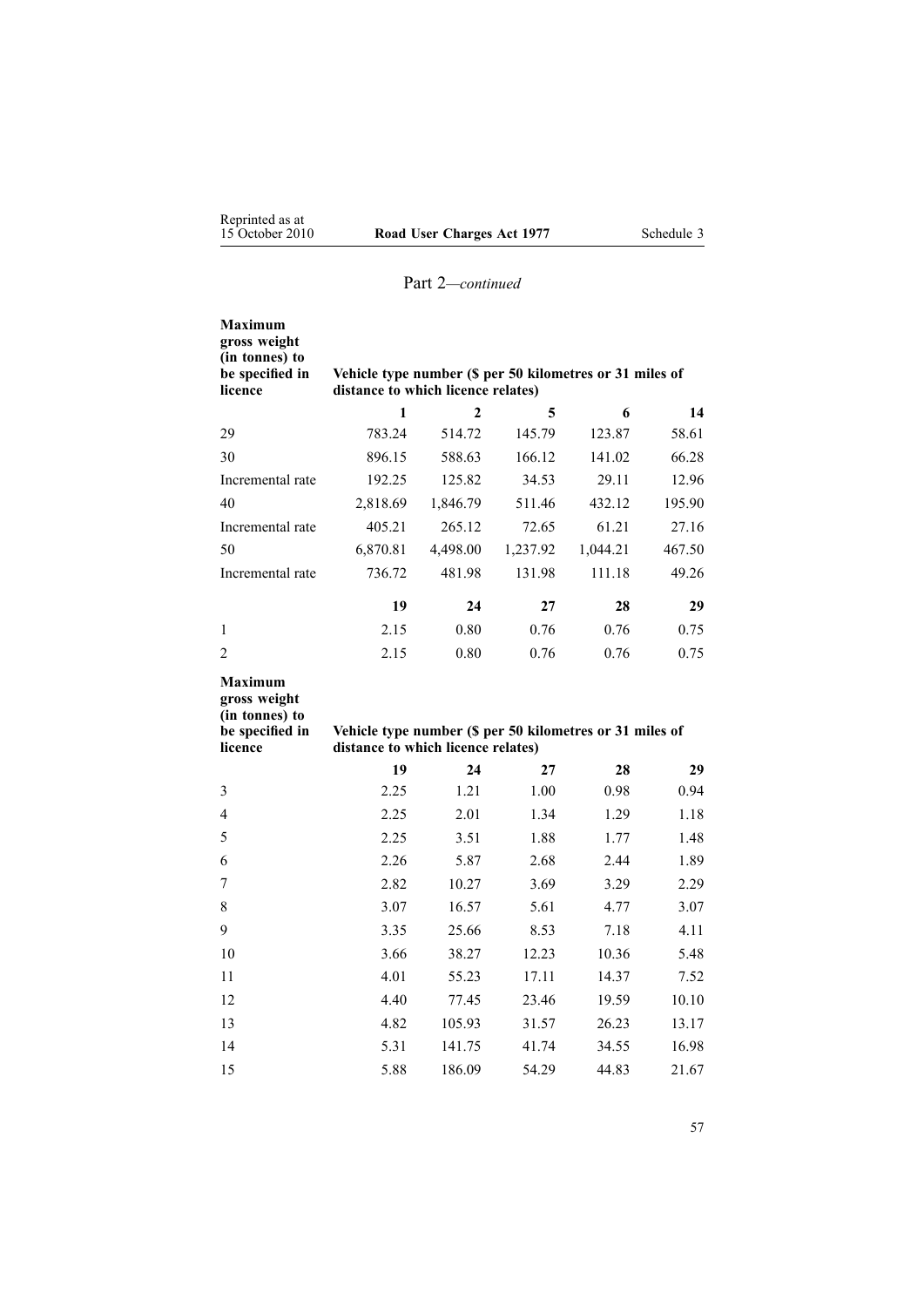| <b>Maximum</b><br>gross weight<br>(in tonnes) to<br>be specified in<br>licence | Vehicle type number (\$ per 50 kilometres or 31 miles of<br>distance to which licence relates) |           |          |          |          |
|--------------------------------------------------------------------------------|------------------------------------------------------------------------------------------------|-----------|----------|----------|----------|
|                                                                                | 19                                                                                             | 24        | 27       | 28       | 29       |
| 16                                                                             | 6.53                                                                                           | 240.21    | 69.59    | 57.34    | 27.36    |
| 17                                                                             | 7.29                                                                                           | 305.45    | 88.01    | 72.39    | 34.19    |
| 18                                                                             | 8.17                                                                                           | 383.24    | 109.95   | 90.32    | 42.30    |
| 19                                                                             | 9.18                                                                                           | 475.11    | 135.83   | 111.46   | 51.86    |
| 20                                                                             | 10.33                                                                                          | 582.66    | 166.12   | 136.20   | 63.02    |
| 21                                                                             | 11.64                                                                                          | 707.58    | 201.27   | 164.91   | 75.96    |
| 22                                                                             | 13.10                                                                                          | 851.66    | 241.80   | 198.00   | 90.85    |
| 23                                                                             | 14.68                                                                                          | 1,016.76  | 288.22   | 235.90   | 107.90   |
| 24                                                                             | 16.46                                                                                          | 1,204.83  | 341.09   | 279.05   | 127.31   |
| 25                                                                             | 18.46                                                                                          | 1,417.92  | 400.97   | 327.93   | 149.27   |
| 26                                                                             | 20.69                                                                                          | 1,658.16  | 468.47   | 383.02   | 174.01   |
| 27                                                                             | 23.17                                                                                          | 1,927.75  | 544.20   | 444.82   | 201.75   |
| 28                                                                             | 25.93                                                                                          | 2,229.00  | 628.81   | 513.87   | 232.74   |
| 29                                                                             | 28.99                                                                                          | 2,564.29  | 722.96   | 590.71   | 267.21   |
| 30                                                                             | 32.36                                                                                          | 2,936.11  | 827.36   | 675.90   | 305.42   |
| Incremental rate                                                               | 5.63                                                                                           | 633.34    | 177.74   | 145.02   | 64.98    |
| 40                                                                             | 88.70                                                                                          | 9,269.48  | 2,604.81 | 2,126.11 | 955.22   |
| Incremental rate                                                               | 11.71                                                                                          | 1,335.25  | 374.60   | 305.60   | 136.83   |
| 50                                                                             | 205.78                                                                                         | 22,622.00 | 6,350.82 | 5,182.13 | 2,323.50 |
| Incremental rate                                                               | 21.16                                                                                          | 2,427.92  | 681.05   | 555.58   | 248.68   |
|                                                                                | 30                                                                                             | 33        | 37       | 43       |          |
| 1                                                                              | 0.75                                                                                           | 0.75      | 0.75     | 0.75     |          |
| 2                                                                              | 0.75                                                                                           | 0.75      | 0.75     | 0.75     |          |
| $\overline{\mathbf{3}}$                                                        | 0.95                                                                                           | 0.92      | 0.92     | 0.92     |          |
| 4                                                                              | 1.20                                                                                           | 1.11      | 1.11     | 1.09     |          |
| 5                                                                              | 1.53                                                                                           | 1.31      | 1.33     | 1.28     |          |
| 6                                                                              | 1.99                                                                                           | 1.55      | 1.58     | 1.48     |          |
| 7                                                                              | 2.47                                                                                           | 1.71      | 1.76     | 1.58     |          |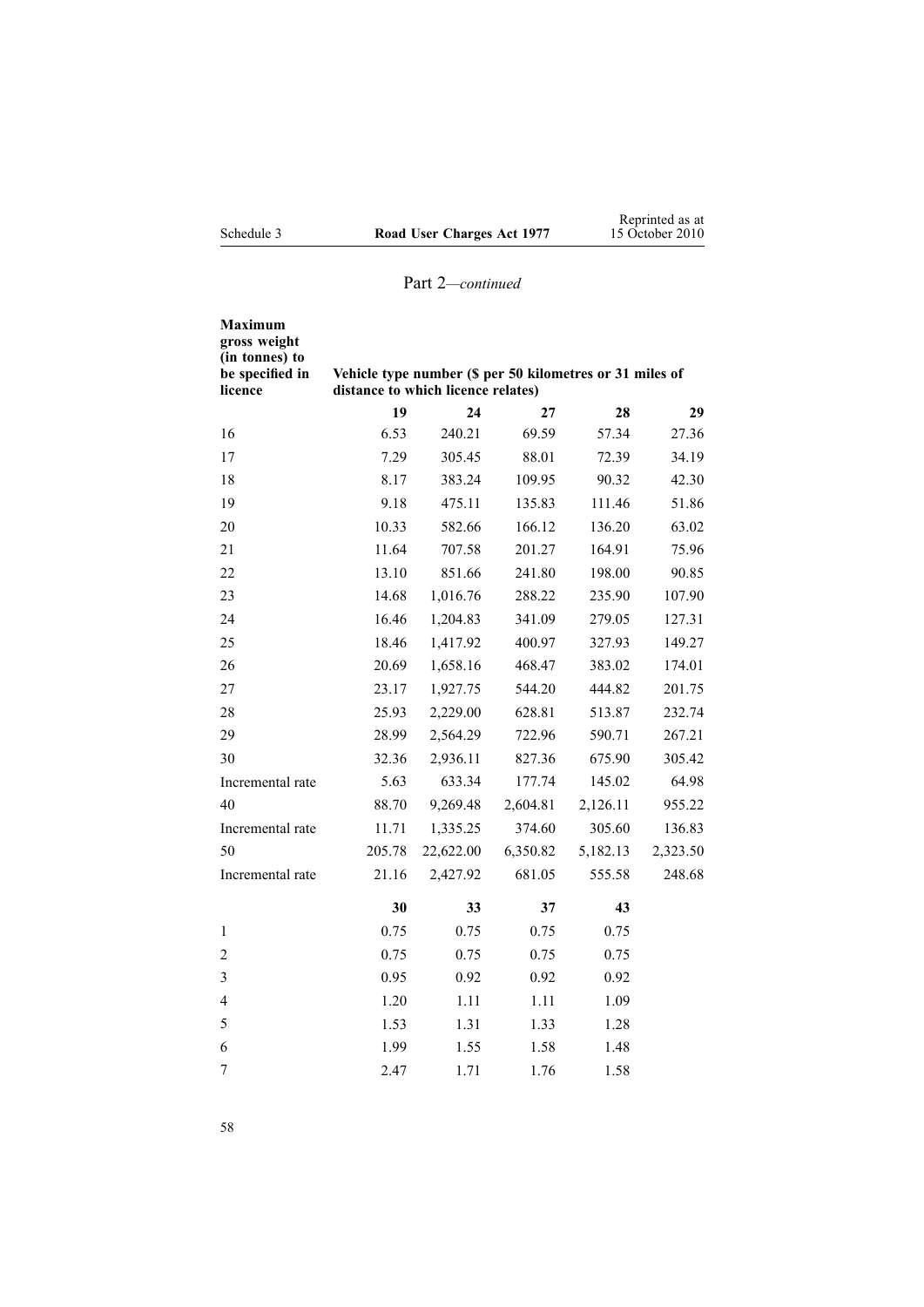| Maximum<br>gross weight<br>(in tonnes) to<br>be specified in<br>licence        | Vehicle type number (\$ per 50 kilometres or 31 miles of<br>distance to which licence relates) |       |        |       |    |
|--------------------------------------------------------------------------------|------------------------------------------------------------------------------------------------|-------|--------|-------|----|
|                                                                                | 19                                                                                             | 24    | 27     | 28    | 29 |
| $8\,$                                                                          | 3.38                                                                                           | 2.08  | 2.16   | 1.87  |    |
| 9                                                                              | 4.60                                                                                           | 2.52  | 2.66   | 2.18  |    |
| 10                                                                             | 6.36                                                                                           | 3.03  | 3.25   | 2.49  |    |
| 11                                                                             | 8.84                                                                                           | 3.66  | 3.97   | 2.86  |    |
| 12                                                                             | 11.80                                                                                          | 4.42  | 4.88   | 3.29  |    |
| 13                                                                             | 15.51                                                                                          | 5.35  | 5.99   | 3.80  |    |
| 14                                                                             | 20.13                                                                                          | 6.48  | 7.36   | 4.40  |    |
| 15                                                                             | 25.82                                                                                          | 7.90  | 9.17   | 5.11  |    |
| 16                                                                             | 32.73                                                                                          | 9.69  | 11.24  | 5.95  |    |
| 17                                                                             | 41.03                                                                                          | 11.70 | 13.67  | 6.92  |    |
| 18                                                                             | 50.90                                                                                          | 14.07 | 16.54  | 8.04  |    |
| 19                                                                             | 62.53                                                                                          | 16.85 | 19.92  | 9.37  |    |
| 20                                                                             | 76.12                                                                                          | 20.07 | 23.86  | 10.94 |    |
| 21                                                                             | 91.88                                                                                          | 23.85 | 28.36  | 12.69 |    |
| 22                                                                             | 110.04                                                                                         | 28.09 | 33.53  | 14.69 |    |
| 23                                                                             | 130.82                                                                                         | 32.92 | 39.42  | 16.96 |    |
| <b>Maximum</b><br>gross weight<br>(in tonnes) to<br>be specified in<br>licence | Vehicle type number (\$ per 50 kilometres or 31 miles of<br>distance to which licence relates) |       |        |       |    |
|                                                                                | 30                                                                                             | 33    | 37     | 43    |    |
| 24                                                                             | 154.48                                                                                         | 38.41 | 46.11  | 19.53 |    |
| 25                                                                             | 181.26                                                                                         | 44.60 | 53.67  | 22.42 |    |
| 26                                                                             | 211.44                                                                                         | 51.57 | 62.18  | 25.66 |    |
| 27                                                                             | 245.28                                                                                         | 59.36 | 71.70  | 29.29 |    |
| 28                                                                             | 283.09                                                                                         | 68.05 | 82.32  | 33.31 |    |
| 29                                                                             | 325.15                                                                                         | 77.71 | 94.12  | 37.86 |    |
| 30                                                                             | 371.77                                                                                         | 88.39 | 107.20 | 42.76 |    |
| Incremental rate                                                               | 79.31                                                                                          | 18.09 | 22.15  | 8.23  |    |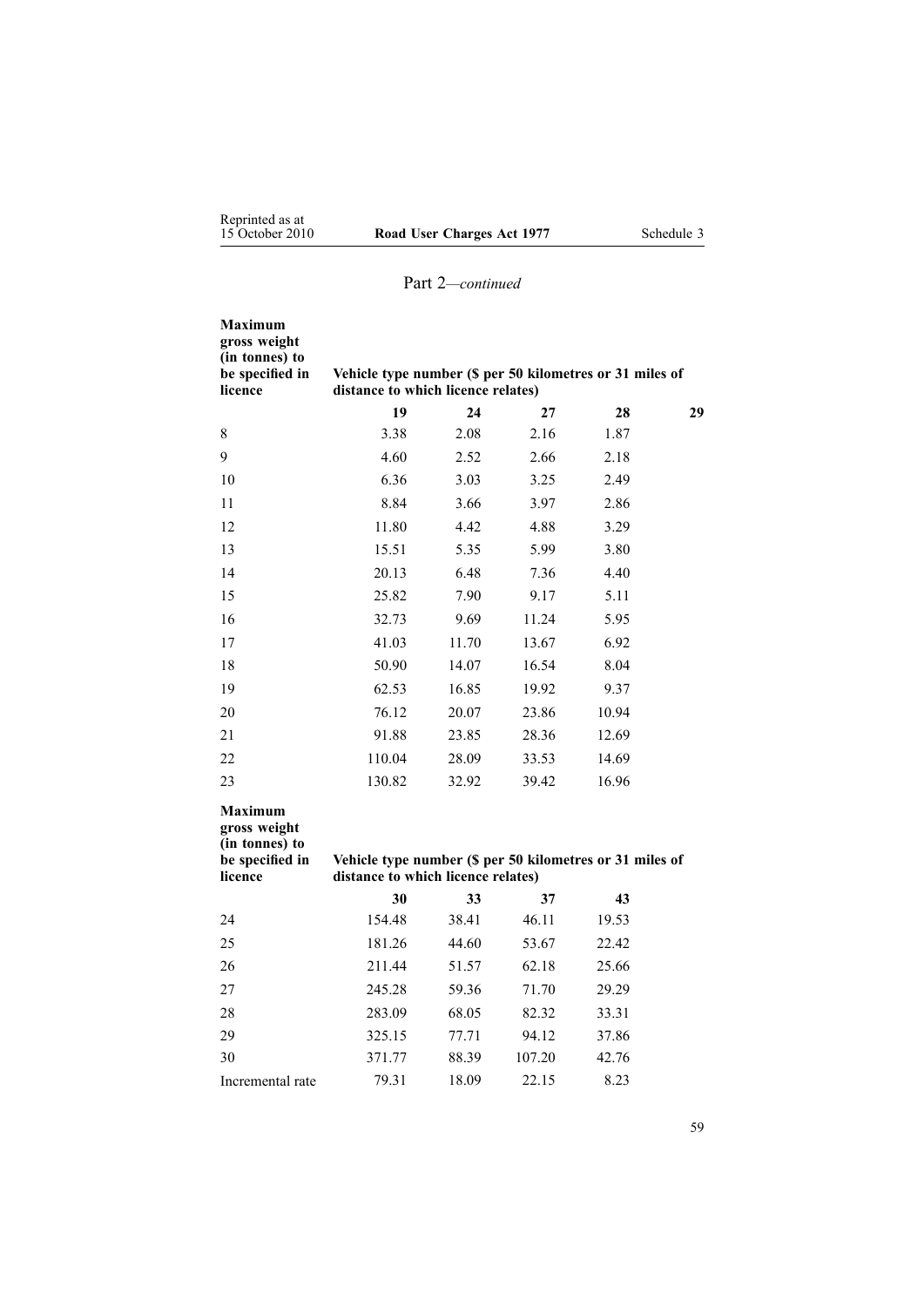| <b>Maximum</b><br>gross weight<br>(in tonnes) to<br>be specified in<br>licence | Vehicle type number (\$ per 50 kilometres or 31 miles of<br>distance to which licence relates) |        |        |        |  |
|--------------------------------------------------------------------------------|------------------------------------------------------------------------------------------------|--------|--------|--------|--|
|                                                                                | 30                                                                                             | 33     | 37     | 43     |  |
| 24                                                                             | 154.48                                                                                         | 38.41  | 46.11  | 19.53  |  |
| 25                                                                             | 181.26                                                                                         | 44.60  | 53.67  | 22.42  |  |
| 40                                                                             | 1,164.91                                                                                       | 269.30 | 328.73 | 125.07 |  |
| Incremental rate                                                               | 167.05                                                                                         | 37.96  | 46.53  | 17.17  |  |
| 50                                                                             | 2,835.44                                                                                       | 648.90 | 793.98 | 296.78 |  |
| Incremental rate                                                               | 303.64                                                                                         | 68.89  | 84.47  | 31.09  |  |

Schedule 3 Part 2: amended, on 1 October 2010, by [clause](http://www.legislation.govt.nz/pdflink.aspx?id=DLM3150110) 5 of the Road User Charges (Rates) Order 2010 (SR 2010/243).

Schedule 3 Part 2: amended, on 1 October 2009, by [clause](http://www.legislation.govt.nz/pdflink.aspx?id=DLM2249608) 5 of the Road User Charges (Rates) Order 2009 (SR 2009/220).

Schedule 3 Part 2: amended, on 1 July 2008, by [clause](http://www.legislation.govt.nz/pdflink.aspx?id=DLM1375209) 5 of the Road User Charges (Rates) Order 2008 (SR 2008/178).

Schedule 3 Part 2: amended, on 1 April 2007, by [clause](http://www.legislation.govt.nz/pdflink.aspx?id=DLM432356) 5 of the Road User Charges (Rates) Order (No 2) 2007 (SR 2007/82).

Schedule 3 Part 2: amended, on 1 April 2007, by clause 5 of the Road User Charges (Rates) Order 2007 (SR 2007/38).

Schedule 3 Part 2: amended, on 1 April 2006, by clause 5 of the Road User Charges (Rates) Order 2006 (SR 2006/31).

Schedule 3 Part 2: amended, on 1 April 2005, by clause 5 of the Road User Charges (Rates) Order 2005 (SR 2005/39).

Schedule 3 Part 2: amended, on 1 April 2002, by clause 7 of the Road User Charges (Rates) Order 2002 (SR 2002/48).

Schedule 3 Part 2: amended, on 1 July 1998, by clause 3 of the Road User Charges (Rates) Order 1998 (SR 1998/110).

Schedule 3 Part 2: amended, on 8 July 1996, by [clause](http://www.legislation.govt.nz/pdflink.aspx?id=DLM212117) 2(1) of the Road User Charges (Rates) Order 1996 (SR 1996/138).

Schedule 3 Part 2: amended, on 1 July 1989, by clause 2 of the Road User Charges (Rates) Order 1989 (SR 1989/134).

Schedule 3 Part 2: amended, on 1 April 1987, by clause 2 of the Road User Charges (Rates) Order 1987 (SR 1987/65).

Schedule 3 Part 2: amended, on 1 February 1985, by section 3(1) of the Road User Charges Amendment Act (No 2) 1984 (1984 No 23).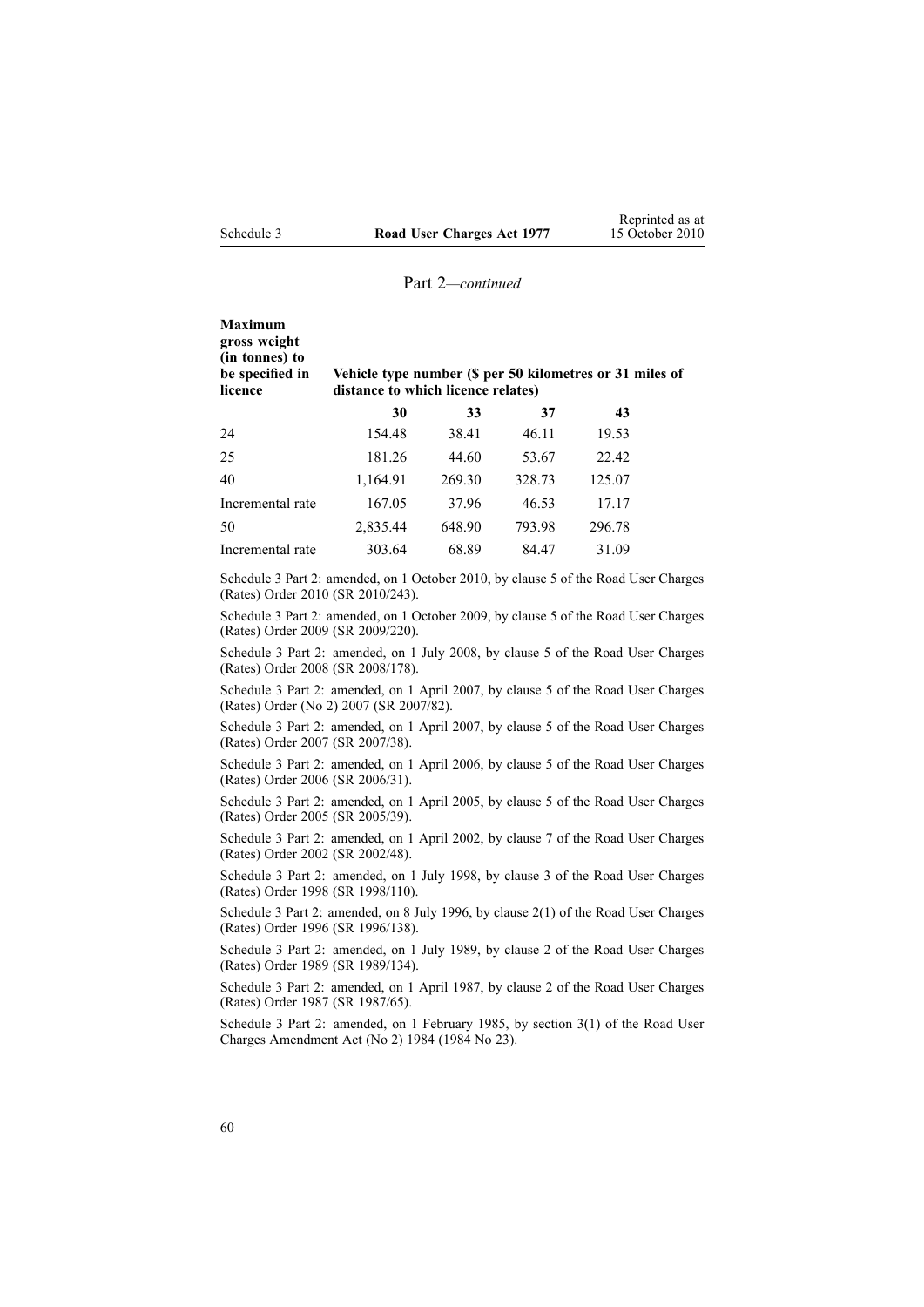<span id="page-60-0"></span>

| Reprinted as at |                     |  |
|-----------------|---------------------|--|
| 15 October 2010 | <b>Road User Ch</b> |  |

**15 October 2010 1977** Schedule 3

## Part 3 Charge rates for time licences

| Maximum gross weight (in<br>tonnes) to be specified in licence | Vehicle type number (\$ per annum) |          |          |
|----------------------------------------------------------------|------------------------------------|----------|----------|
|                                                                | $70 - 81$                          | 82-87    | 88-91    |
| $\mathbf{1}$                                                   | 22.62                              | 56.57    | 113.15   |
| $\overline{c}$                                                 | 25.27                              | 63.17    | 126.35   |
| 3                                                              | 29.16                              | 72.88    | 145.78   |
| 4                                                              | 34.71                              | 86.77    | 173.54   |
| 5                                                              | 43.93                              | 109.84   | 219.67   |
| 6                                                              | 52.87                              | 132.19   | 264.37   |
| $\overline{7}$                                                 | 63.73                              | 159.32   | 318.65   |
| 8                                                              | 76.50                              | 191.25   | 382.50   |
| 9                                                              | 91.19                              | 227.97   | 455.93   |
| 10                                                             | 107.79                             | 269.47   | 538.94   |
| 11                                                             | 126.30                             | 315.76   | 631.52   |
| 12                                                             | 146.02                             | 365.05   | 730.10   |
| 13                                                             | 167.17                             | 417.92   | 835.85   |
| 14                                                             | 190.00                             | 474.99   | 949.98   |
| 15                                                             | 214.98                             | 537.44   | 1,074.89 |
| 16                                                             | 241.16                             | 602.89   | 1,205.78 |
| 17                                                             | 268.53                             | 671.33   | 1,342.66 |
| 18                                                             | 297.11                             | 742.76   | 1,485.53 |
| 19                                                             | 326.40                             | 815.99   | 1,631.99 |
| 20                                                             | 356.17                             | 890.42   | 1,780.84 |
| 21                                                             | 386.42                             | 966.04   | 1,932.08 |
| 22                                                             | 417.14                             | 1,042.86 | 2,085.72 |
| 23                                                             | 448.11                             | 1,120.28 | 2,240.56 |
| 24                                                             | 479.08                             | 1,197.70 | 2,395.39 |
| 25                                                             | 510.05                             | 1,275.12 | 2,550.23 |
| 26                                                             | 541.01                             | 1,352.53 | 2,705.07 |
| 27                                                             | 571.98                             | 1,429.95 | 2,859.91 |
| 28                                                             | 602.95                             | 1,507.37 | 3,014.74 |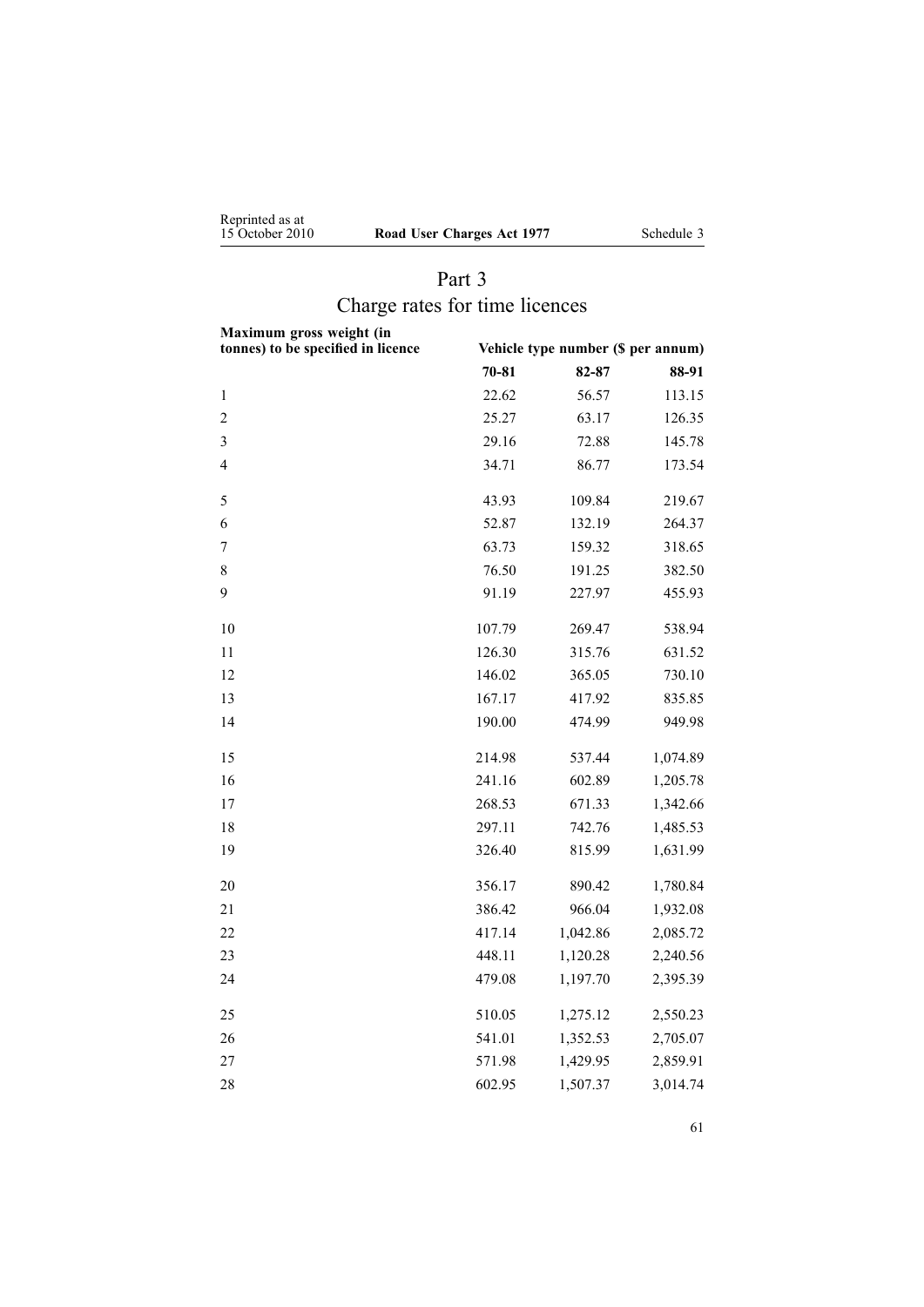| Maximum gross weight (in<br>tonnes) to be specified in licence | Vehicle type number (\$ per annum) |          |          |
|----------------------------------------------------------------|------------------------------------|----------|----------|
|                                                                | 70-81                              | 82-87    | 88-91    |
| 29                                                             | 633.92                             | 1,584.79 | 3,169.58 |
| 30                                                             | 664.88                             | 1,662.21 | 3,324.42 |
| Incremental rate                                               | 30.97                              | 77.42    | 154.84   |

Schedule 3 Part 3: amended, on 1 April 2002, by clause 7 of the Road User Charges (Rates) Order 2002 (SR 2002/48).

Schedule 3 Part 3: amended, on 1 July 1998, by clause 4 of the Road User Charges (Rates) Order 1998 (SR 1998/110).

Schedule 3 Part 3: amended, on 8 July 1996, by [clause](http://www.legislation.govt.nz/pdflink.aspx?id=DLM212117) 2(1) of the Road User Charges (Rates) Order 1996 (SR 1996/138).

Schedule 3 Part 3: amended, on 1 July 1989, by clause 2 of the Road User Charges (Rates) Order 1989 (SR 1989/134).

Schedule 3 Part 3: amended, on 1 April 1987, by clause 2 of the Road User Charges (Rates) Order 1987 (SR 1987/65).

Schedule 3 Part 3: amended, on 1 April 1985, by section 3(1) of the Road User Charges Amendment Act (No 2) 1984 (1984 No 23).

#### Part 4

## Miscellaneous provisions

## **1 Definition of incremental rate**

In this Schedule, the term **incremental rate** means the incremental rate per tonne for maximum gross weights between the immediately preceding maximum gross weight and the immediately following gross weight (if any).

#### **2 Provisions relating to road user charges for time licences**

In calculating the road user charges payable in respec<sup>t</sup> of <sup>a</sup> time licence for <sup>a</sup> period that has already commenced, the amount arrived at in accordance with [Part](#page-60-0) 3 shall be reduced by onethird (in the case of <sup>a</sup> licence for <sup>a</sup> quarter) or one-twelfth (in the case of <sup>a</sup> licence for <sup>a</sup> year) for every whole month between the commencement of the period and the date of issue.

Schedule 3 Part 4: amended, on 1 July 1989, by clause 2 of the Road User Charges (Rates) Order 1989 (SR 1989/134).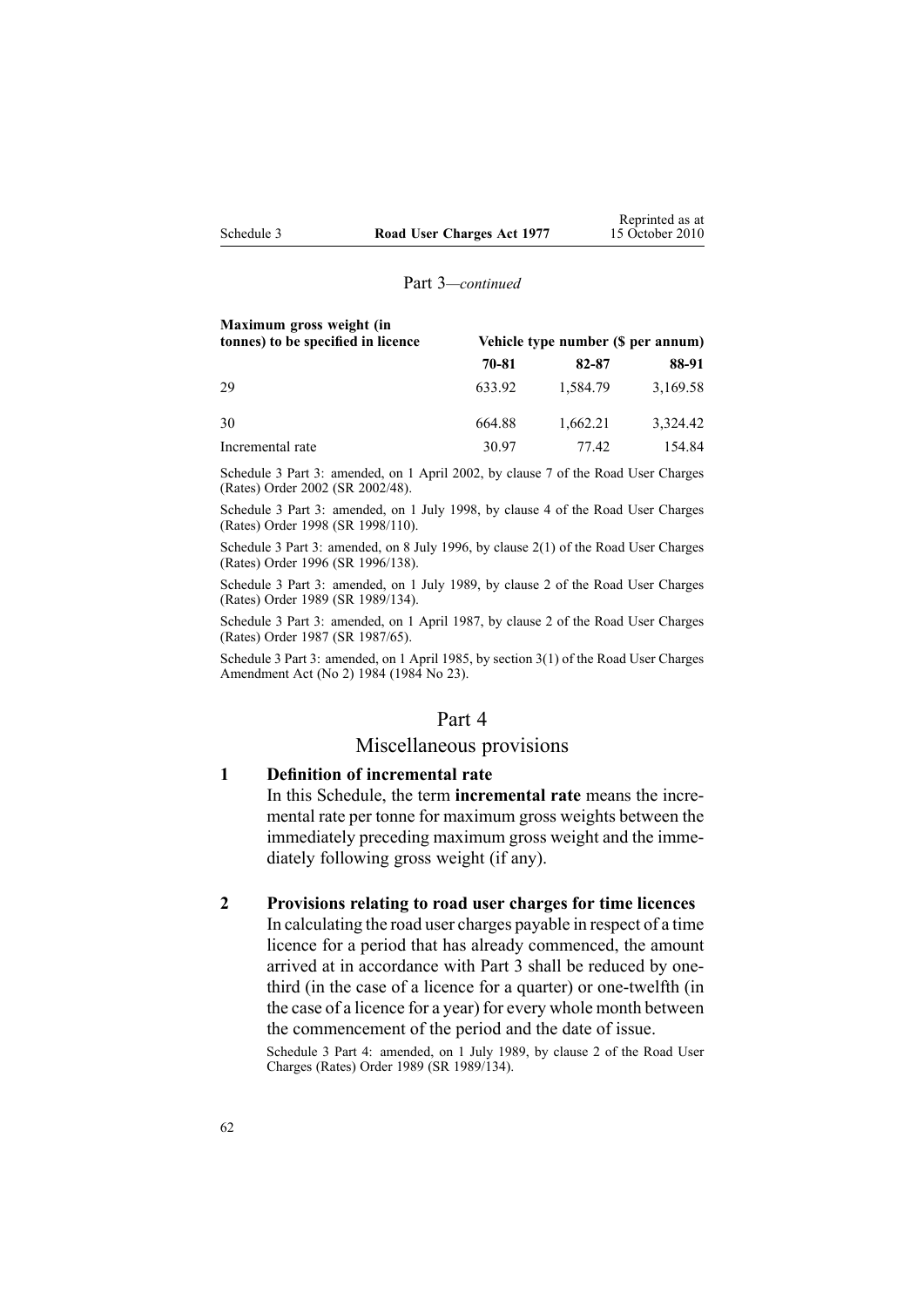Schedule 3 Part 4: amended, on 1 April 1987, by clause 2 of the Road User Charges (Rates) Order 1987 (SR 1987/65).

Schedule 3 Part 4: amended, on 1 February 1985, by section 3(1) of the Road User Charges Amendment Act (No 2) 1984 (1984 No 23).